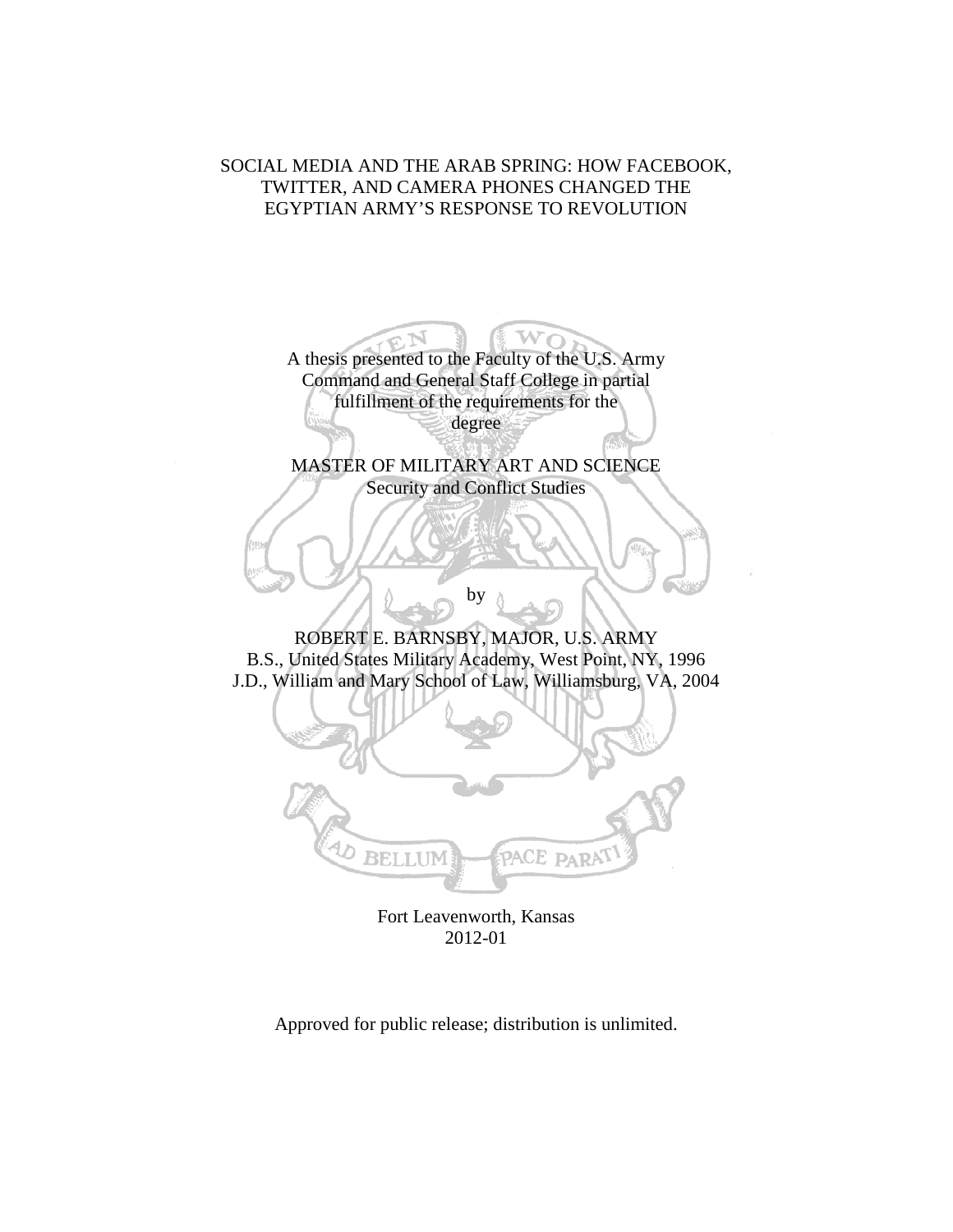| <b>REPORT DOCUMENTATION PAGE</b>                                                                                                                                                                                                                                                                                                                                                                                                                                 | Form Approved     |                                      |                               |                                                                                                                                                                                                                                                                                                                                                                                                                                                                                                                                                                                                                                                                                                                                                                                                                                                                                                                                                                                                                                                                                                                                                                                                                                                                                                                                                                                                                                   |
|------------------------------------------------------------------------------------------------------------------------------------------------------------------------------------------------------------------------------------------------------------------------------------------------------------------------------------------------------------------------------------------------------------------------------------------------------------------|-------------------|--------------------------------------|-------------------------------|-----------------------------------------------------------------------------------------------------------------------------------------------------------------------------------------------------------------------------------------------------------------------------------------------------------------------------------------------------------------------------------------------------------------------------------------------------------------------------------------------------------------------------------------------------------------------------------------------------------------------------------------------------------------------------------------------------------------------------------------------------------------------------------------------------------------------------------------------------------------------------------------------------------------------------------------------------------------------------------------------------------------------------------------------------------------------------------------------------------------------------------------------------------------------------------------------------------------------------------------------------------------------------------------------------------------------------------------------------------------------------------------------------------------------------------|
|                                                                                                                                                                                                                                                                                                                                                                                                                                                                  | OMB No. 0704-0188 |                                      |                               |                                                                                                                                                                                                                                                                                                                                                                                                                                                                                                                                                                                                                                                                                                                                                                                                                                                                                                                                                                                                                                                                                                                                                                                                                                                                                                                                                                                                                                   |
| number. PLEASE DO NOT RETURN YOUR FORM TO THE ABOVE ADDRESS.                                                                                                                                                                                                                                                                                                                                                                                                     |                   |                                      |                               | Public reporting burden for this collection of information is estimated to average 1 hour per response, including the time for reviewing instructions, searching existing data<br>sources, gathering and maintaining the data needed, and completing and reviewing this collection of information. Send comments regarding this burden estimate or any other<br>aspect of this collection of information, including suggestions for reducing this burden to Department of Defense, Washington Headquarters Services, Directorate for<br>Information Operations and Reports (0704-0188), 1215 Jefferson Davis Highway, Suite 1204, Arlington, VA 22202-4302. Respondents should be aware that notwithstanding<br>any other provision of law, no person shall be subject to any penalty for failing to comply with a collection of information if it does not display a currently valid OMB control                                                                                                                                                                                                                                                                                                                                                                                                                                                                                                                                 |
| 1. REPORT DATE (DD-MM-YYYY)                                                                                                                                                                                                                                                                                                                                                                                                                                      |                   | 2. REPORT TYPE                       |                               | 3. DATES COVERED (From - To)                                                                                                                                                                                                                                                                                                                                                                                                                                                                                                                                                                                                                                                                                                                                                                                                                                                                                                                                                                                                                                                                                                                                                                                                                                                                                                                                                                                                      |
| 08-06-2012                                                                                                                                                                                                                                                                                                                                                                                                                                                       |                   | Master's Thesis                      |                               | AUG 2011 - JUNE 2012                                                                                                                                                                                                                                                                                                                                                                                                                                                                                                                                                                                                                                                                                                                                                                                                                                                                                                                                                                                                                                                                                                                                                                                                                                                                                                                                                                                                              |
| <b>4. TITLE AND SUBTITLE</b>                                                                                                                                                                                                                                                                                                                                                                                                                                     |                   |                                      |                               | <b>5a. CONTRACT NUMBER</b>                                                                                                                                                                                                                                                                                                                                                                                                                                                                                                                                                                                                                                                                                                                                                                                                                                                                                                                                                                                                                                                                                                                                                                                                                                                                                                                                                                                                        |
| Social Media and the Arab Spring: How Facebook,<br>Twitter, and Camera Phones Changed the                                                                                                                                                                                                                                                                                                                                                                        |                   |                                      |                               | <b>5b. GRANT NUMBER</b>                                                                                                                                                                                                                                                                                                                                                                                                                                                                                                                                                                                                                                                                                                                                                                                                                                                                                                                                                                                                                                                                                                                                                                                                                                                                                                                                                                                                           |
| Egyptian Army's Response to Revolution                                                                                                                                                                                                                                                                                                                                                                                                                           |                   |                                      |                               | <b>5c. PROGRAM ELEMENT NUMBER</b>                                                                                                                                                                                                                                                                                                                                                                                                                                                                                                                                                                                                                                                                                                                                                                                                                                                                                                                                                                                                                                                                                                                                                                                                                                                                                                                                                                                                 |
|                                                                                                                                                                                                                                                                                                                                                                                                                                                                  |                   |                                      |                               |                                                                                                                                                                                                                                                                                                                                                                                                                                                                                                                                                                                                                                                                                                                                                                                                                                                                                                                                                                                                                                                                                                                                                                                                                                                                                                                                                                                                                                   |
| 6. AUTHOR(S)                                                                                                                                                                                                                                                                                                                                                                                                                                                     |                   |                                      |                               | <b>5d. PROJECT NUMBER</b>                                                                                                                                                                                                                                                                                                                                                                                                                                                                                                                                                                                                                                                                                                                                                                                                                                                                                                                                                                                                                                                                                                                                                                                                                                                                                                                                                                                                         |
| Major Robert E. Barnsby, U.S. Army                                                                                                                                                                                                                                                                                                                                                                                                                               |                   |                                      | <b>5e. TASK NUMBER</b>        |                                                                                                                                                                                                                                                                                                                                                                                                                                                                                                                                                                                                                                                                                                                                                                                                                                                                                                                                                                                                                                                                                                                                                                                                                                                                                                                                                                                                                                   |
|                                                                                                                                                                                                                                                                                                                                                                                                                                                                  |                   |                                      |                               | <b>5f. WORK UNIT NUMBER</b>                                                                                                                                                                                                                                                                                                                                                                                                                                                                                                                                                                                                                                                                                                                                                                                                                                                                                                                                                                                                                                                                                                                                                                                                                                                                                                                                                                                                       |
| 7. PERFORMING ORGANIZATION NAME(S) AND ADDRESS(ES)                                                                                                                                                                                                                                                                                                                                                                                                               |                   |                                      |                               | 8. PERFORMING ORG REPORT<br><b>NUMBER</b>                                                                                                                                                                                                                                                                                                                                                                                                                                                                                                                                                                                                                                                                                                                                                                                                                                                                                                                                                                                                                                                                                                                                                                                                                                                                                                                                                                                         |
| U.S. Army Command and General Staff College                                                                                                                                                                                                                                                                                                                                                                                                                      |                   |                                      |                               |                                                                                                                                                                                                                                                                                                                                                                                                                                                                                                                                                                                                                                                                                                                                                                                                                                                                                                                                                                                                                                                                                                                                                                                                                                                                                                                                                                                                                                   |
| <b>ATTN: ATZL-SWD-GD</b>                                                                                                                                                                                                                                                                                                                                                                                                                                         |                   |                                      |                               |                                                                                                                                                                                                                                                                                                                                                                                                                                                                                                                                                                                                                                                                                                                                                                                                                                                                                                                                                                                                                                                                                                                                                                                                                                                                                                                                                                                                                                   |
| Fort Leavenworth, KS 66027-2301                                                                                                                                                                                                                                                                                                                                                                                                                                  |                   |                                      |                               |                                                                                                                                                                                                                                                                                                                                                                                                                                                                                                                                                                                                                                                                                                                                                                                                                                                                                                                                                                                                                                                                                                                                                                                                                                                                                                                                                                                                                                   |
| 9. SPONSORING / MONITORING AGENCY NAME(S) AND ADDRESS(ES)                                                                                                                                                                                                                                                                                                                                                                                                        |                   |                                      |                               | <b>10. SPONSOR/MONITOR'S</b><br><b>ACRONYM(S)</b>                                                                                                                                                                                                                                                                                                                                                                                                                                                                                                                                                                                                                                                                                                                                                                                                                                                                                                                                                                                                                                                                                                                                                                                                                                                                                                                                                                                 |
|                                                                                                                                                                                                                                                                                                                                                                                                                                                                  |                   |                                      |                               | 11. SPONSOR/MONITOR'S REPORT<br><b>NUMBER(S)</b>                                                                                                                                                                                                                                                                                                                                                                                                                                                                                                                                                                                                                                                                                                                                                                                                                                                                                                                                                                                                                                                                                                                                                                                                                                                                                                                                                                                  |
| <b>12. DISTRIBUTION / AVAILABILITY STATEMENT</b>                                                                                                                                                                                                                                                                                                                                                                                                                 |                   |                                      |                               |                                                                                                                                                                                                                                                                                                                                                                                                                                                                                                                                                                                                                                                                                                                                                                                                                                                                                                                                                                                                                                                                                                                                                                                                                                                                                                                                                                                                                                   |
| Approved for Public Release; Distribution is Unlimited                                                                                                                                                                                                                                                                                                                                                                                                           |                   |                                      |                               |                                                                                                                                                                                                                                                                                                                                                                                                                                                                                                                                                                                                                                                                                                                                                                                                                                                                                                                                                                                                                                                                                                                                                                                                                                                                                                                                                                                                                                   |
| <b>13. SUPPLEMENTARY NOTES</b>                                                                                                                                                                                                                                                                                                                                                                                                                                   |                   |                                      |                               |                                                                                                                                                                                                                                                                                                                                                                                                                                                                                                                                                                                                                                                                                                                                                                                                                                                                                                                                                                                                                                                                                                                                                                                                                                                                                                                                                                                                                                   |
| <b>14. ABSTRACT</b><br>the prevalence of social media considerably affected the Egyptian Army's response to the massive popular<br>how militaries may think about social media as a factor in military operations. Finally, I argue that a written<br>military practitioners must be willing to produce in order to inform U.S. policy in a truly meaningful way.<br><b>15. SUBJECT TERMS</b><br>Arab Spring, Egyptian Army, Social Media, Nonviolent Resistance |                   |                                      |                               | How should militaries think about social media as a factor in military operations? In this study I examine recent<br>Arab Spring scholarship, with a particular focus on the significant impact of social media on events in Egypt in<br>early 2011. Existing literature in this area centers on the ability of various social media platforms to unite and<br>inspire population masses, yet does not address the important effect of social media on military forces responding<br>to the revolution. This gap is exemplified by the general reluctance of military practitioners to engage scholars<br>with actual evidence from real-world events during times of conflict. In response to these challenges, I offer the<br>unique oral history of an Egyptian company commander who led soldiers in Cairo's Tahrir Square throughout<br>several months of intensive security operations during the Arab Spring. Through this descriptive study, I find that<br>uprising. To evaluate these findings, I propose a "social media update" to Gene Sharp's mechanisms of nonviolent<br>change, analyzing the Egyptian Army's counterintuitive approach to the events of 2011 in light of an updated<br>Sharp framework. I conclude that the Egyptian Army's experiences provide a tremendously useful example of<br>account of the Egyptian Army's response to social media is exactly the type of "policy-relevant scholarship" |
| <b>16. SECURITY CLASSIFICATION OF:</b>                                                                                                                                                                                                                                                                                                                                                                                                                           |                   | <b>17. LIMITATION</b><br>OF ABSTRACT | 18. NUMBER<br><b>OF PAGES</b> | 19a. NAME OF RESPONSIBLE PERSON                                                                                                                                                                                                                                                                                                                                                                                                                                                                                                                                                                                                                                                                                                                                                                                                                                                                                                                                                                                                                                                                                                                                                                                                                                                                                                                                                                                                   |
| a. REPORT   b. ABSTRACT                                                                                                                                                                                                                                                                                                                                                                                                                                          | c. THIS PAGE      |                                      |                               | 19b. PHONE NUMBER (include area code)                                                                                                                                                                                                                                                                                                                                                                                                                                                                                                                                                                                                                                                                                                                                                                                                                                                                                                                                                                                                                                                                                                                                                                                                                                                                                                                                                                                             |

**Standard Form 298 (Rev. 8-98) Prescribed by ANSI Std. Z39.18**

(U) (U) (U) (U) 60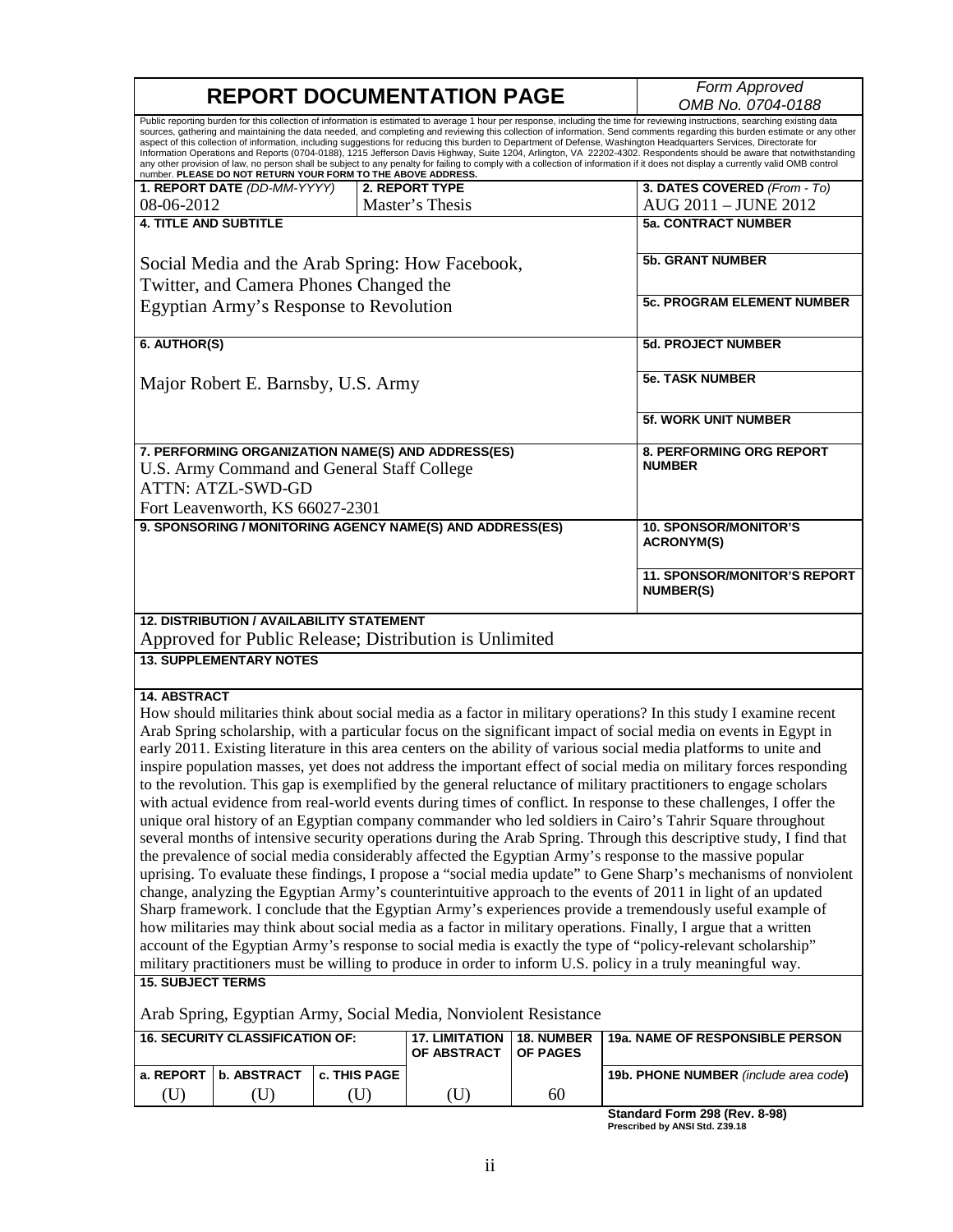# MASTER OF MILITARY ART AND SCIENCE

# THESIS APPROVAL PAGE

Name of Candidate: Major Robert E. Barnsby, U.S. Army

Thesis Title: Social Media and the Arab Spring: How Facebook, Twitter, and Camera Phones Changed the Egyptian Army's Response to Revolution

Approved by:

, Thesis Committee Chair LTC Celestino Perez, Jr., Ph.D.

, Member Kenneth A. Szmed, Jr., M.M.A.S.

Gene R. King, M.S.

Accepted this 8th day of June 2012 by:

, Director, Graduate Degree Programs

, Member

Robert F. Baumann, Ph.D.

The opinions and conclusions expressed herein are those of the student author and do not necessarily represent the views of the U.S. Army Command and General Staff College or any other governmental agency. (References to this study should include the foregoing statement.)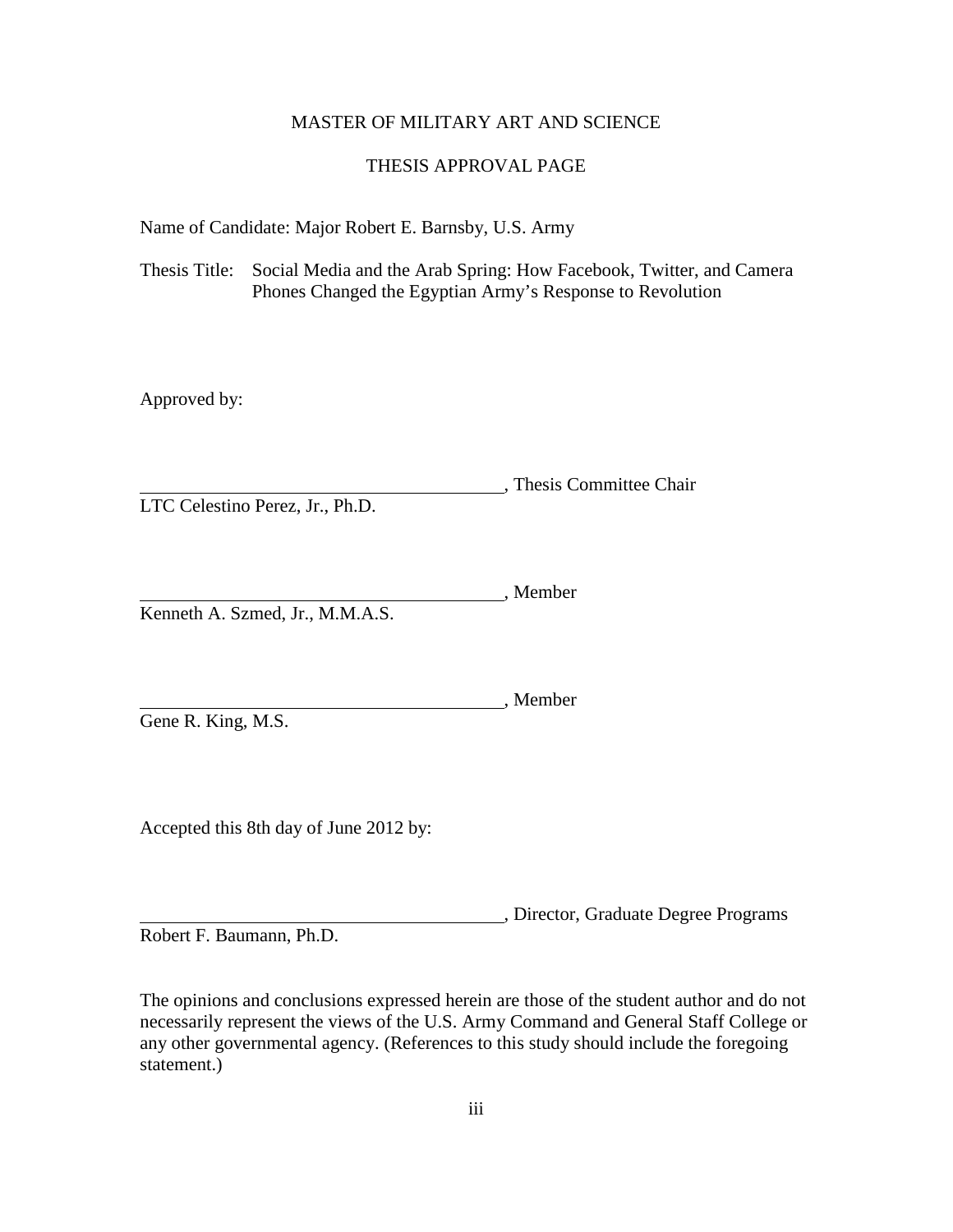# ABSTRACT

# SOCIAL MEDIA AND THE ARAB SPRING: HOW FACEBOOK, TWITTER, AND CAMERA PHONES CHANGED THE EGYPTIAN ARMY'S RESPONSE TO REVOLUTION, by Major Robert E. Barnsby, U.S. Army, 60 pages.

How should militaries think about social media as a factor in military operations? In this study I examine recent Arab Spring scholarship, with a particular focus on the significant impact of social media on events in Egypt in early 2011. Existing literature in this area centers on the ability of various social media platforms to unite and inspire population masses, yet does not address the important effect of social media on military forces responding to the revolution. This gap is exemplified by the general reluctance of military practitioners to engage scholars with actual evidence from real-world events during times of conflict. In response to these challenges, I offer the unique oral history of an Egyptian company commander who led soldiers in Cairo's Tahrir Square throughout several months of intensive security operations during the Arab Spring. Through this descriptive study, I find that the prevalence of social media considerably affected the Egyptian Army's response to the massive popular uprising. To evaluate these findings, I propose a "social media update" to Gene Sharp's mechanisms of nonviolent change, analyzing the Egyptian Army's counterintuitive approach to the events of 2011 in light of an updated Sharp framework. I conclude that the Egyptian Army's experiences provide a tremendously useful example of how militaries may think about social media as a factor in military operations. Finally, I argue that a written account of the Egyptian Army's response to social media is exactly the type of "policy-relevant scholarship" military practitioners must be willing to produce in order to inform U.S. policy in a truly meaningful way.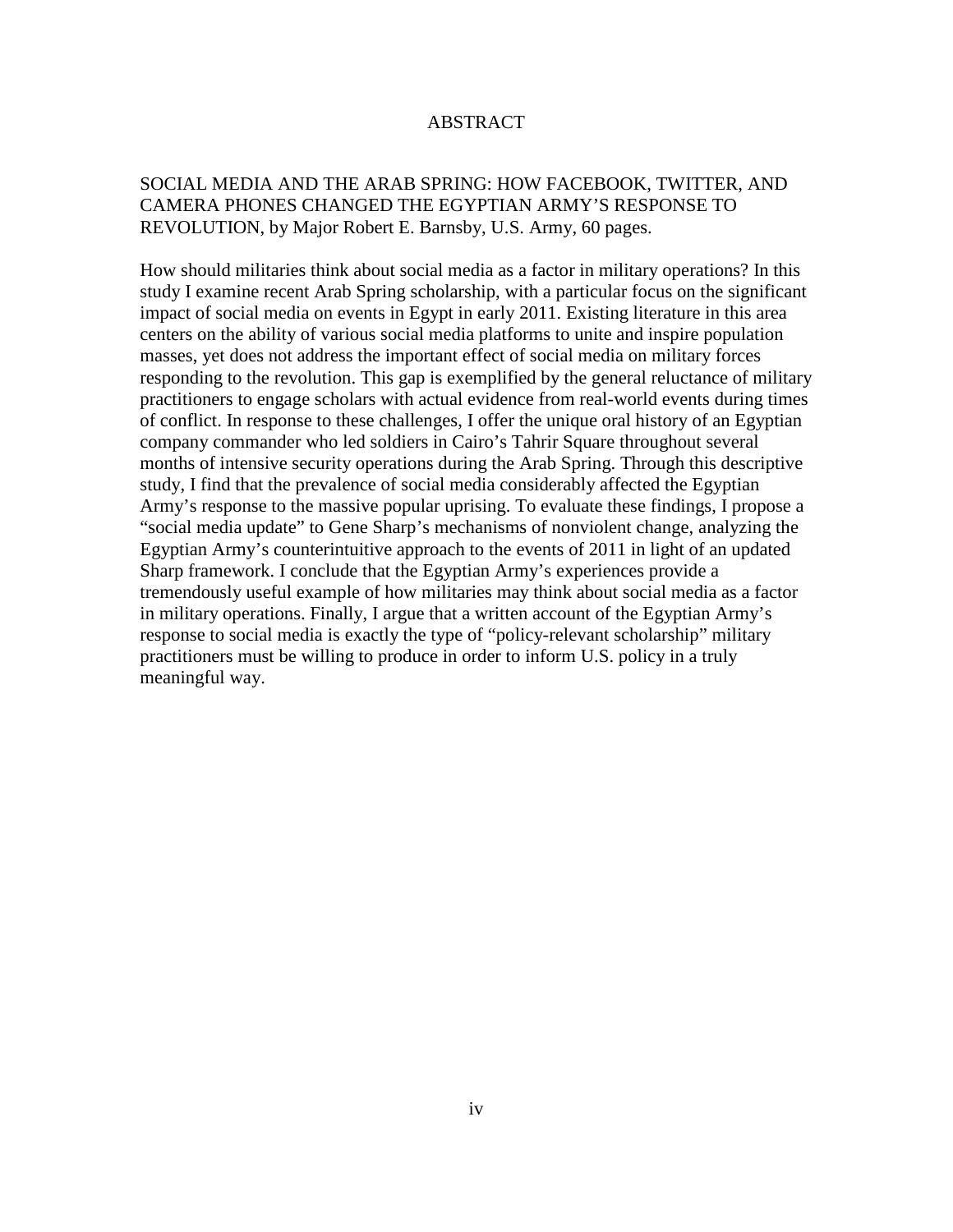#### ACKNOWLEDGMENTS

Simply put, this work would not be possible without the amazing mentorship of Dr. (LTC) Celestino Perez, with whom I am truly honored to serve on a daily basis. As a member of Dr. Perez's "Local Dynamics of War" Scholars Group, I have learned an unending amount about how to analyze events in the world. Dr. Perez's gifts as a teacher and role model have changed my approach to life, both in the military and beyond.

I am very much indebted to Dr. Michael Wesch, the brilliant cultural anthropologist at Kansas State University. In a short period of time, he taught me a tremendous amount about the effects of social media on society. I am most grateful for Dr. Wesch's extremely valuable advice on how to scientifically portray an oral history of the Egyptian Army in a useful and compelling manner.

I truly appreciate my CGSC instructors, all of whom have literally dedicated their lives to the education of military officers serving on behalf of our nation. In particular, I thank Mr. Thomas Meara, an extraordinary Team Leader and professional of the highest order, who inspired my study of social media on the battlefield; Mr. Kenneth Szmed, a consummately thoughtful and articulate mentor, who always understood how important events like the Arab Spring change militaries and lives; and Mr. Gene King, who led by example as an instructor and selflessly devoted his time to students on a daily basis.

Perhaps most importantly, I offer this work as a tribute to my colleague and friend, who bravely led a company of Egyptian Army soldiers throughout months of intensive operations in Cairo's Tahrir Square. His story is absolutely critical to an understanding of the effects of social media on militaries, both today and in the future.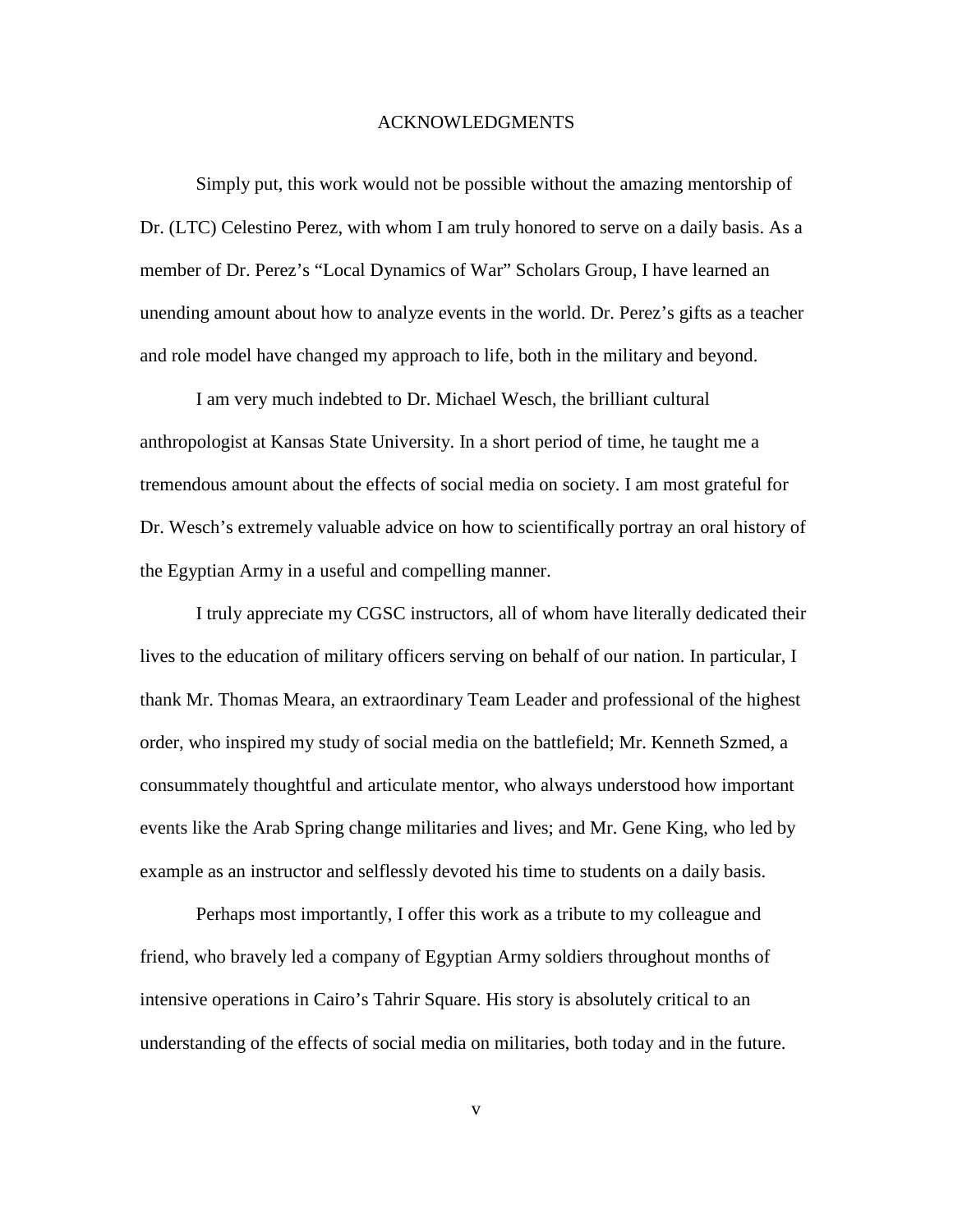# **TABLE OF CONTENTS**

|                                                              | Page |
|--------------------------------------------------------------|------|
| MASTER OF MILITARY ART AND SCIENCE THESIS APPROVAL PAGE  iii |      |
|                                                              |      |
|                                                              |      |
|                                                              |      |
|                                                              |      |
|                                                              |      |
|                                                              |      |
|                                                              |      |
|                                                              |      |
|                                                              |      |
|                                                              |      |
|                                                              |      |
|                                                              |      |
|                                                              |      |
|                                                              |      |
|                                                              |      |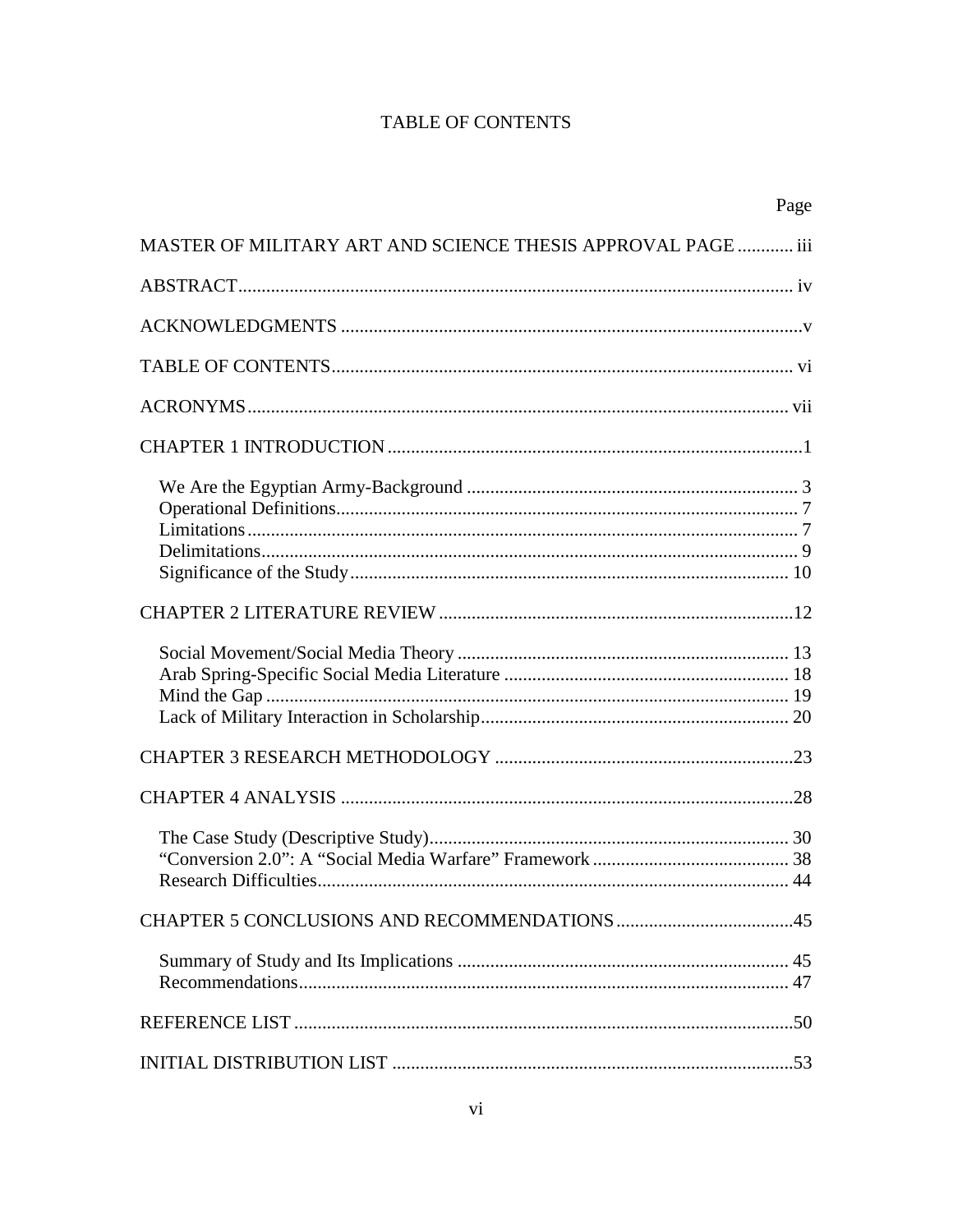# ACRONYMS

| <b>CGSC</b> | <b>Command and General Staff College</b>   |
|-------------|--------------------------------------------|
| <b>CSA</b>  | Chief of Staff, United States Army         |
| <b>ICRC</b> | International Committee of the Red Cross   |
| <b>IDF</b>  | <b>Israel Defense Forces</b>               |
| <b>IMF</b>  | <b>International Monetary Fund</b>         |
| <b>MMAS</b> | Master of Military Art and Science         |
| <b>NATO</b> | North Atlantic Treaty Organization         |
| <b>SAMS</b> | <b>School of Advanced Military Studies</b> |
| <b>TTPs</b> | Tactics, Techniques and Procedures         |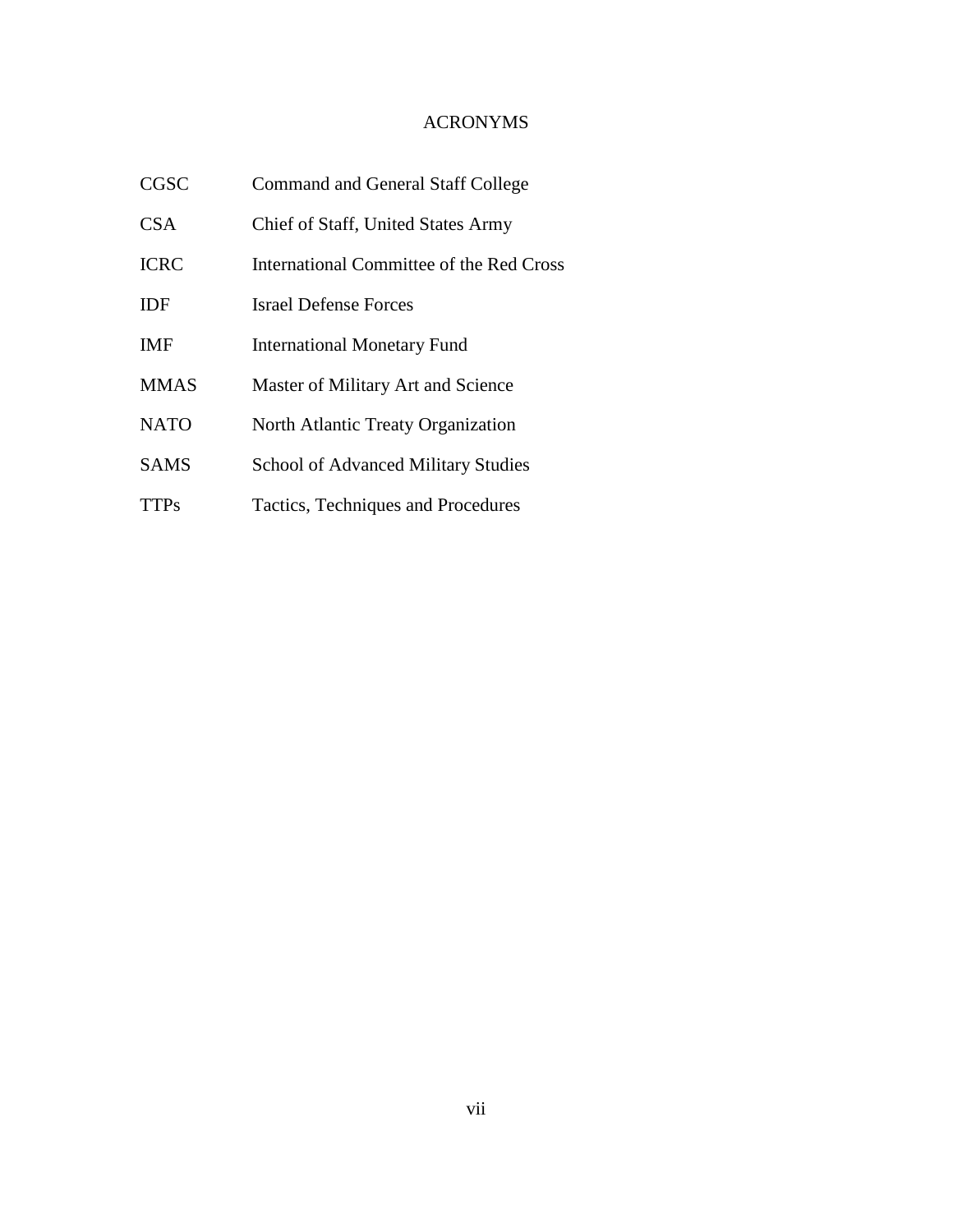# CHAPTER 1

# **INTRODUCTION**

The ever-increasing presence of social media throughout the world requires military members to be cognizant of their actions at all times. In contrast to the news crews traditional media heretofore brought to areas in which militaries operate, "social media" can literally consist of anyone in the world with a camera phone and access to the Internet. To address this significant cultural change, I offer a framework for military operations which includes social media as a primary consideration. In particular, I describe critical aspects of the Egyptian Army's response to the so-called Arab Spring as a way of illustrating how militaries may respond to popular movements. Utilizing the unique oral history of a company commander who led soldiers in Cairo's Tahrir Square throughout the events of 2011, I examine the Egyptian response in light of my proposed framework. Ultimately, I argue that the Egyptian Army's experiences in 2011 provide a powerful example of how militaries may think about social media as a factor in military operations.

To arrive at this thesis, however, it is first necessary to describe the motivation behind this research, along with the significance of the study, limitations, strengths, and operational definitions to be used throughout the paper. This chapter describes these background elements, while succeeding chapters proceed as follows: chapter 2 contains a comprehensive review of the existing literature on transformative social movements, social media, and the widespread popular movement collectively known as the Arab Spring. The paper recapitulates work in these key areas to reveal a gap in literature, which does not adequately contemplate the military perspective of social media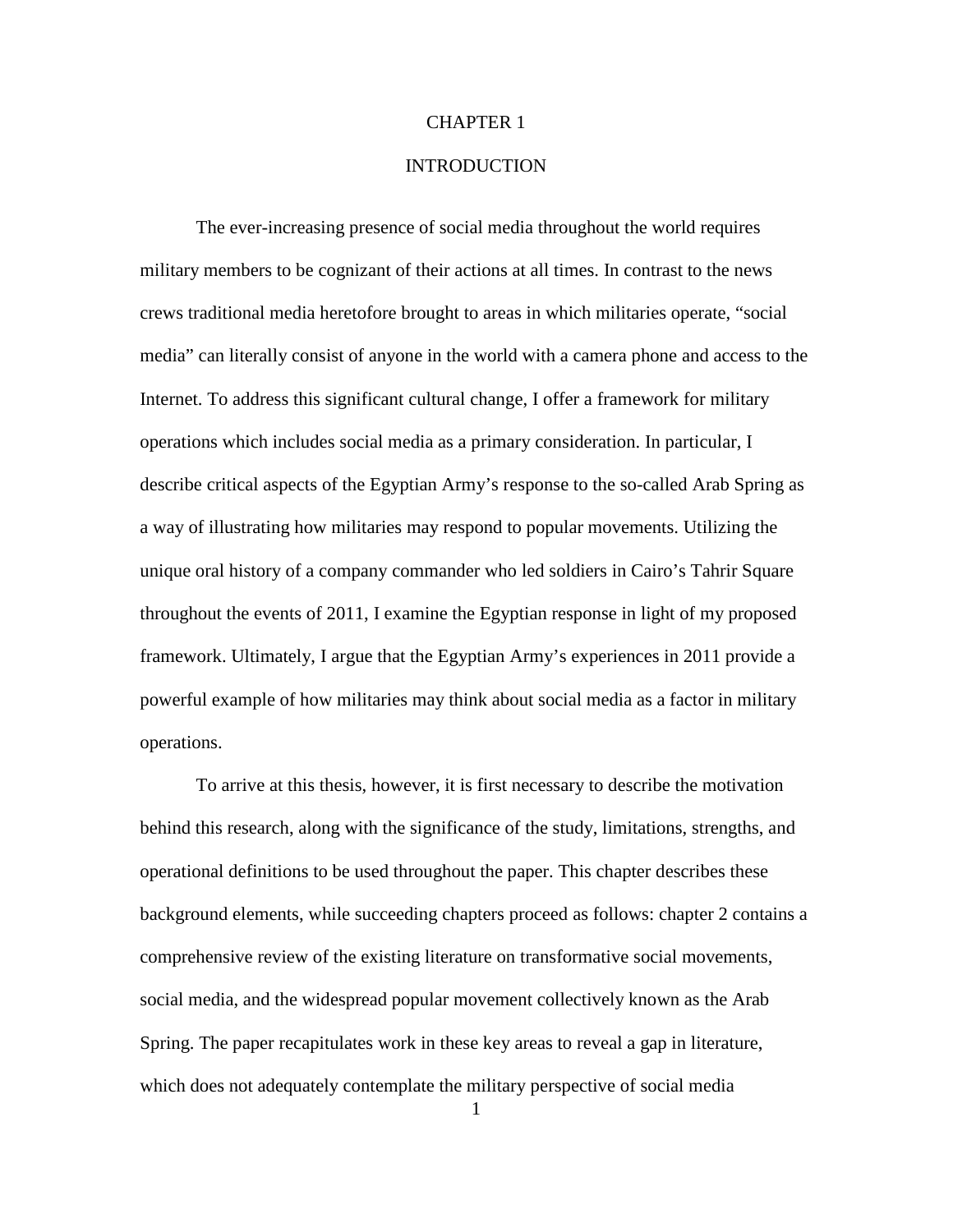throughout the events of early 2011. It also characterizes the void in scholarship originating from military professionals who are often reluctant to engage scholars with regard to actual events in which they have participated. This reluctance increases the extant gap in scholarly coverage of the Egyptian Army's response to its national crisis. Chapter 2 addresses the extent to which Egyptian forces were affected by how they were portrayed in social media platforms in Tahrir Square<sup>[1](#page-8-0)</sup> in 2011, eventually arriving at the key research question outlined in chapter 1—namely, how should militaries think about social media as a factor in their operations?

Chapter 3 describes the methodology I utilize, which emphasizes the unique oral history of an Egyptian company commander who led soldiers in Tahrir Square throughout several months of intensive security operations<sup>[2](#page-8-1)</sup> during the Arab Spring. By focusing on this key individual during the most critical time and location within the Arab Spring, the paper serves as a descriptive study. In turn, this study enables my proposal of a theoretical framework to understand the effects of social media on militaries. In chapter 4, I describe fully this framework, based on Gene Sharp's pamphlet on nonviolent resistance, $3$  and evaluate findings of this study through the lens of my proposed

 $3$ See chapters 2 and 4 for thorough discussions of this seminal work.

<span id="page-8-0"></span><sup>&</sup>lt;u>1</u> <sup>1</sup>"Cairo's Tahrir Square is justifiably perceived as the symbolic heart of the '25 January Revolution.'" Amnesty International, *Egypt Rises: Killings, Detentions and torture in the 25 January Revolution* (London: Amnesty International Ltd., 2011), 30.

<span id="page-8-2"></span><span id="page-8-1"></span> $2$ I define these operations as being concerned with "maintenance of public order and security. ICRC.org, "Police and Security Forces," International Committee of the Red Cross (ICRC) Resource Center, http://www.icrc.org/eng/resources/documents/ misc/57jq3h.htm (accessed 31 May 2012), chapter 1, sub-part B below.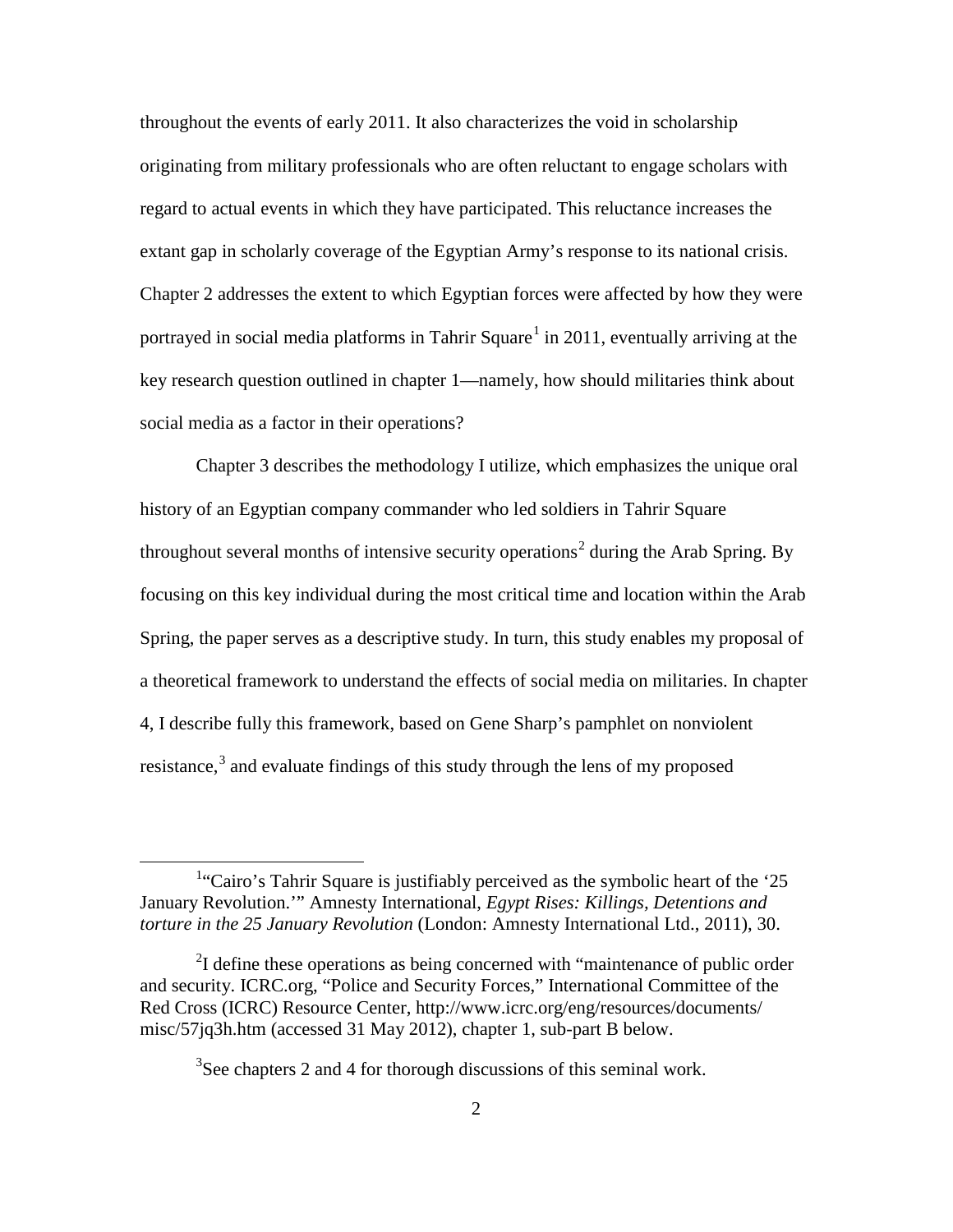framework. The use of specific examples from the Egyptian case study permits me to arrive at a useful answer to my central research question.

I find the prevalence of social media significantly affected the Egyptian Army's response to the massive 2011 popular uprising. I suggest that a useful way to think about social media in military operations is to examine the Egyptian Army approach in light of the updated Sharp framework. The introduction of Gene Sharp's principles adds to an understanding of what the protestors in Tahrir Square sought to achieve; it follows that a similar understanding will inform the way military professionals respond to similar events in the future. Further, I argue that a written account of the Egyptian Army's response to social media is exactly the type of "policy-relevant scholarship" military practitioners must be willing to produce in order to inform U.S. policy in a truly meaningful way. Finally, in chapter 5, I share discoveries that emerged during the course of this study, describe the significance of my conclusions, and make recommendations for future research in this critically important area affecting militaries throughout the world.

#### We Are the Egyptian Army-Background

In January 2011, President Hosni Mubarak ordered the Egyptian Army to respond to massive demonstrations occurring throughout Egypt.<sup>[4](#page-9-0)</sup> Military officers were tasked with securing key areas during this high-visibility event capable of escalating into armed

<span id="page-9-0"></span> $\overline{4}$ <sup>4</sup>The catalyst for the Arab Spring revolution in Egypt is widely regarded as a Facebook page, set up by Google executive Wael Ghonim, entitled "We Are All Khaled Said." Ghonim established this page in memory of Said, an individual allegedly tortured and killed by Egyptian police for uploading a police corruption video on YouTube (Eric Harr, "The Real Truth about Social Media" (Campbell, CA: FastPencil, Inc., 2011), xxiiixxiv.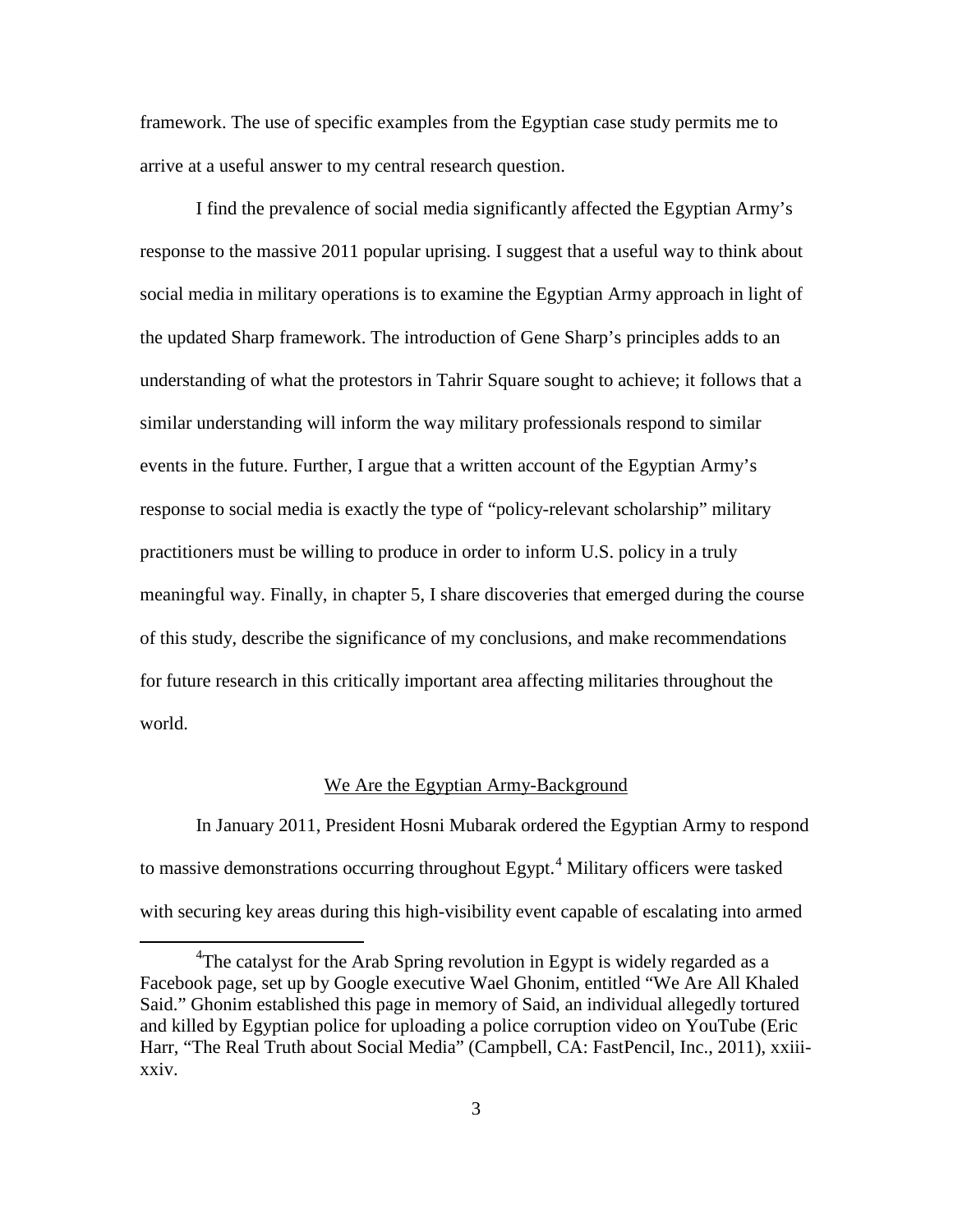conflict. Popular uprisings had occurred in major cities throughout Egypt, with the crowds' ostensible intention being not only to increase the Egyptian Government's accountability for its increasingly authoritarian actions, but also to immediately remove Mubarak from office. The crowds grew to over one million in Cairo's Tahrir Square, specifically, and over one million in several other Egyptian cities, as that nation's contribution to the "Arab Spring" of 2011 became apparent.<sup>[5](#page-10-0)</sup> To a large extent, the mass gatherings were the direct result of Facebook pages (and Twitter feeds) designed to rally individuals to particular times and places to protest the government en masse. Put simply, government officials—including the president—in Egypt were about to be "ousted due to mass protests coordinated and announced through social media" (Thompson 2011, 175). Shutting off Internet connectivity and cell phone service did not help the Egyptian Government's efforts, $6$  as doing so actually caused more people to leave their residences and join the crowd, particularly in Cairo's Tahrir Square (Egyptian Army Officer 2012).<sup>[7](#page-10-2)</sup> In response to the massive crowds, which overwhelmed the Egyptian police forces, the government called upon its Army to secure critical areas and prevent the spread of

<span id="page-10-0"></span> $rac{1}{5}$  $5$ The massive gatherings in Egypt occurred over the course of eighteen days, from 25 January 2011, through 11 February 2011, though military forces remain in key areas throughout Egypt at the time of this writing.

<span id="page-10-1"></span><sup>&</sup>lt;sup>6</sup>It also did not help the Egyptian Army's efforts, given that cell phones serve as the primary means of direct communication between tactical and operational level commanders. Egyptian Army Officer, interview by author, Ft. Leavenworth, KS, 27 March 2012. See also Amnesty International, 21.

<span id="page-10-2"></span> $7$ Perhaps this is because people had nothing better to do without Internet connectivity. Thus, while social media certainly accelerated the movement, it did not necessarily cause every individual who participated in the uprising to decide to do so (though the "absence of social media" during the time without Internet connectivity may therefore be described as a cause).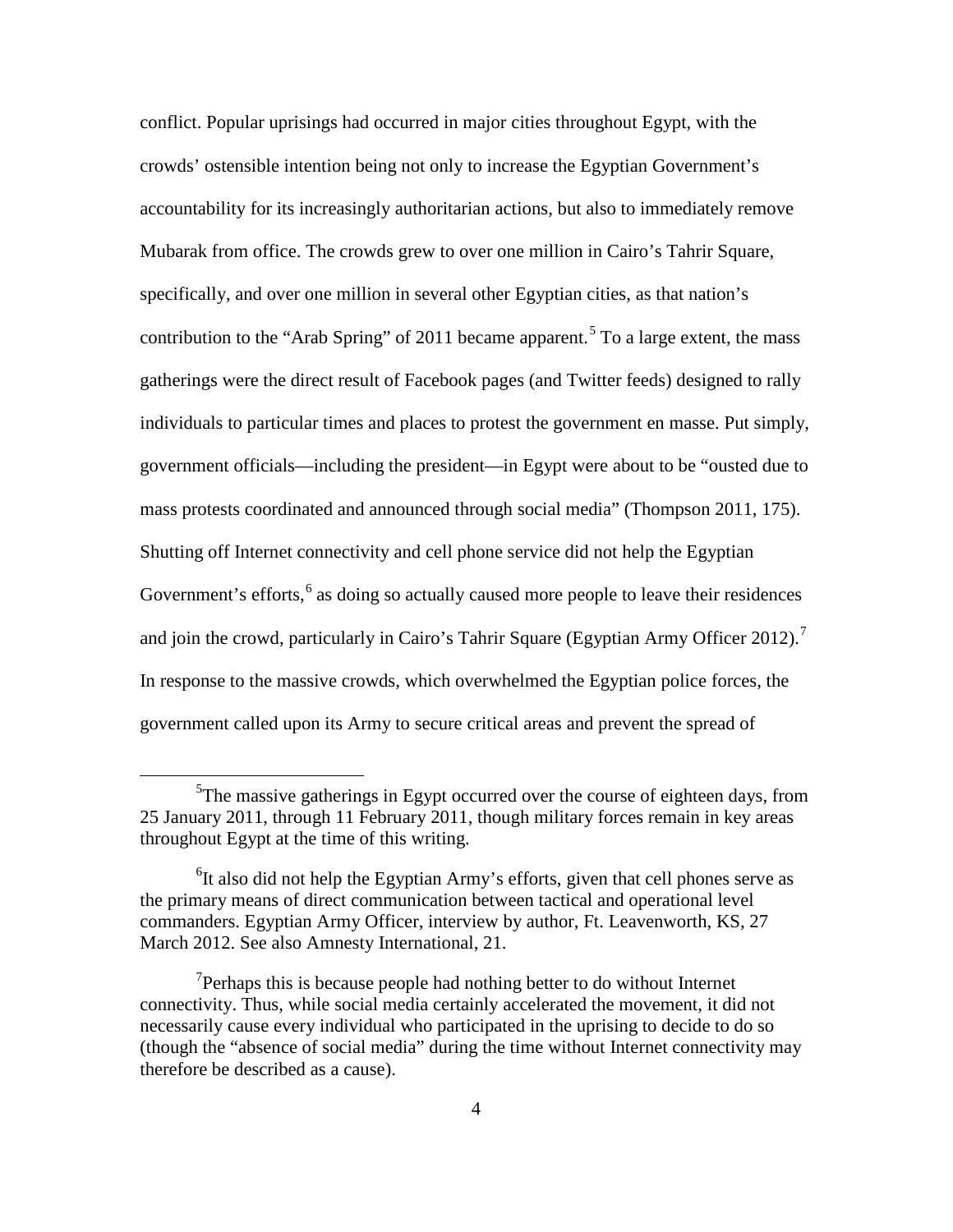violence. Calling in the military worked, as Egyptian forces met this intent and generally reduced the potential for violence by taking control of the situation.

The Egyptian Army, in its belief that it maintained more credibility than the president with the people at that critical moment, knew it had to act in a way to reduce violence and chaos (Egyptian Army Officer 2012). Moreover, Egypt's concern for the international public's perception of its Army led directly to several critical decisions: first, the decision to remove lethal ammunition from all soldiers' weapons; second, the decision to approve soldiers' posing for Facebook photos on military equipment with protesters (Egyptian Army Officer 2012); third, a decision not to require a curfew of citizens in Tahrir Square, in contrast with virtually all other gathering areas, for which curfews were imposed in order to reduce the likelihood of violence. These three particular decisions undoubtedly left the Army more vulnerable in terms of safety, firepower, and the ability to control the situation, were it to get out of hand. Yet, the military leadership felt these steps were essential to de-escalate the situation, particularly in the city of Cairo. Soon thereafter, Egyptian Army leadership made a fourth important decision—involving the tacit approval of soldiers' ability to publicly respond to misinformation, in contravention of strict Egyptian policy ordinarily preventing such public discourse by military members—designed to mitigate the speed with which inflammatory, anti-military information might spread throughout the nation. Why would the Egyptian military come to these conclusions? Did the prevalence of social media cause, or contribute significantly, to these conclusions? These are questions I seek to answer throughout this work.

5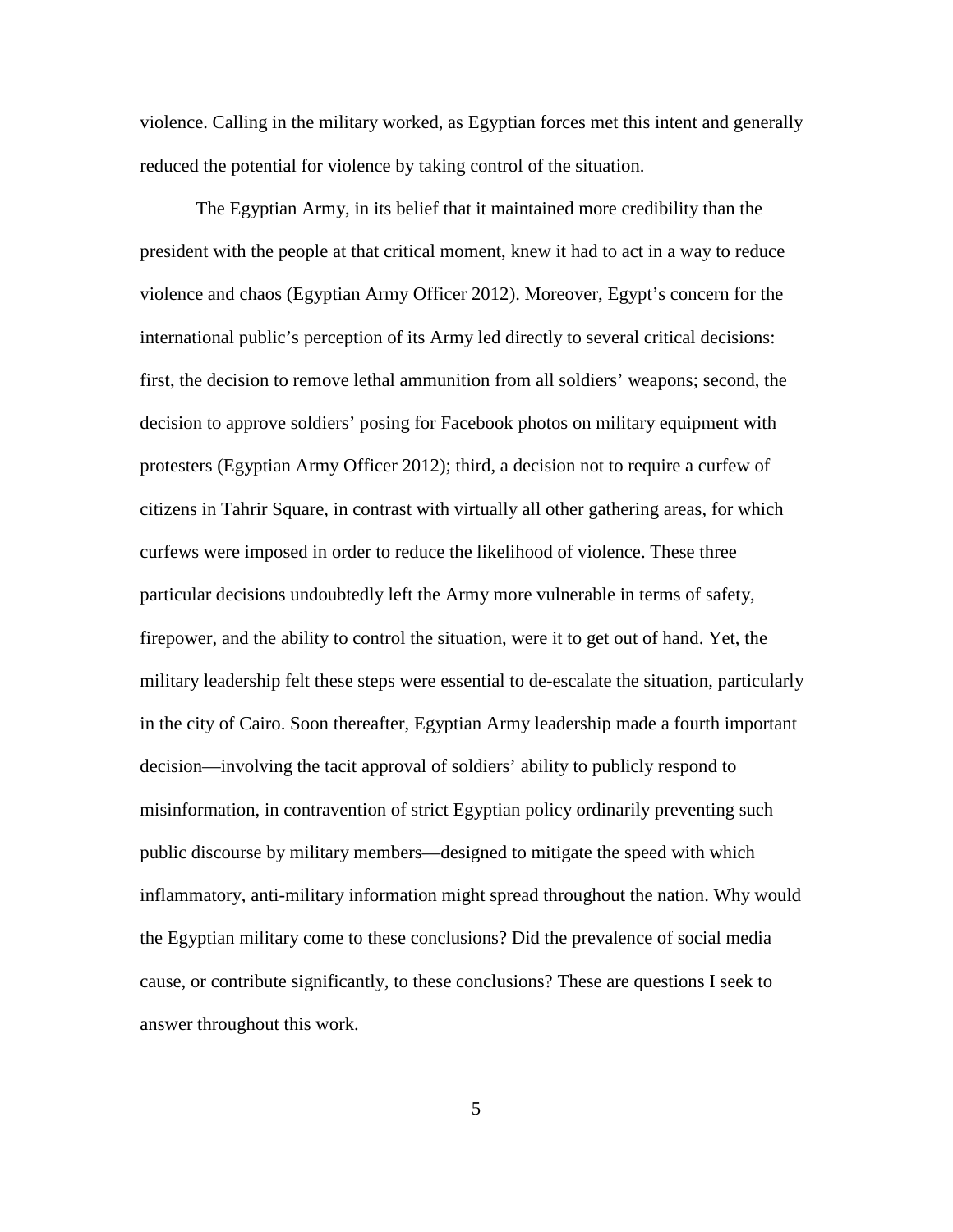Given the fascinating events much of the world's population watched live on various media platforms, it becomes worthwhile to more closely examine aspects of the military response—one which ultimately reduced tensions and calmed the nation within a matter of days. The potential causes of the uprising across the Middle East, and Egypt in particular, are covered in various studies throughout the past year in an interesting and thought-provoking manner.<sup>[8](#page-12-0)</sup> This paper, however, is more concerned with the social media aspects of the uprising, to include the use of Facebook and Twitter, along with—as events further developed—camera phones at actual protests throughout the most intensive (initial) phase of the revolution.

While considering the significance of the widely viewed events in Egypt, I happened upon a unique opportunity—one which ultimately would become highly relevant to my interest in determining how the U.S. military may respond to increasingly prevalent social movements and the massive uprisings they may engender. Specifically, I had the fortune of working directly with an Egyptian Army Officer who had served as one of the few company commanders in Cairo's Tahrir Square throughout the Arab Spring. In fact, this Army major<sup>[9](#page-12-1)</sup> led soldiers from the day the Egyptian military arrived in Tahrir Square until virtually the day I met him several months thereafter. Returning to my previous characterization of Egyptian Army leadership, it is certainly reasonable to

<span id="page-12-0"></span> $\frac{1}{8}$ <sup>8</sup>See chapter 2's Literature Review for detailed coverage of these publications.

<span id="page-12-1"></span><sup>&</sup>lt;sup>9</sup>Out of an abundance of caution, I do not identify this individual by name throughout this work. Not wanting to risk his personal security in any way, I will simply reiterate the fact that this officer led soldiers in Tahrir Square every day from the beginning of the Egyptian "Arab Spring" until virtually the day I met him—a span of several months literally on the front lines of this nation-changing event.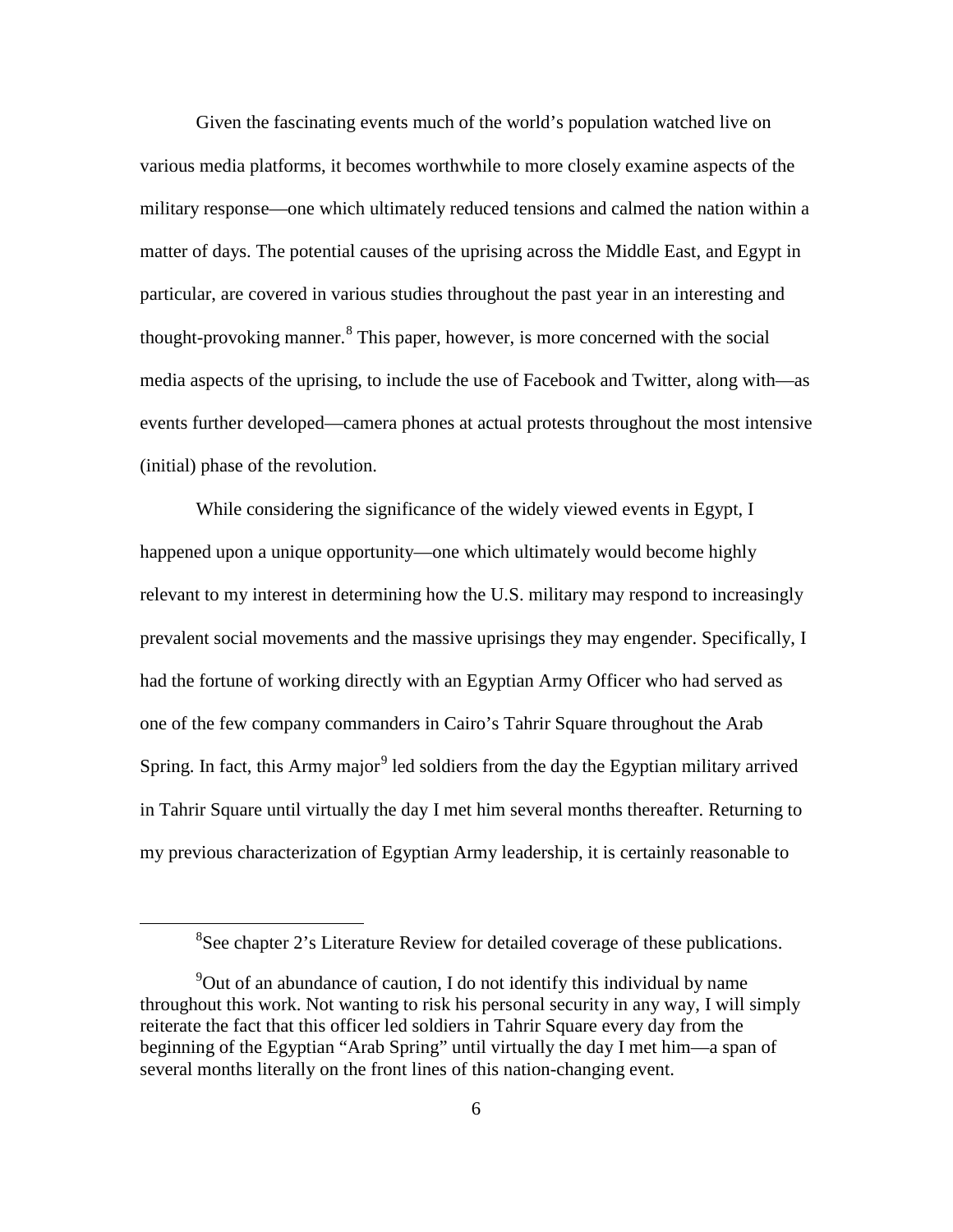include this company commander as an integral part of that group of most important decision makers immediately involved in the response to this uprising.

#### Operational Definitions

Importantly, as an operational definition of 'social media,' I include Facebook, Twitter, YouTube, and social networking sites not specifically named but potentially used in the events described throughout the paper. I also include camera phone images and videos under the rubric of social media throughout the work, since the widespread effect of such images and videos is truly realized only when they are uploaded and disseminated through the aforementioned social networking sites.

As an operational definition of 'security operations' for the purposes of this paper, I use the International Committee of the Red Cross (ICRC) standard of "maintenance of public order and security" (ICRC 2012). The ICRC definition of security operations is valuable for two reasons. First, because of the pre-eminence typically afforded the ICRC in the international community, ICRC definitions in matters of international security and conflicts studies may be viewed as authoritative. Second, the conflation of 'security operations' with 'maintenance of public order and security' in the ICRC definition is highly useful for describing a situation in which public order and security are equally paramount, as they were in Tahrir Square and throughout Egypt during the Arab Spring timeframe.

#### Limitations

One challenge of this type of project is the relative lack of literature on the subject. Though a significant amount of work exists to discuss the effects of social media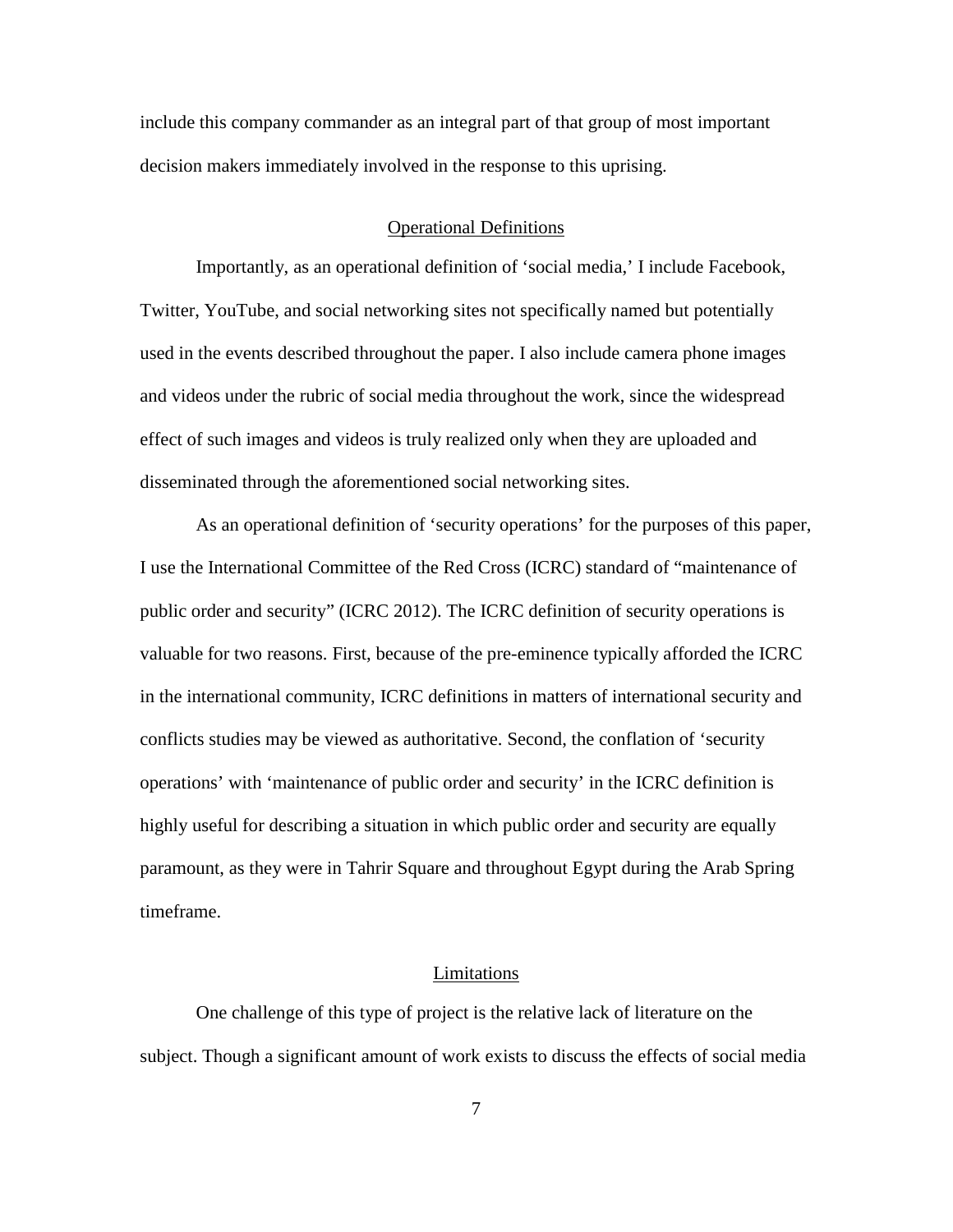in today's society, the recent (and, in many ways, still developing) nature of the events of the Arab Spring serve as a limitation on the completeness of the study. For example, as of the writing of this thesis, the Egyptian Army continues to maintain a presence in Tahrir Square (Egyptian Army Officer 2012). Therefore, complete data in political science terms is not available as of this writing. Nevertheless, the extremely recent nature of events within this particular topic can strengthen the work, as well. For example, the relevance and timeliness of social media literature to date, as described in chapter 2, assists militaries in knowing exactly what they may face in terms of technology on the battlefield in the near-term future.

Another limitation is the inability of the study to represent more than one Egyptian Army company commander's worth of perspective on the events in Cairo in 2011. This challenge is described in chapter 3 (methodology), and underscores the categorization of this research as a "descriptive study." This potential drawback is often characterized statistically as an "N=1" study, given the use of one main subject as a data set. However, as I argue in chapter 3, this limitation is strongly mitigated by the ability to describe with great detail the Egyptian Army's perspective of social media in Tahrir Square. Even with an " $N=1$ ," the study succeeds as a direct result of the ability to introduce a new concept from which other similarly situated individuals may learn. To be exact, anecdotal evidence from this Egyptian company commander's leadership experiences during an unprecedented event gives a clear understanding of how social media may accelerate popular movements. Such unique and valuable experience qualifies as a new concept from which other leaders and militaries may learn.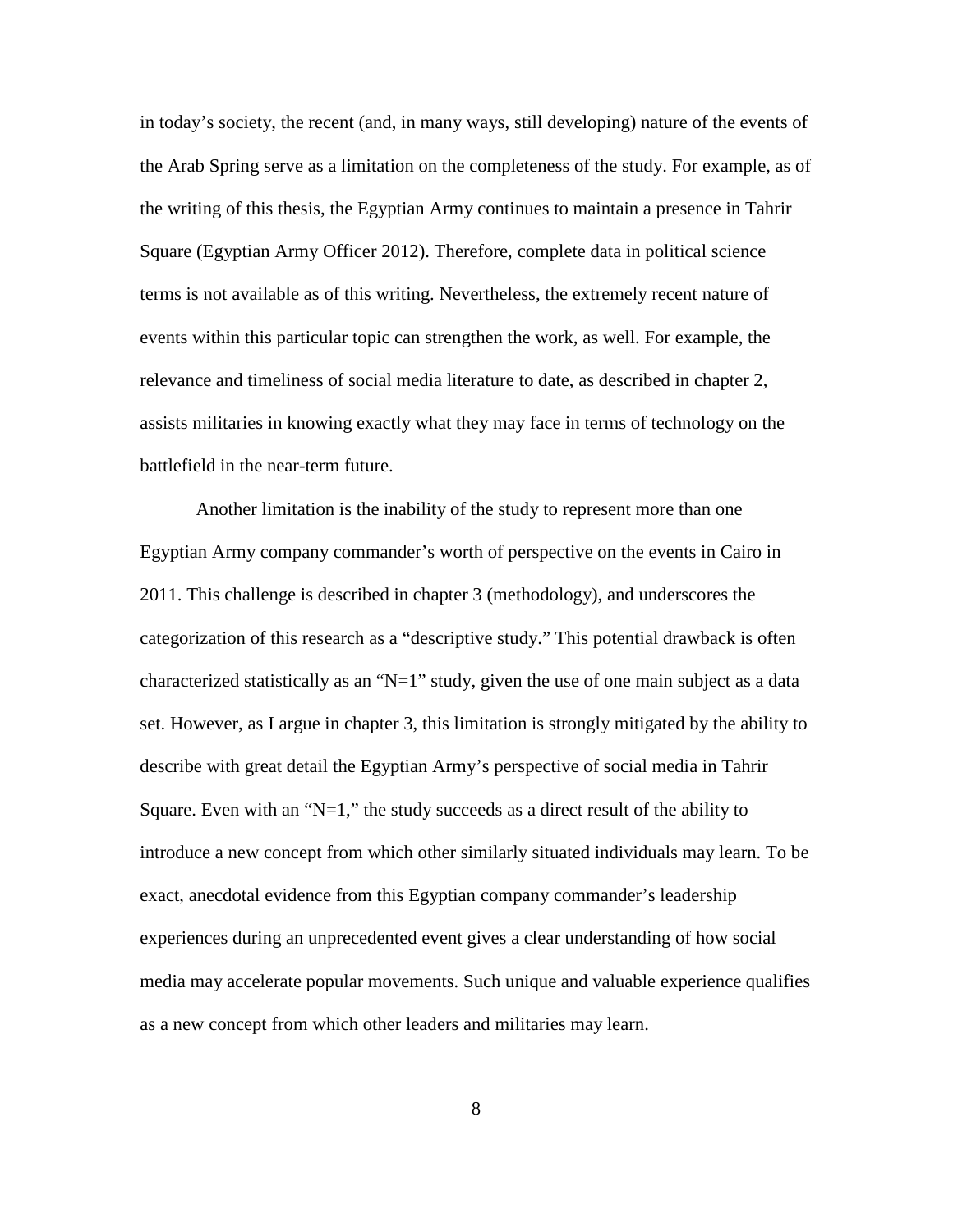A final limitation on the ability to draw broad-based conclusions from this study is the decision to view the Arab Spring exclusively through the lens of the Egyptian experience, in general, and through the events of Tahrir Square, in particular. Thus, while the broadly-recognized term "Arab Spring" is used to describe the movement under which events in Egypt were known to occur, this work does not seek to generalize results from Egypt for universal application to all so-called Arab Spring countries.

#### Delimitations

While several related subjects are undoubtedly worth further inquiry, this study does not contemplate causes of the revolution, religious aspects of the revolution, the reach and use of Internet amongst youth in Egypt, or the actual content of Facebook and Twitter posts which made such a difference in the protests. The police response—or lack of response, as the case may be—to events in Egypt serves as another delimitation of the study, and would be a worthwhile subject for future research, as would any differences between groups within the crowd in terms of how much they sought to provoke an overreaction on behalf of the Egyptian Army.<sup>[10](#page-15-0)</sup>

The extent to which the United States may have played a role in "fomenting protests" during the Arab Spring, by training protest leaders to "organiz[e] through new media tools" (Nixon 2011, 1), while relevant, is outside the scope of this particular

<span id="page-15-0"></span> $10$ It should also be noted that organizations such as Amnesty International have made allegations against the Egyptian police and military of harsh treatment toward 'innocent persons' throughout the time of the revolution. The validity of these allegations is also outside the scope of this work. For a complete discussion of these allegations. See Amnesty International, *Egypt Rises: Killings, Detentions and Torture in the 25 January Revolution* (London: Amnesty Interntaional Ltd., 2011).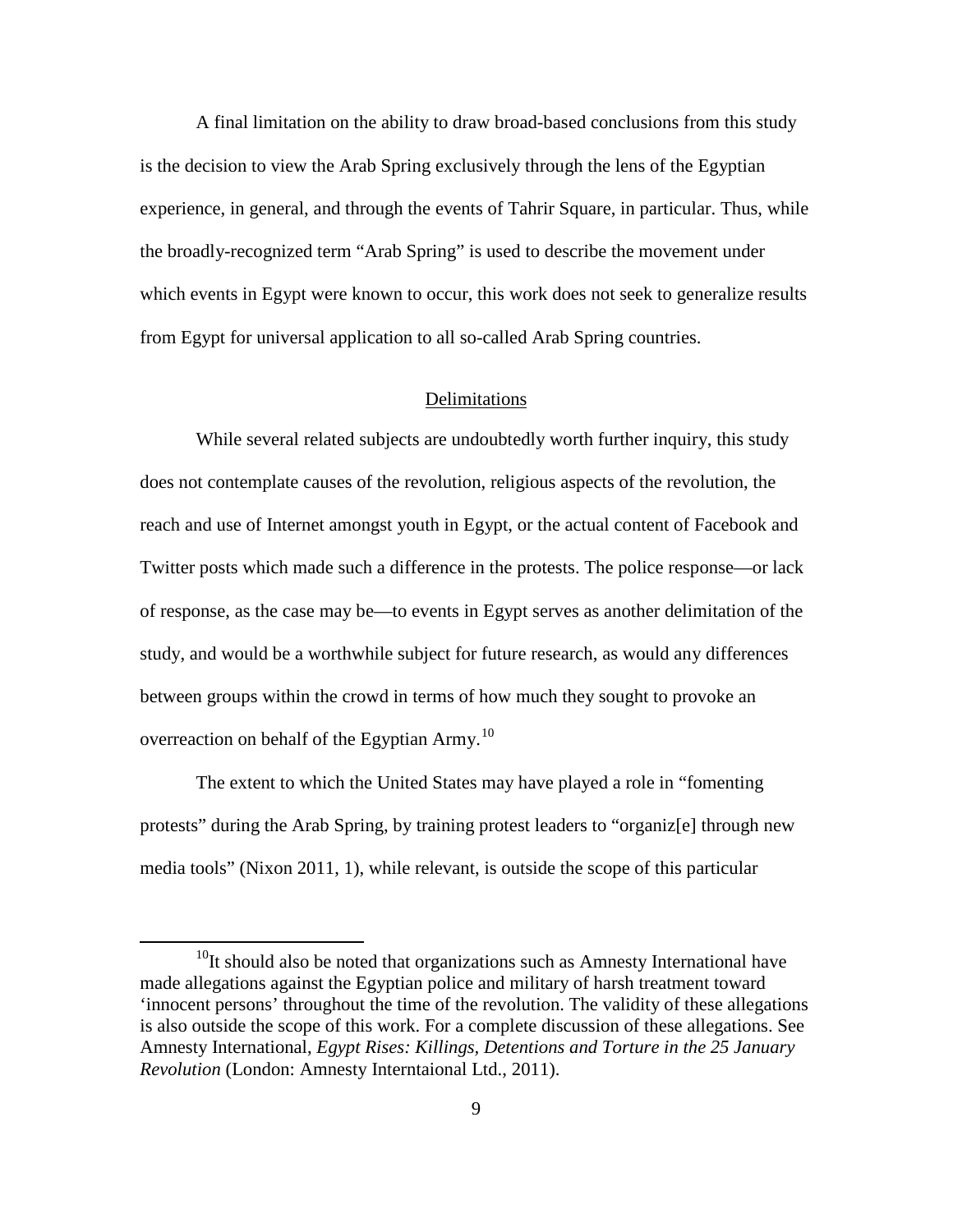work.<sup>[11](#page-16-0)</sup> Finally, any discussion of recent popular movements in other societies, to include the so-called Occupy movements throughout the United States, and International Monetary Fund (IMF), G20, and North Atlantic Treaty Organization (NATO) Summit protests throughout the world, are not included in this study.

#### Significance of the Study

Notwithstanding the limitations described above, this project is significant for its contribution to the future of military security missions. Social media on the "battlefield"<sup>[12](#page-16-1)</sup> will drastically affect soldiers' behavior, particularly given that militaries will increasingly be required to respond to transformative movements, mass demonstrations and uprisings throughout the world in the future. The ability to capture the actual, real-world perspective from an Egyptian commander in Tahrir Square during the uprising and aftermath represents a unique and significant contribution to the literature on this subject. While there does not appear to have been one specific cause for the Arab Spring, United States military (and civilian) leaders need to learn as much as possible about social movements, how to predict patterns of outcomes, and generally how

<span id="page-16-0"></span> $11<sup>11</sup>$ As one example. "[s]tate-owned newspapers [in Egypt even] accused activists of receiving money from American intelligence agencies." Ron Nixon, "U.S. Groups Helped Nurture Arab Uprisings," *New York Times*, 15 April 2011, 3. At a minimum, according to the *New York Times*, it is clear that "[s]ome Egyptian youth leaders attended a 2008 technology meeting in New York, where they were taught to use social networking and mobile technologies to promote democracy. Among those sponsoring the meeting were Facebook, Google, MTV, Columbia Law School, and the State Department" (Nixon, 1).

<span id="page-16-1"></span> $12$ Wherever that term may apply. Again, a complete discussion of what constitutes a 'battlefield' in the contemporary fight is outside the scope of this paper.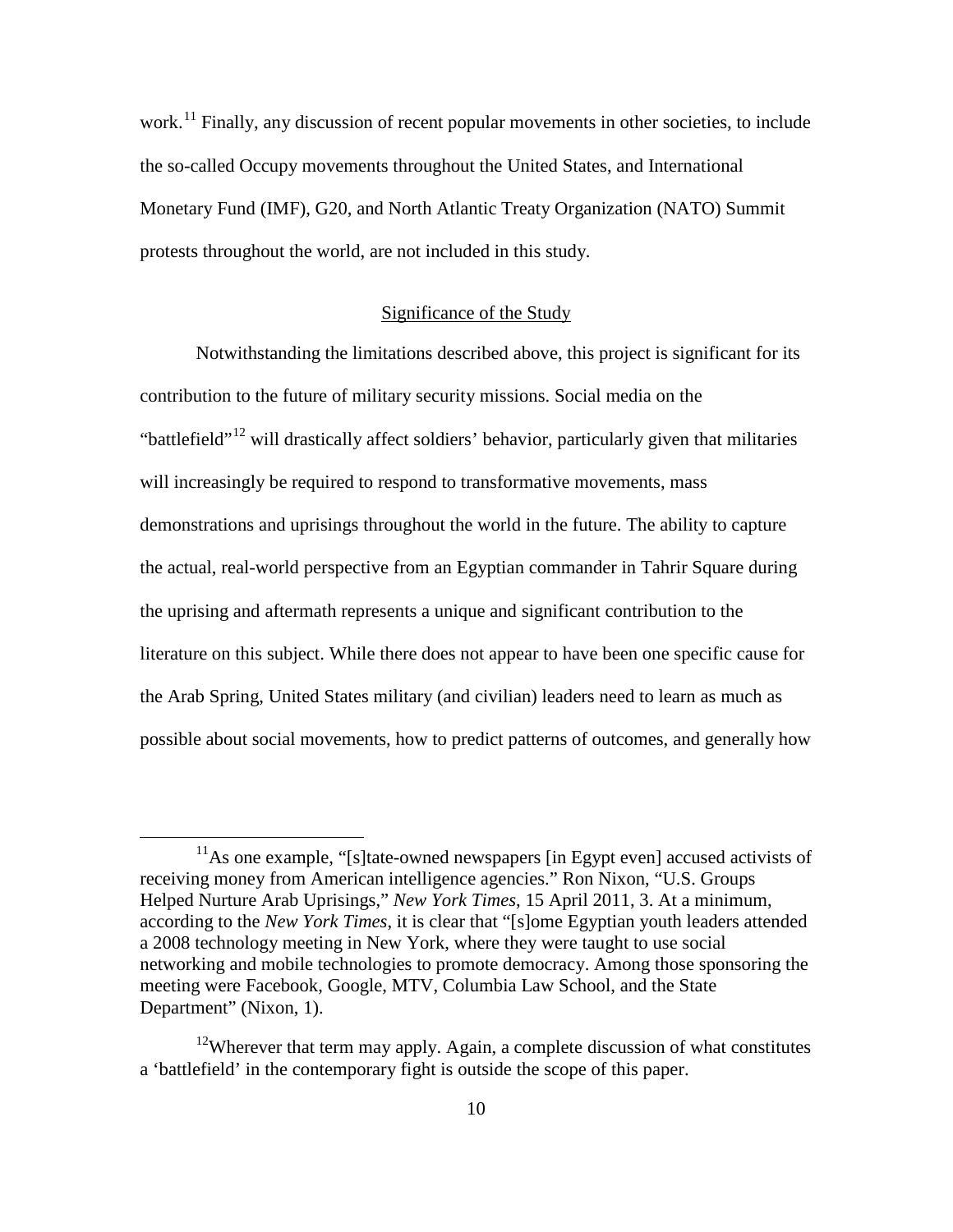to effectively deal with mass uprisings while serving in increasingly complex and interconnected environments.

Events in early 2011 in Egypt portend significant ramifications for how United States, and other, militaries perform future security missions. Because military actions are often viewed under a microscope, planning and decision making in transformative events such as those that occurred in Egypt are critical. It is precisely because of this reason that I argue that militaries will conduct key aspects of security missions differently out of fear for how they may be negatively portrayed in social media. Ultimately, my research question lies therein; namely, how to think about social media as a factor in military operations? As a related question, I ask the extent to which Egyptian Army forces were affected by how they were perceived by the public through social media platforms during the Arab Spring events in Cairo. How to arrive at the scholarly gap in which these questions reside is a matter which will be explored in depth in chapter 2. Before analyzing the value of this type of work, however, a review of the literature bringing us to this point is first necessary, and is a subject to which I will now turn.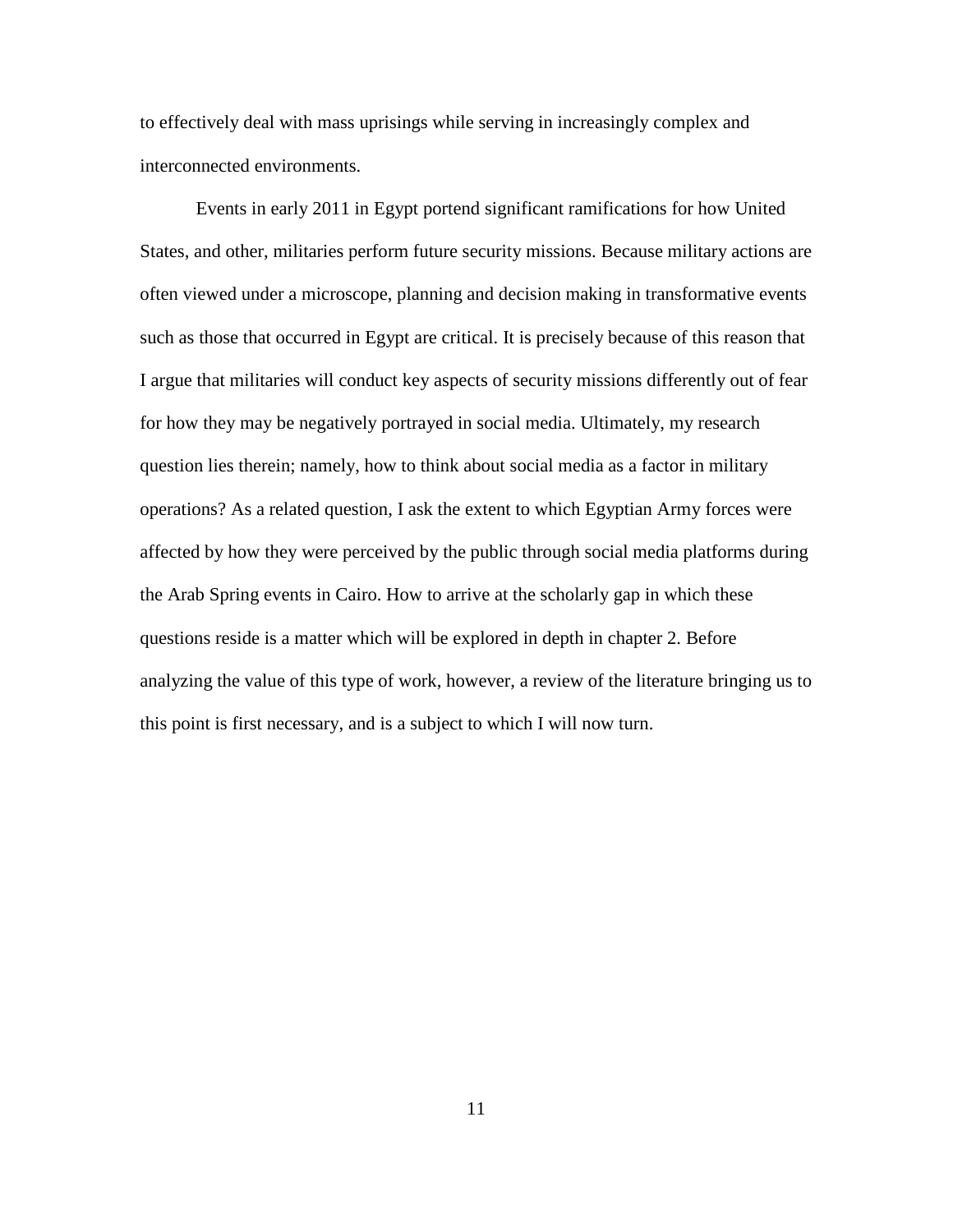## CHAPTER 2

# LITERATURE REVIEW

To understand how to think about social media as a factor in military operations, and the extent to which Egyptian Army forces were affected by how they were portrayed in social media platforms in Tahrir Square, it is first necessary to discuss previous literature on the subject. In fact, two main areas of study impact the events in Egypt. These areas include general social movement/social media theory, and specific Arab Spring literature, which centers largely on the ability of social media to unite and inspire population masses. Ultimately, a study of this literature reveals a gap, as discussion of the specific effect of social media on Egyptian Army forces during the 2011 revolution remains largely absent.

In response to scholarly forerunners in the above-described relevant areas, I arrive at a thesis not contemplated by previous work; namely, that the Egyptian Army's experience in early 2011 provides a powerful example of how militaries may think about social media as a factor in military operations. At a minimum, the Army acted differently than it otherwise would have, out of concern for how it may be negatively portrayed in social media during the Arab Spring. As described in chapter 4, Egyptian military leaders were very aware of the perception of their forces amongst Egyptian citizens and the world. As a result, they aggressively sought to ensure that the worldwide audience knew the Army was "there to protect" the millions of people in locations such as Cairo's Tahrir Square (Egyptian Army Officer 2012). This overwhelming desire to protect the citizenry led to a number of social media-related decisions on behalf of the Egyptian Army leadership. Though several more illustrations of this approach are described in chapter 4,

12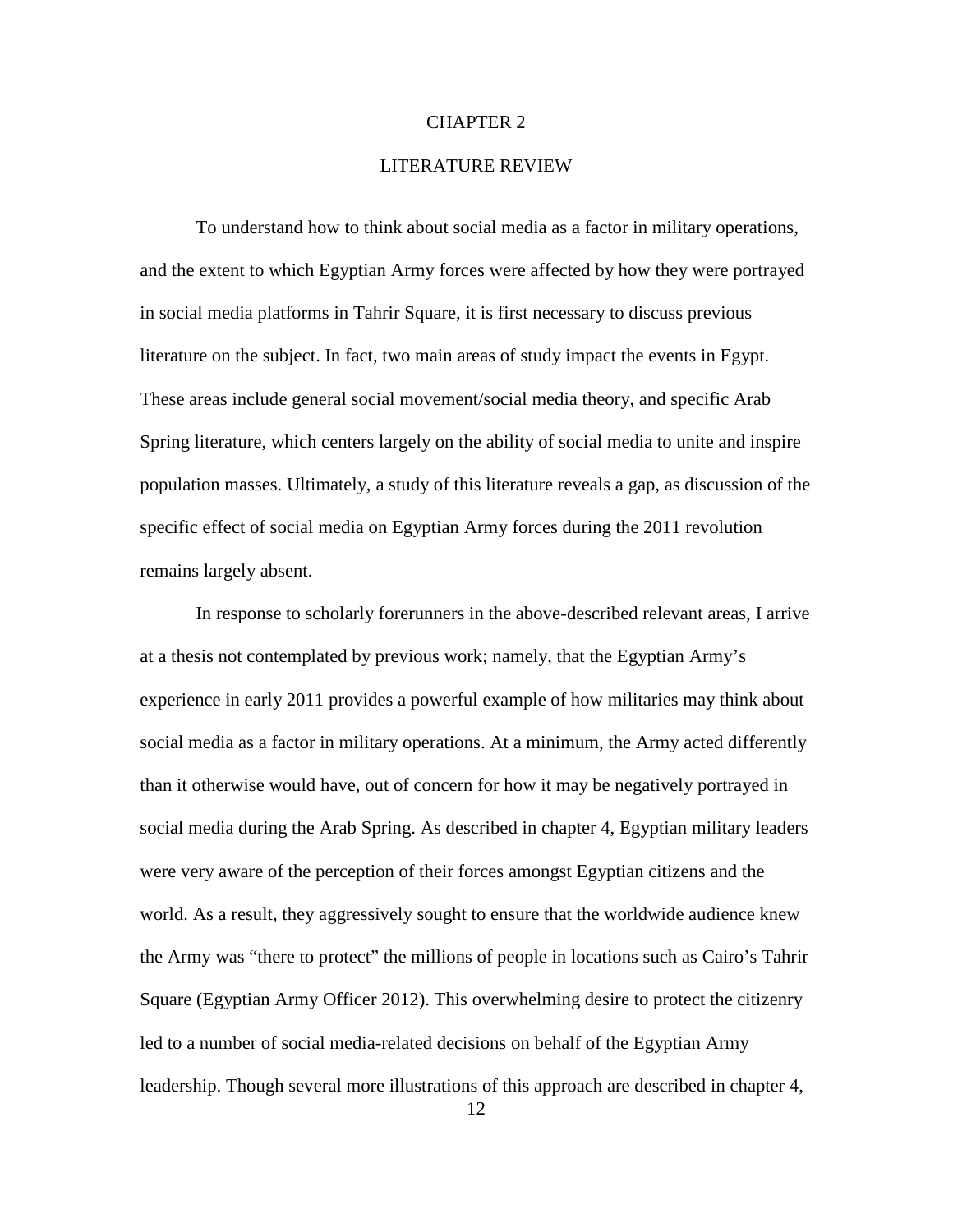two examples of these decisions include the removal of all live ammunition from weapons, avoiding any images or videos suggesting a heavy-handed Army approach, and a willingness to allow protestors to pose on military vehicles for camera phone photographs, reinforcing the notion of an Army protecting—and not intimidating—its citizenry.[13](#page-19-0)

The question of how to think about social media as a factor in military operations drives the methodology described in chapter 3, as well as the in-depth analysis in chapter 4. To fill the gap that exists relating to the military's approach to social media during the Arab Spring, I propose a framework for analyzing "social media warfare"<sup>[14](#page-19-1)</sup> in chapter 4. This framework updates a well-known theory on nonviolent resistance—Gene Sharp's "From Dictatorship to Democracy: A Conceptual Framework for Liberation"—to include social media considerations. By examining the Egyptian Army's approach to the events of 2011 in light of this updated Sharp framework, a useful way to think about social media in military operations emerges. Yet to fully understand this framework, it is necessary to first review the scholarship development up to and including the point in time at which the Egyptian Army confronted massive protestors armed with camera phones, Twitter feeds, and Facebook accounts.

# Social Movement/Social Media Theory

<span id="page-19-0"></span>To discuss the importance of social media as a factor in military operations, it is first necessary to briefly examine literature describing the willingness of individuals to

 $13$ See chapter 4 for a complete description and exact citation of these claims.

<span id="page-19-1"></span> $14$ This newly devised term is introduced and explained in chapter 4, sub-part B.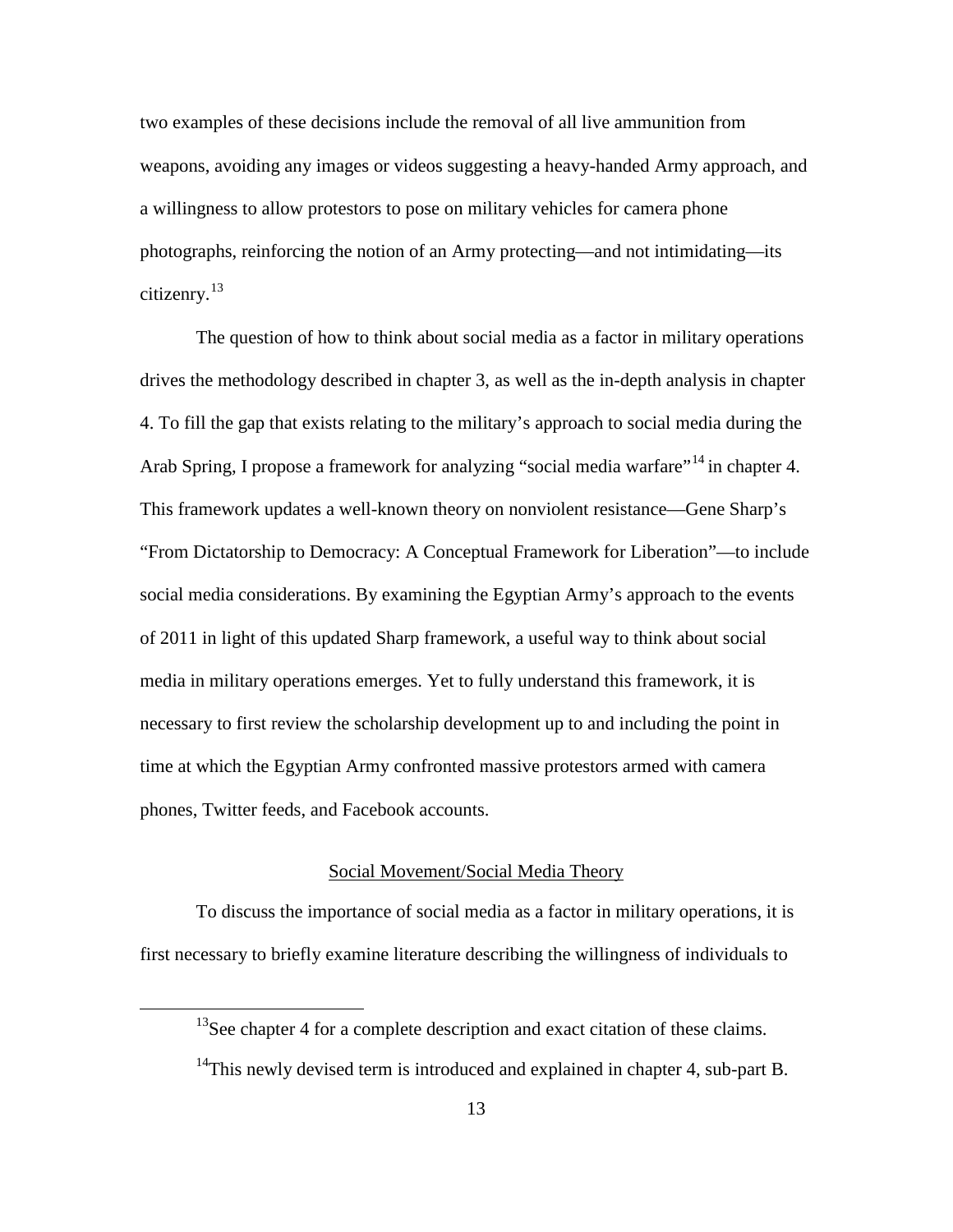organize and engage within their societies. This literature begins with seminal works on social movements. Such theories begin to describe exactly what unites and inspires popular uprisings in order for social media platforms to both harness and accelerate these transformative events throughout various societies.

Gene Sharp's "From Dictatorship to Democracy: A Conceptual Framework for Liberation" is perhaps the dominant piece of literature in the area of leaderless social movements. Since its publication in 1993, Sharp's pamphlet, with a particular focus on non-violent resistance, has "arguably become *the* how-to guide to topple autocrats" (ISN 2012). Though published years before the events of the Arab Spring, the book's "methods have been influential in the toppling of Zine El Abidine Ben Ali in Tunisia, Hosni Mubarak in Egypt, and have also been used (in part) in Libya and Syria. Indeed, its use has prompted some commentators to speak of Gene Sharp as the Arab Spring's 'intellectual mastermind'" (ISN 2012).

I unpack the social media implications of Sharp's tactics for popular movements in chapter 4; however, two examples serve to illustrate the appropriateness of a study 'standing on the shoulders' of Sharp's giant contribution in this arena. First, Sharp's tactics include an "appeal to international audiences," which social media can and certainly did accomplish in the case of the Arab Spring (ISN 2012). Second, Sharp calls for a form of struggle with "social 'weapons' being used rather than military-industrial ones" (ISN 2012). Both the appeal to international audiences and the use of social weapons in Sharp's work are key aspects with which militaries must deal; it follows that knowledge of each, even from a narrow lens into the Egyptian Army's efforts in early 2011, contributes to both scholars' and practitioners' interests in this area.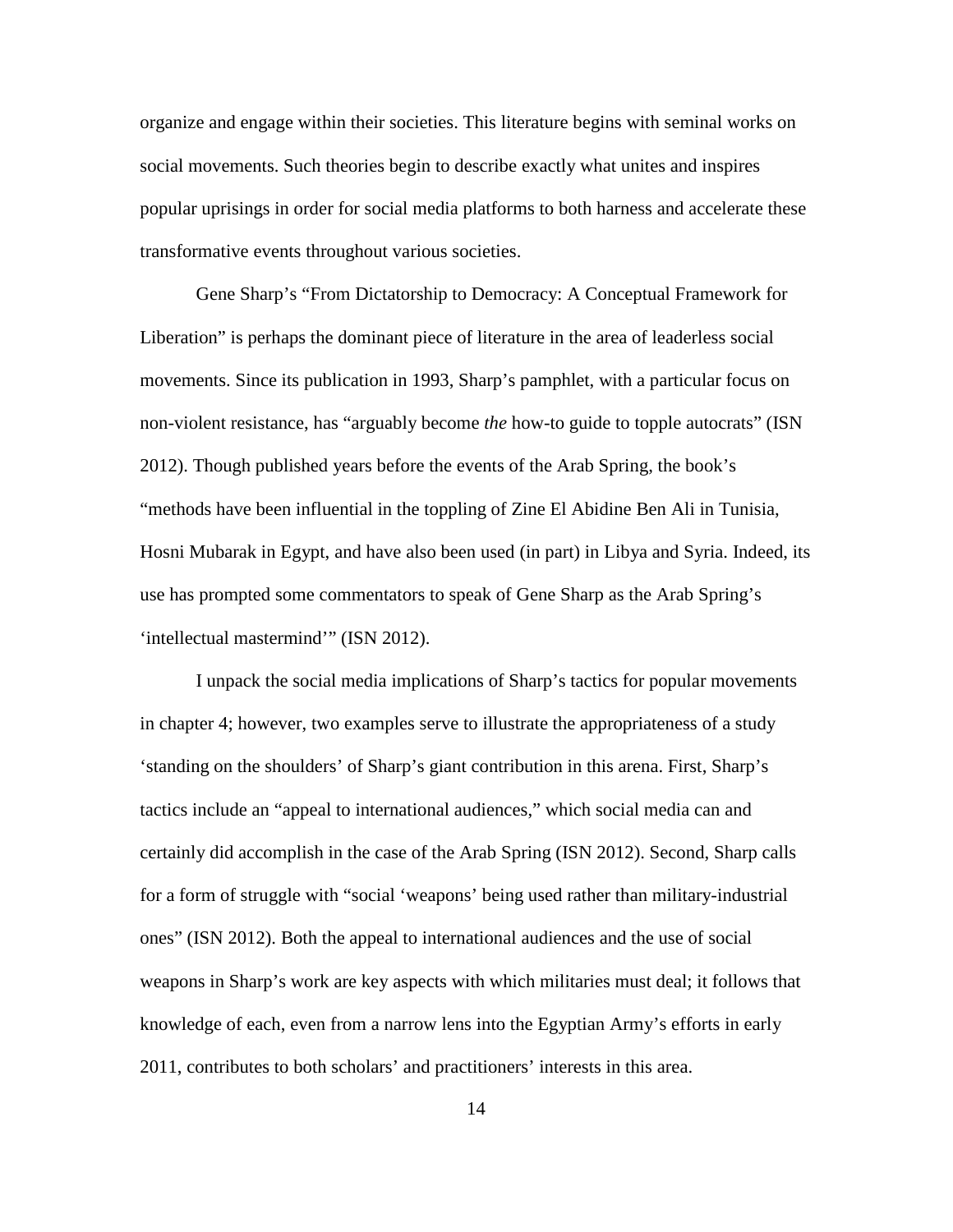Certain scholars offer further perspective in the area of leaderless social movements. These studies focus on the capabilities of groups to successfully organize, even without leadership. For example, in *The Leaderless Social Movement Organization: Unstoppable Power or Last-Ditch Effort*, Justin Hsu and Brian Low examine the conditions under which leaderless social movement organizations are more or less likely to be effective. They conclude that social movements are allowed more structured and centralized organization in states with a low capacity to repress them, whereas social movements are less likely to have centralized organization in states with a high capacity to repress their citizens (Hsu and Low 2010).

Social media literature amplifies and updates social movement theory in a meaningful way. Social media differs from traditional media in that, with social media, "anyone with a cell phone can become a reporter and take a cell phone video of news while it is happening" (Thompson 2011, 171). Yet before the existence of camera phones, Facebook, Twitter, and other social networking sites, individuals' behavior changed with the advent of the Internet. Early social media literature discusses the ability of technology to promote individualism and make it more difficult to govern and organize a coherent society (Pool 1990). In essence, this begins to explain the link between various social movements and social media. As Ithiel de Sola Pool describes in *Technologies Without Boundaries*, revolutions in communications technologies profoundly affect social life and culture (Pool 1990). Though Pool obviously had no knowledge of Facebook or other social media at the time of his writing, it is interesting to note the extent to which social media, a "revolution in communications technology" profoundly affects nearly all aspects of present-day social life and culture.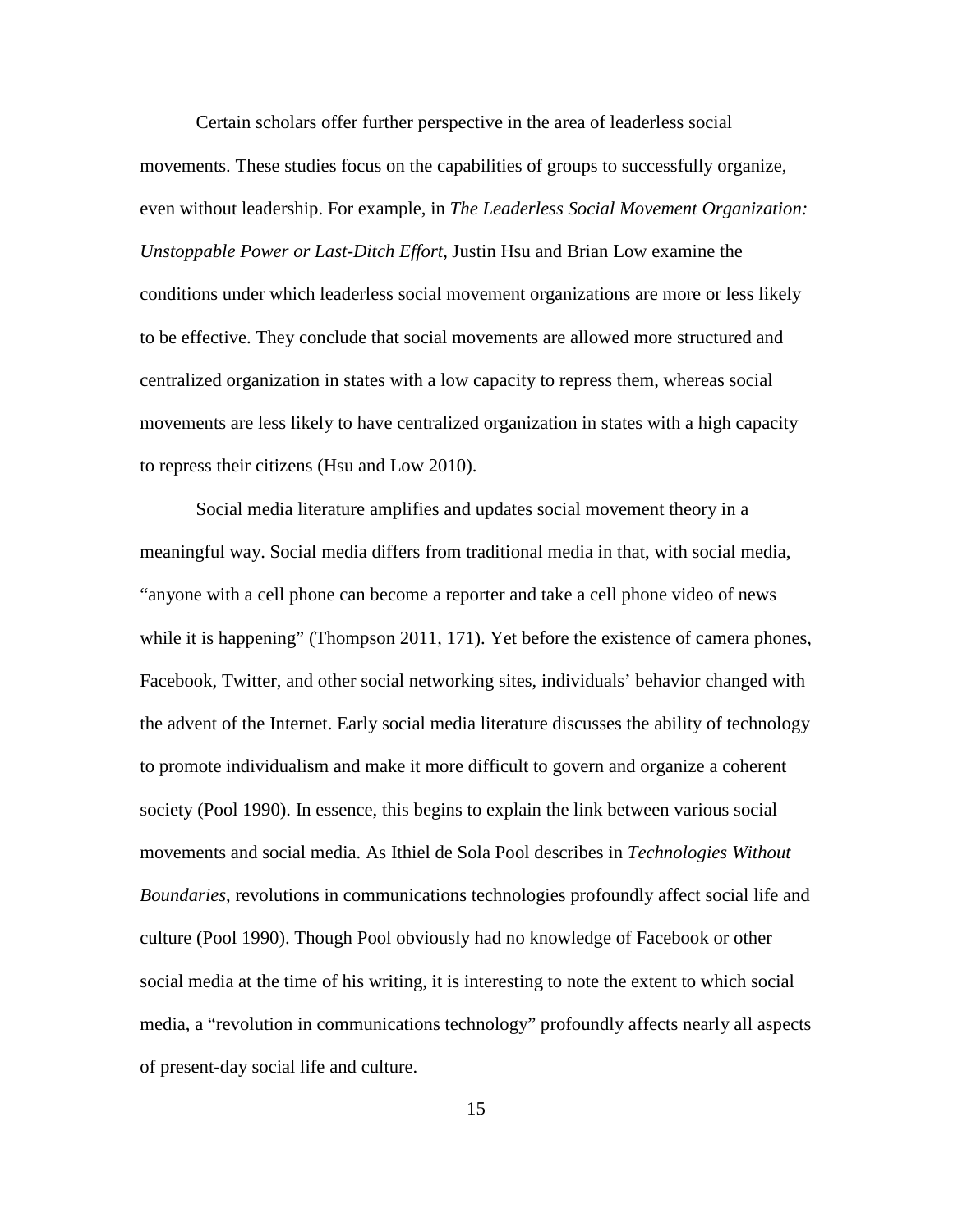David Brin's compelling work in this arena centers on the ability of the Internet to serve as a "Disputation Arena," in which various parties can debate positions on critical matters (Brin 2000).<sup>[15](#page-22-0)</sup> In his 2000 study, Brin argues that individuals "need secure enclaves to gather allies, make plans, and prepare for coming battles" and that "the freedom to make, break and reform associations" is a critical feature of the Internet (Brin 2000). Nevertheless, Brin argues that the Internet has "weak mechanisms for filtering good ideas from noise" (Brin 2000). Likewise, social media, from which individuals can upload photos and videos to the Internet, exists (and has arisen since the time of Brin's work) as a vital segment of the same Disputation Arena Brin describes, but may also have weak mechanisms for filtering good ideas from noise. Though this study does not contemplate the actual content of social media messages during the Arab Spring in Egypt, it is interesting to note that, more than a decade after Brin's study, there still does not appear to be a true filter for the noise that exists in the Internet realm.

Certain, recent literature provides a "common understanding of what social media is and how it is utilized by various individuals and groups" (Thompson 2011, 167). The outstanding cultural anthropologist Michael Wesch, a forerunner in social media literature with publications on the subject too numerous to detail here, writes compellingly throughout his work about new media changing "what can be said, how it can be said, who can say it, who can hear it, and what messages will count as information and knowledge" (Wesch 2012). Interestingly, as Robin Thompson points out, "Facebook and Twitter actually welcome and encourage users to support causes for political and/or

<span id="page-22-0"></span><sup>&</sup>lt;sup>15</sup>Many thanks to Dr. Alex Ryan of the School of Advanced Military Studies (SAMS), United States Army, for making me aware of David Brin's outstanding work.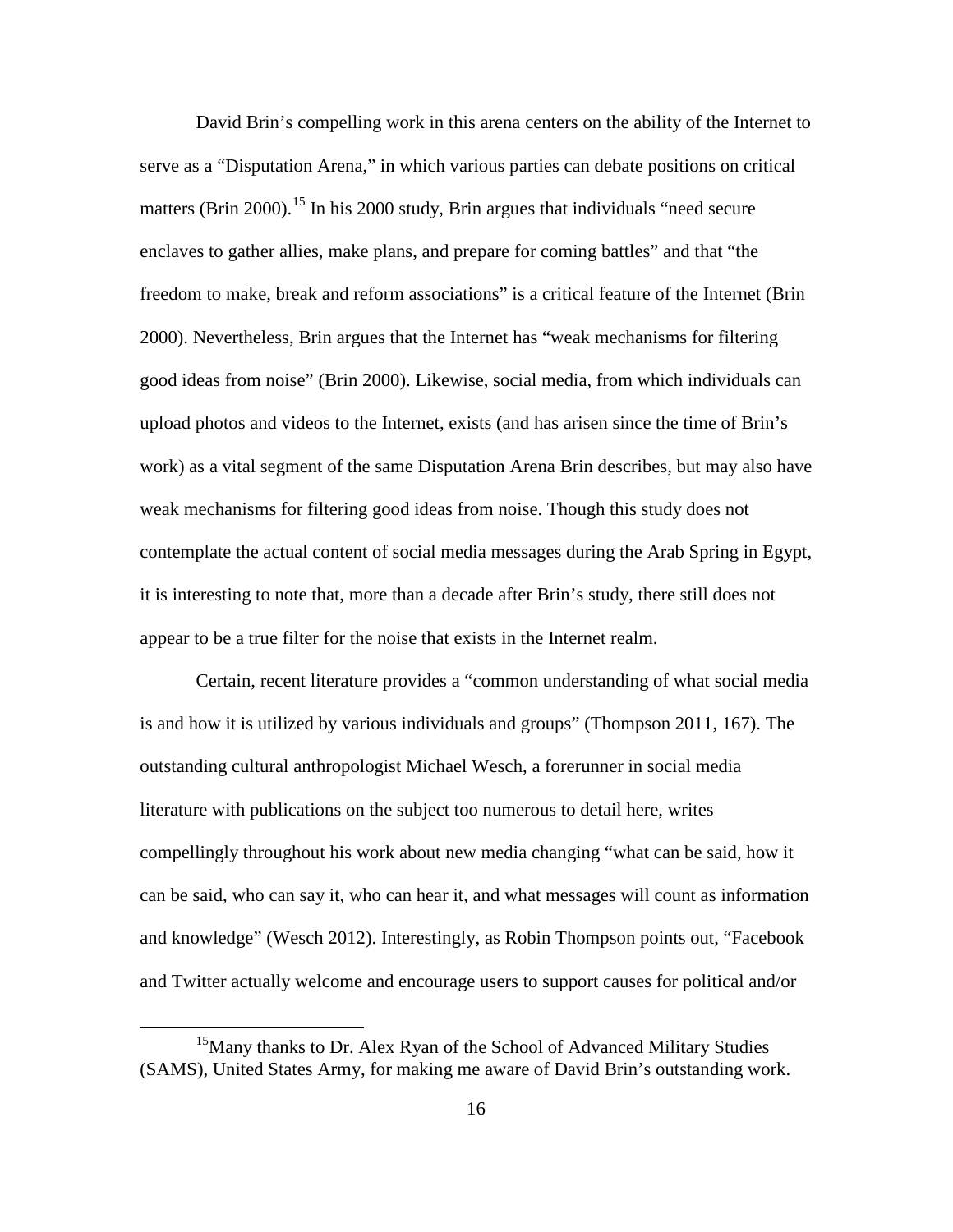social change" (Thompson 2011, 168). Moreover, Thompson helpfully describes the formula for rallying support to a cause through social media, which actually occurred on a frequent basis throughout the Arab Spring. This formula includes capturing as a video, and posting to a social media application, "an egregious behavior at the hands of a government authority against a presumably innocent person[. This video then] quickly spreads throughout the region via the Internet" (Thompson 2011, 175).

In his 2011 book, *A World of Becoming,* noted political theorist William Connolly discusses new social movements. Within these new movements, social media clearly plays a significant part. It is not hard to understand, for example, Connolly's point that "each antagonistic party in this global (resonance) machine periodically takes action that inflames the others" (Connolly 2011, 139) when discussing events such as that of the Arab Spring. That is to say, protestors exploit social media to their advantage as part of a resonance machine to ensure that the world believes their government is oppressing its people. In a sense, it is the military's response to this—the Egyptian Army's own resonance machine—which this study seeks to examine.

Even military leaders have spoken recently about the importance of social media, and have referred to it as a battlespace (Rendon 2011). The Chief of Staff of the Army (CSA), General Raymond Odierno, recently described the importance of advanced technology, through which "any individual, military or civilian, can alter the trajectory of an operation with the push of a button on a cell phone" (Odierno 2012). Without mentioning the Arab Spring other than to say "the trajectory of the Arab Spring is by no means fixed," it is not hard to imagine the CSA's awareness of the power of individuals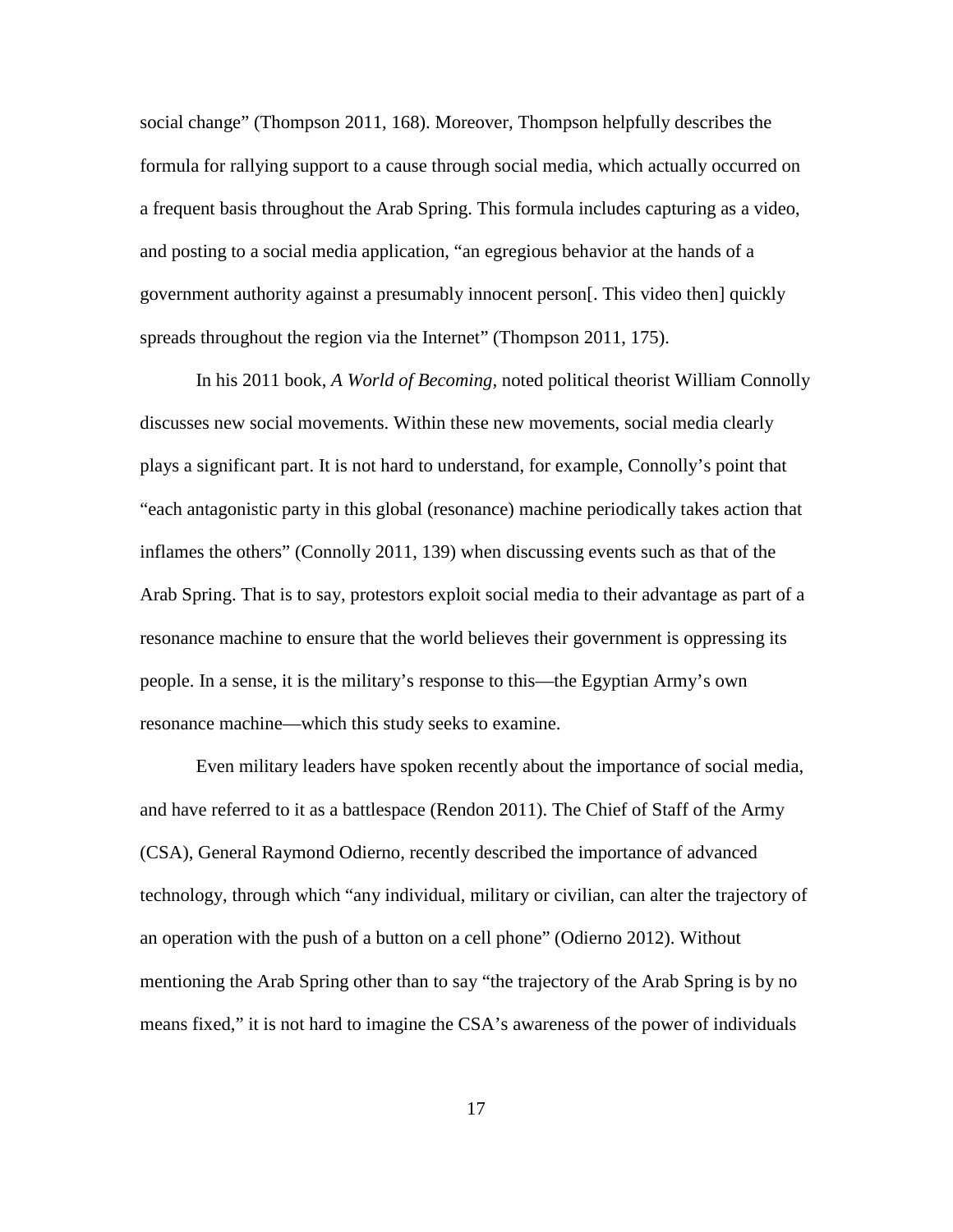with camera phones transforming the nature of military operations in Egypt and beyond (Odierno 2012).

### Arab Spring-Specific Social Media Literature

The second main body of literature relevant to this study encompasses the events of the Arab Spring itself. To a large extent, this literature centers on the ability of various social media components, such as Facebook, Twitter, and individual camera phones, to unite and inspire massively popular gatherings. It also describes the importance of military relationships between nations (such as the United States and Egypt) whose militaries train together on a recurring basis. The literature, however, is devoid of any substantive discussion of the important effect of social media on Egyptian Army forces responding to the revolution. Though Gene Sharp's pamphlet on non-violence arguably made a difference in certain aspects of the Arab Spring, it obviously did not contemplate such a movement at the time of its writing in 1993. Works described in this section did, however, specifically consider the events of early 2011 at the time of their writing.

Arab Spring social media scholarship heretofore typically focused on protestors and the aspects of new media most conducive to their ability to organize social movements. For example, in their book, *iPolitics*, Richard Fox and Jennifer Ramos explain that "new media sources and tools provide citizens with new opportunities to express and organize themselves around their political interests" (Fox and Ramos 2012, 3). Fox and Ramos specifically argue that "YouTube, Facebook, and Twitter have been critical organizing tools in the recent citizen protests in Northern Africa and the Middle East" (Fox and Ramos 2012, 2).

18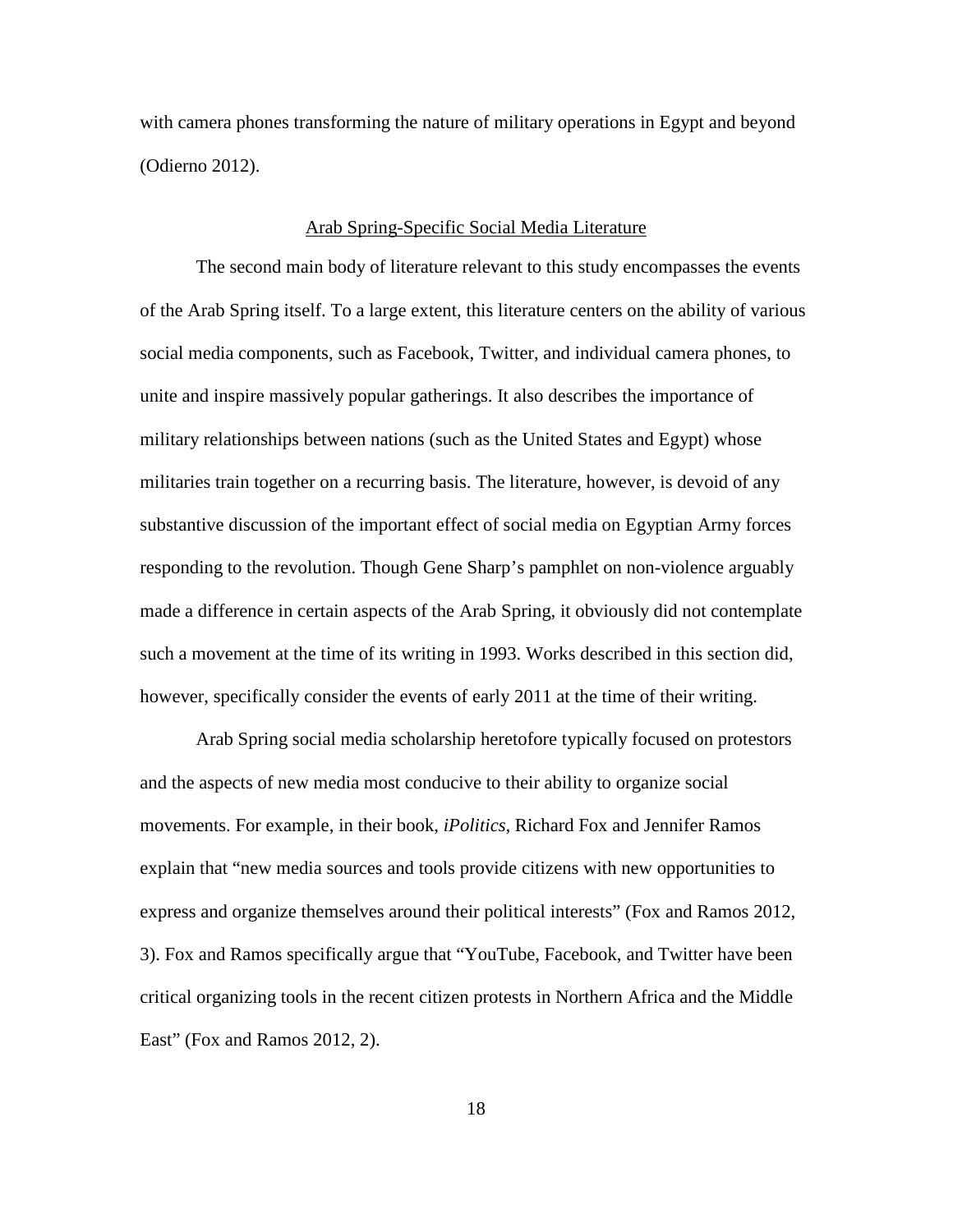Some research focuses on the reach of the Internet throughout the protests, the ability of populations to criticize or praise their leadership, and whether "changes in the information and media environment actually promote democratic ideals" (Fox and Ramos 2012, 9). Other studies address expectations of "citizen participation in government" and whether "new media-driven changes and events" affect these expectations (Fox and Ramos 2012, 18). Still others argue that "social media networks have 'placed new tools and resources in the hands of the political opposition'" (Wheeler and Mintz 2012, 268).

Notwithstanding these efforts, the majority of scholarship contemplating the social media aspect of the 2011 revolutions centers on the narrative that "the Internet and social media are being used in the Arab world to mobilize the masses to demand better governance" (Wheeler and Mintz 2012, 259). With authoritarian regimes, such as that of Hosni Mubarak prior to January 2011 in Egypt, in place, scholars argue that the "tug of war between net-enabled citizens and well-armored states is likely to be a feature of the Middle East for the foreseeable future."<sup>[16](#page-25-0)</sup>

### Mind the Gap

In light of social movement theory, general social media studies, and specific Arab Spring social media scholarship, a gap in literature emerges. Specifically, the literature fails to meaningfully discuss the specific effect of social media on Egyptian Army forces in early 2011. For this reason, I arrive at the secondary research question described above—namely, to what extent were Egyptian Army forces affected by how

<span id="page-25-0"></span><sup>&</sup>lt;sup>16</sup>One particularly interesting study asks "who will win this contest?" in the future. Deborah L. Wheeler and Lauren Mintz, "Lessons from Internet Users in Jordan, Egypt, and Kuwait," in Fox and Ramos, *iPolitics: Citizens, Elections, and Governing in the New Media Era* (New York, NY: Cambridge University Press, 2012), 282.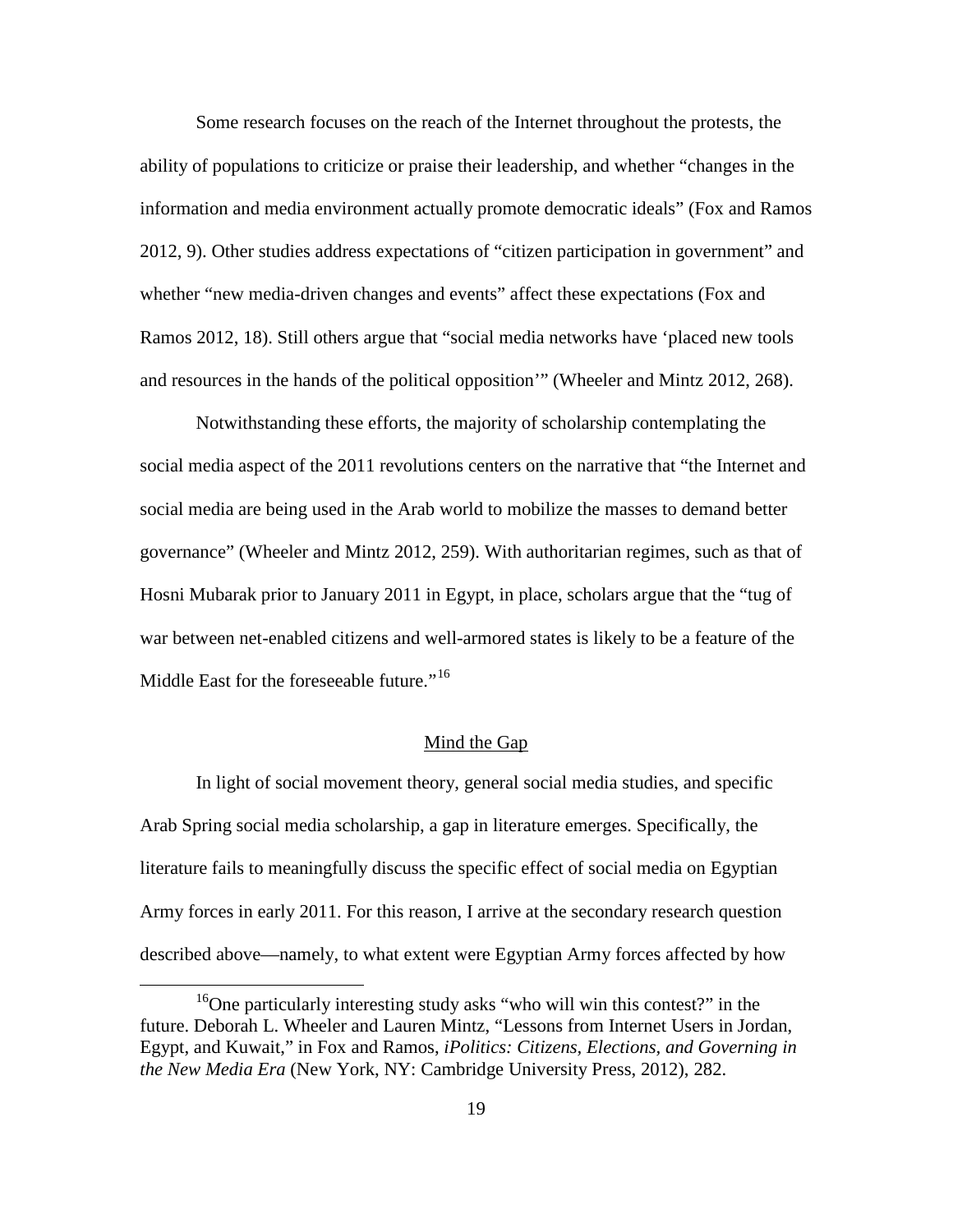they were portrayed in social media platforms during the Arab Spring/Tahrir Square events of 2011? Most importantly, in response to the primary research question regarding how to think about social media in military operations, I make the case that the prevalence of social media significantly affects the environment—namely, the population—to which militaries must respond and must be considered as a factor in planning for security operations.

The gap at which this chapter arrives is significant and worth careful study. As a related matter, however, it must be noted that a lack of scholarship by military practitioners exacerbates the overall gap described here. With this study's focus on the Egyptian military's perspective of the effects of social media, a final question must be asked—namely, what causes this seeming reluctance by military professionals to engage scholars with anecdotal evidence from actual times of conflict (Perez 2012)? To examine this additional question, it is necessary to briefly recognize the existing literature on the lack of scholarship by military practitioners, as well.

# Lack of Military Interaction in Scholarship

The lack of literature from a military perspective on the real-world events of early 2011 is emblematic of the gap in social media coverage during the Arab Spring. Though there may be several causes for this phenomenon,  $17$  most of which are outside the scope of this paper, the aspects most relevant to this particular project are best viewed through the work of Michael Mosser.

<span id="page-26-0"></span> $17$ For example, security concerns, a lack of time in which to write these accounts, and perhaps even an absence of appreciation from leaders may be viewed as significant reasons for this hesitation on behalf of those individuals who may otherwise be willing to engage in the academic arena.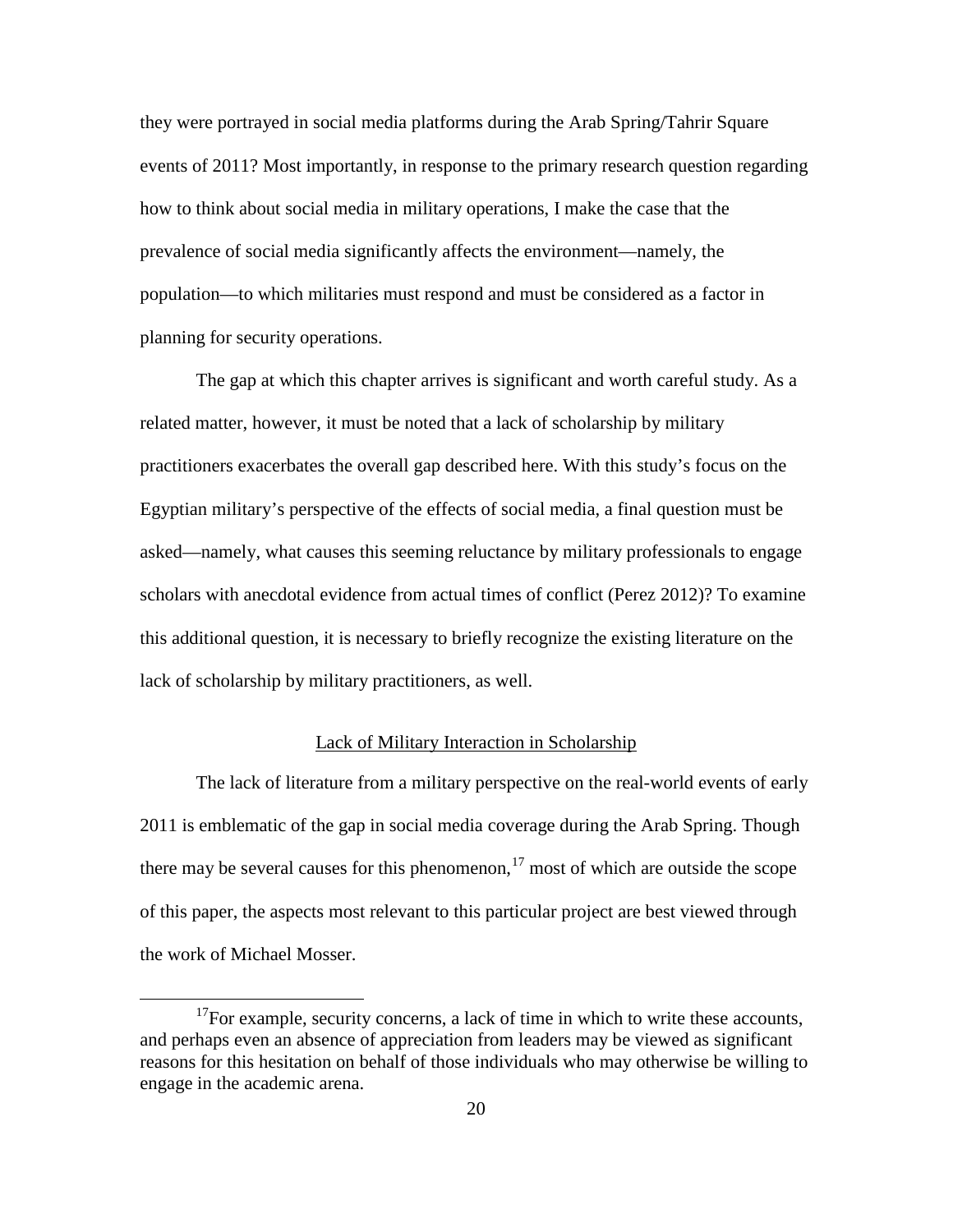In his outstanding work "Puzzles versus Problems: The Alleged Disconnect Between Academics and Military Practitioners," Mosser argues that practitioners, unlike scholars, do not have time to spend solving puzzles (Mosser 2009). Rather, practitioners focus their efforts on solving problems. Moreover, the urgent need for practitioners to solve problems on a daily basis, according to Mosser, does not allow for policy-relevant research to occur within the otherwise highly qualified population of service members. Ultimately, Mosser asserts that there is reason for optimism, and offers recommendations for both academics and military practitioners to engage one another (Mosser 2009). He cites leading military schools<sup>[18](#page-27-0)</sup> and other efforts the military is making to attempt to engage in scholarship, particularly in the officer ranks. Most pertinently for purposes of this paper, Mosser argues for the publication of "policy-relevant scholarship." By "policy-relevant scholarship," Mosser means that neither academics nor military practitioners should shy away from making their work policy-relevant, or, as he describes it, "a position where academia should inform practice" (Mosser 2009). This link between scholarship and practice exactly what I seek to achieve through this work, as the experiences learned through the Egyptian Army's response to the Arab Spring should be placed in the academic realm in order for policy makers to understand the impact of events on the ground and to ensure that it informs their future decisions.

Notwithstanding the earlier-cited article written by CSA General Odierno, military practitioners infrequently publish accounts of ongoing or recent events. The Arab Spring is no exception to this general rule. Though perhaps this is changing and the

<span id="page-27-0"></span> <sup>18</sup>Such as the U.S. Army Command and General Staff College (CGSC) and the School of Advanced Military Studies (SAMS).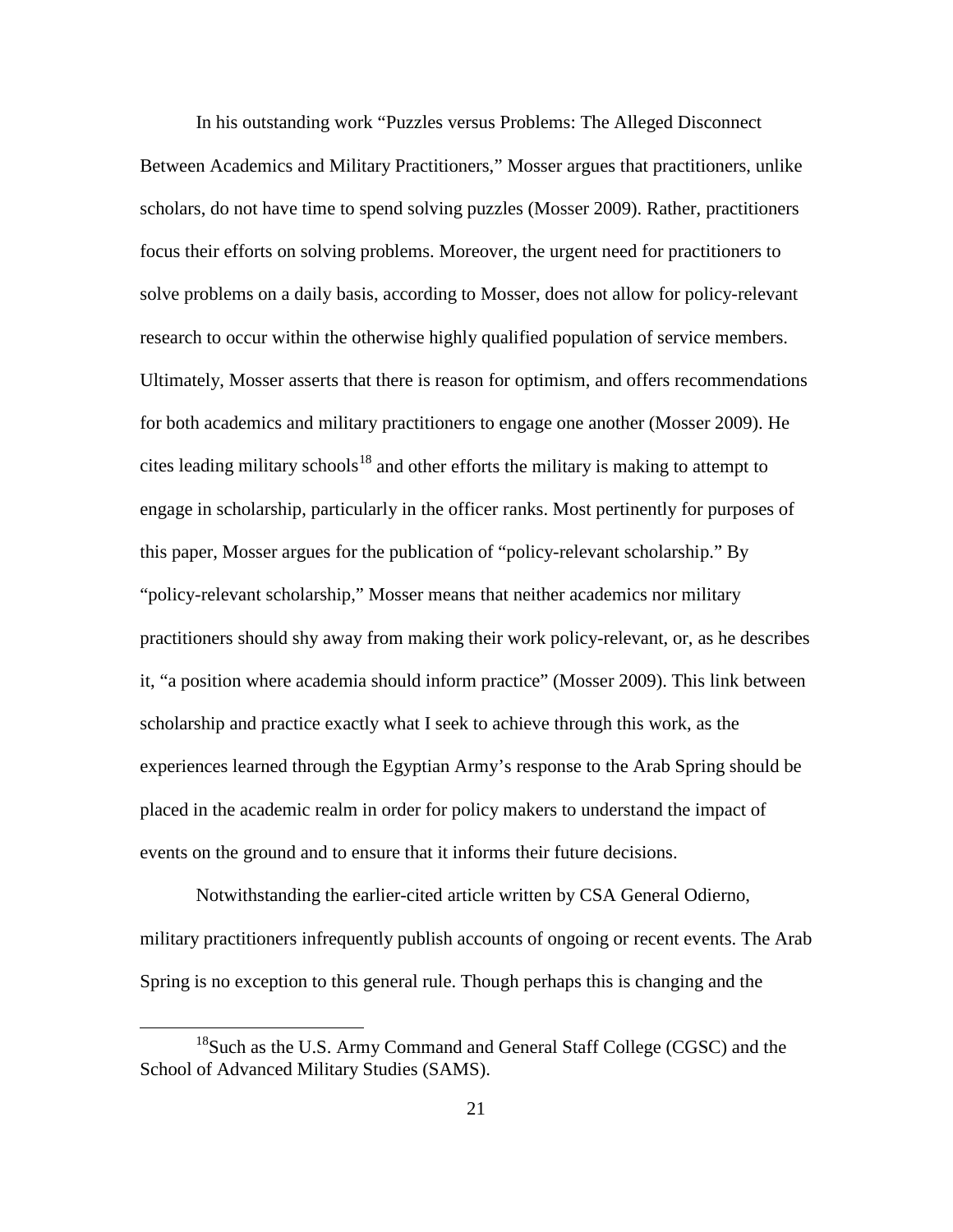CSA's article is the beginning of some sort of new trend, a gap exists between real-world knowledge of military events on the ground and the scholarship typically removed in time and space from those real-world occurrences. Military-specific Arab Spring literature, for example, tends to focus on the importance of existing military-to-military relationships where "contacts between U.S. and Egyptian military officials during the earliest stages of the protest movements in Egypt . . . illustrate the impact of longstanding exchanges and relationship-building" (McKenzie and Packard 2011, 105). Such relationships are especially important due to the massive uprisings which will pose increasing challenges for military leaders called upon to respond peacefully and effectively to such movements. However, this narrow focus ultimately reveals a smaller, though not less significant, gap which this study seeks to lessen.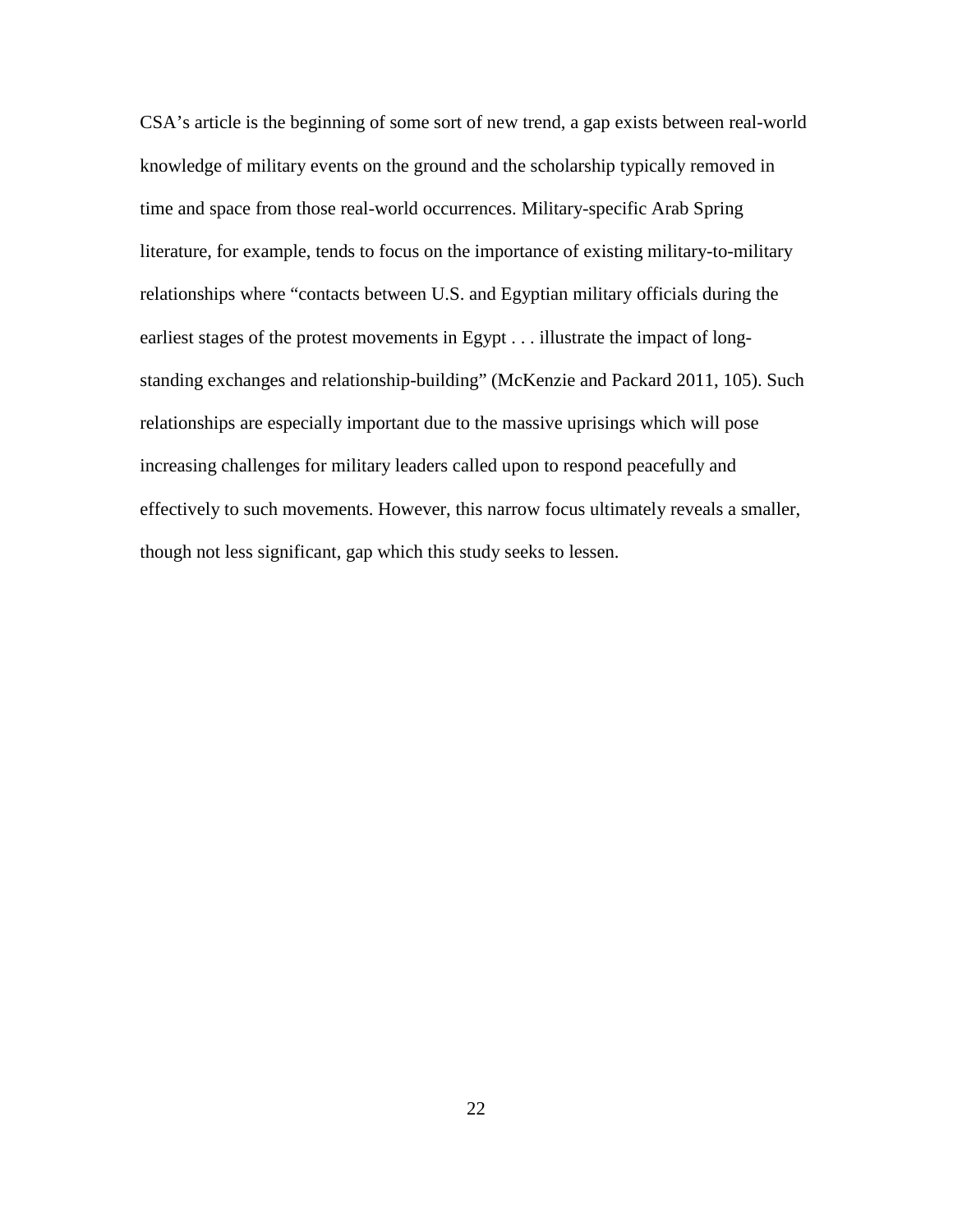# CHAPTER 3

# RESEARCH METHODOLOGY

Given the literature, a descriptive study of events from a military perspective during the Arab Spring appears particularly well-suited to fill the above-described gaps. For this reason, I utilize the oral history of an Egyptian officer who led a company of soldiers throughout several months of intensive security operations in Cairo's Tahrir Square. As such, this study serves as a (small-scale) ethnography of sorts. Yet, in recognition of the fact that a proper ethnography takes years to conduct, the term "descriptive study" remains the most appropriate description for this work.<sup>[19](#page-29-0)</sup>

Regardless of the characterization, this approach takes advantage of the first-hand experience of the Egyptian Army commander with whom I had the good fortune of serving. This unique perspective is largely unavailable to the authors who have written on the subject over the past year. More importantly, the use of a first-hand account mitigates the challenge presented by the recent nature of the events studied, in that it allows for a more thorough and detailed description of actual events than existing—yet incomplete data sets otherwise would.

This is not a statistical study. Rather, it is a "descriptive study of one particular person/event, [which enables the reader to ascertain] minute and specific details that a statistical study could not" (Wesch 2012). When combined with previous attempts to explain the impact of social media, the story of this particular company commander

<span id="page-29-0"></span> $19$ Put differently, a qualitative analysis seems particularly well suited to this situation, as a quantitative analysis would not work well in a study in which the number of cases studied in depth  $(N)=1$ .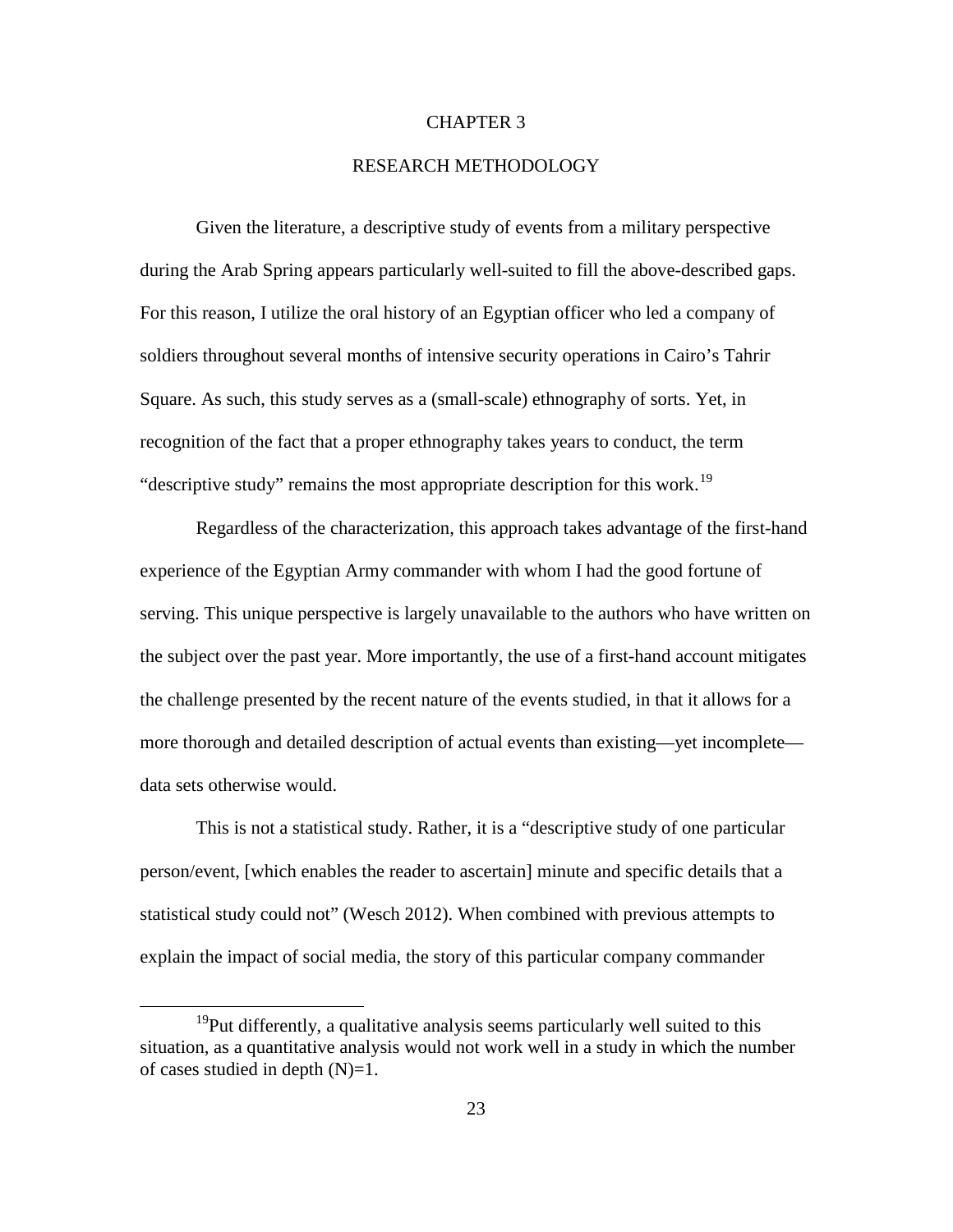enables the reader to arrive at a new concept to help militaries understand the critical need to plan for social media on the battlefield.

While some data exists to explain events from the Egyptian protestors' perspective, and includes studies on the actual number of posts, likes, and members of various Facebook and Twitter pages related to the protests,<sup>[20](#page-30-0)</sup> very little data exists either to explain the military 'side of the story' or to capture the military response to the prevalence of social media on the ostensible battlefield. Again, the first-hand perspective included in this study ameliorates the relative lack of data and/or scholarship on this particular aspect of the protests. Moreover, the perspective of the actual commander on the ground, previously unknown, is invaluable to a particularized explanation of the effects of social media on the Egyptian Army.

As political scientist Ian Shapiro notes, the best methodology for this type of work is to begin "with a problem in the world, . . . [come] to grips with previous attempts that have been made to study it, and then [define] the research task by reference to the value added" (Shapiro 2002, 598). Assembling data in this manner is particularly useful in the instance of the challenges faced by the Egyptian Army during the events of the Arab Spring (i.e. a problem in the world). As chapter 2 revealed, no theory appears to exist to explain the propensity of the Egyptian Army to change its behavior when faced with social media implications in Tahrir Square. Chapter 2 therefore represents an attempt to "come to grips" with previous attempts to study social movement theory, social media

<span id="page-30-0"></span> $^{20}$ Political science conferences over the past year have included papers, presentations, and panels on these subjects too numerous to mention here. For an example of this, see the Midwest Political Science Association (MPSA) and Southern Political Science Association (SPSA) 2012 conference materials, on file with the author.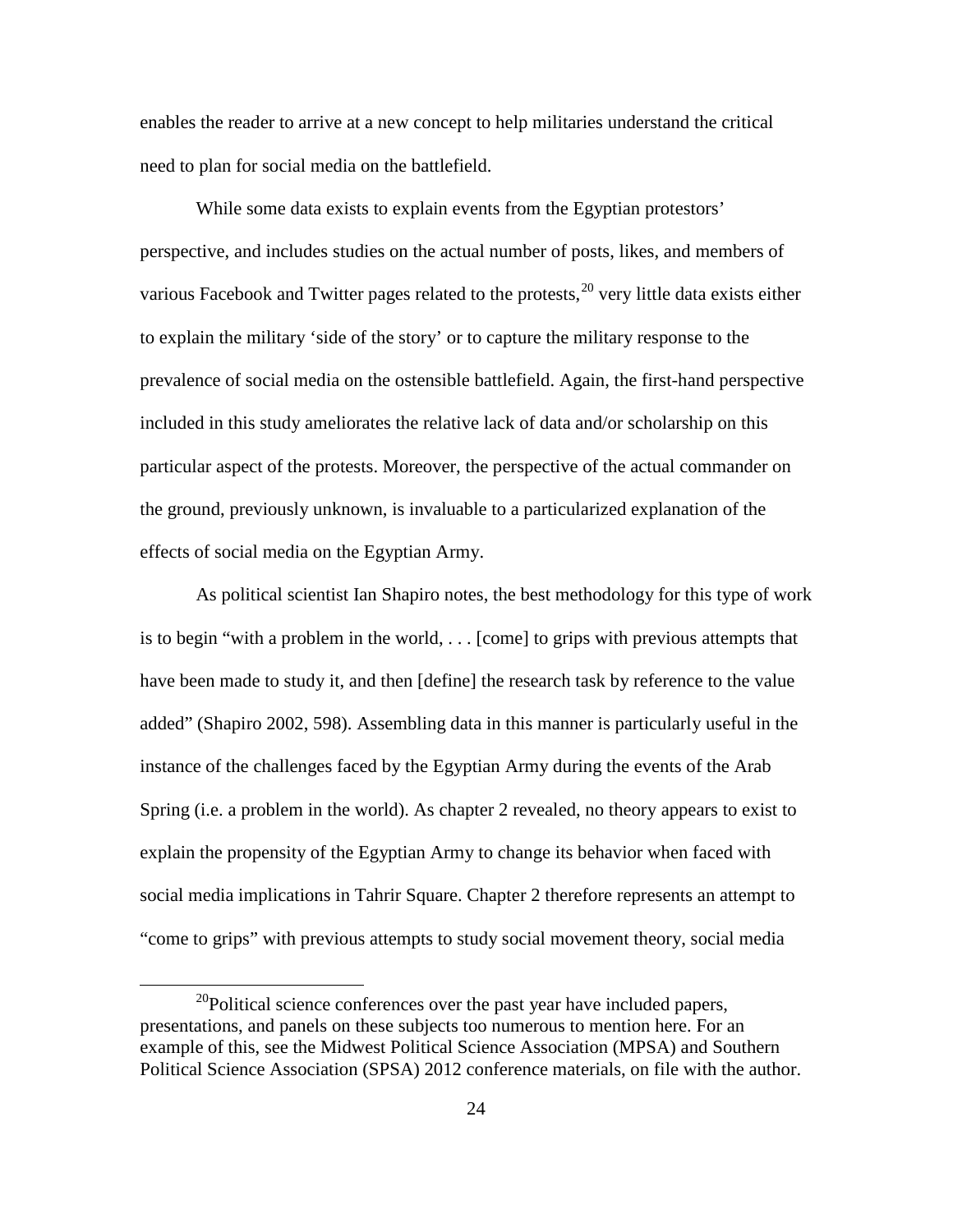literature, and Arab Spring scholarship. Thus, the task becomes how to add to existing scholarship an understanding of the Egyptian Army's behavior, or, in the words of Shapiro, how to define the research in terms of the value added.

In order to "add value," and in light of both the advantages and disadvantages of the 'descriptive study,' I build a theoretical framework to understand the situation the Egyptian Army encountered vis-a-vis social media during the Arab Spring. Using this framework to explain the technological impacts on social movements in Egypt enables a greater capability to predict patterns of future outcomes in similar cases. When explained in chapter 4, using specific anecdotes from the Egyptian case study, this ("updated Sharp") framework affords tremendous insight which militaries and other organizations can apply in future transformative events to which they may be asked to respond.

The main strength of the descriptive study is the ability to examine actions through the perspective of an actual company commander on the ground, immersed in actual events. By analyzing this anecdotal evidence through the lens of a useful "social media warfare,"[21](#page-31-0) framework, it is possible to arrive at some conclusions on social media's ability to change how individuals and, in particular, national militaries, will behave in similar situations in the future. Additionally, this approach contributes a social media perspective to the ongoing examination of Gene Sharp's "legendary handbook of non-violent resistance" (ISN 2012), on which my framework is based.

Admittedly, a quantitative study with a large data set allows for the replication and more rigorous examination of a study, particularly when compared to the oral history

<span id="page-31-0"></span><sup>&</sup>lt;sup>21</sup>Credit for this concept must be given to Dr. Wesch, who coined it during the course of our discussions regarding this topic.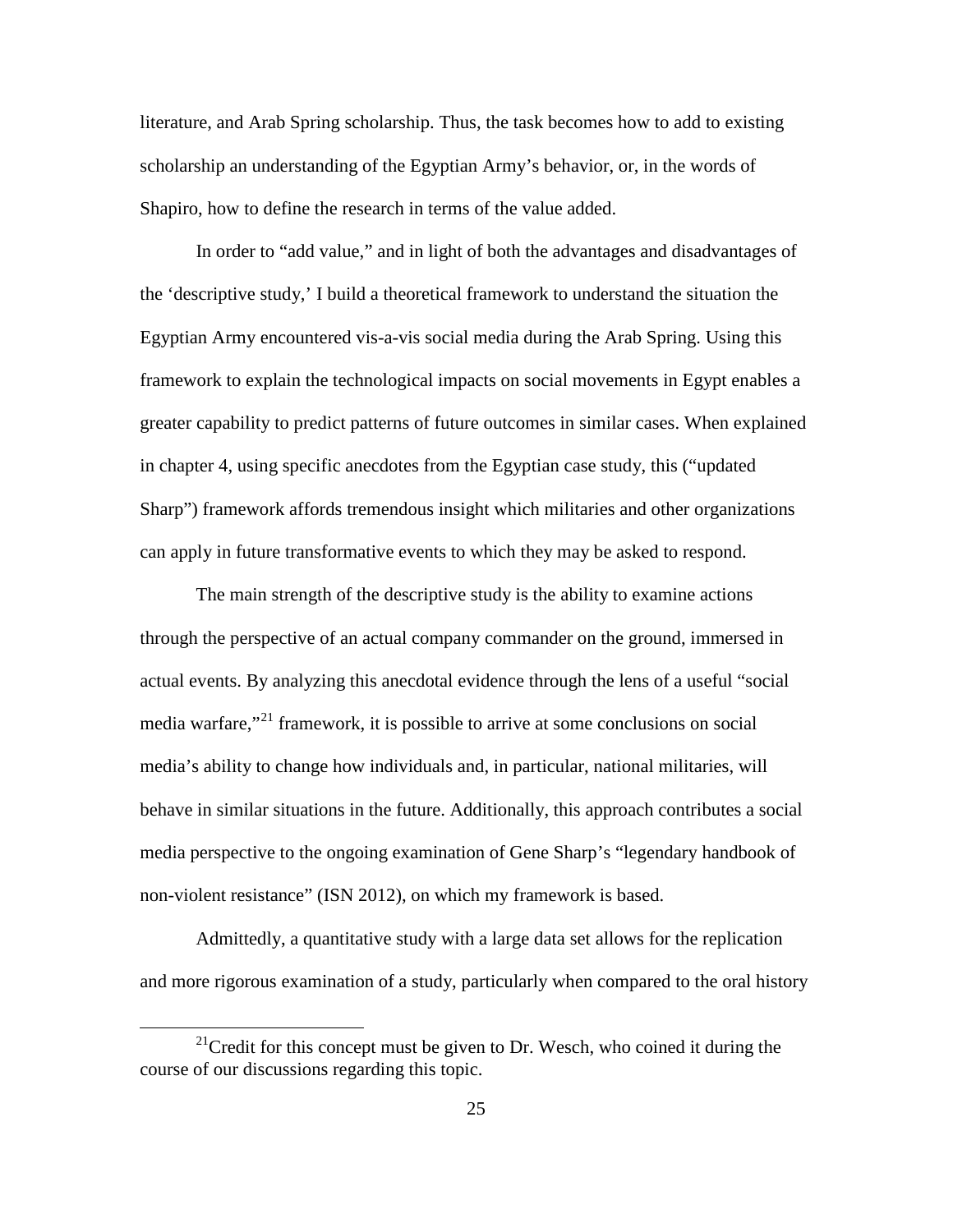of one key individual, as is the case in this work. However, the approach of this study is useful for several reasons. First, the individual oral history represents the views of an entire company's worth of soldiers, as the commander is capable of articulating the most important views of the men whom he commanded. Second, working from this lowest level of analysis, the individual allows us to gain insight into similar events, avoiding the common mistake of aggregating data at too high of a level and potentially drawing inaccurate conclusions (Kalyvas 2008). Though "it is rather surprising to observe that micro-level studies may also suffer from overaggregation," (Kalyvas 2008, 404), I do not aggregate here. Instead, I simply utilize the anecdotal evidence from the Egyptian Army's experience in Tahrir Square to move carefully toward an answer to the primary research question.

I begin with an agnostic view of whether individuals' behavior was affected by how they were portrayed in social media and perceived by the public. Again, the descriptive study provides the best way to examine the research question at which chapter 2 arrives. Perhaps most importantly, by using the updated Sharp "social media warfare" framework, I am able to identify the most important phenomenon emerging from the events of the Arab Spring—namely, that the Egyptian Army's response to the prevalence of social media in Tahrir Square is both significant and unprecedented.

In addition to generally updating Sharp's framework to include a social media component, I argue that one of Sharp's "mechanisms for change"<sup>[22](#page-32-0)</sup> occurred in certain, key aspects of the Egyptian Army's response to revolution. The change mechanism must itself be updated to include social media considerations. This particular change

<span id="page-32-0"></span> $^{22}$ See chapter 4, sub-part B, for a complete discussion of this subject.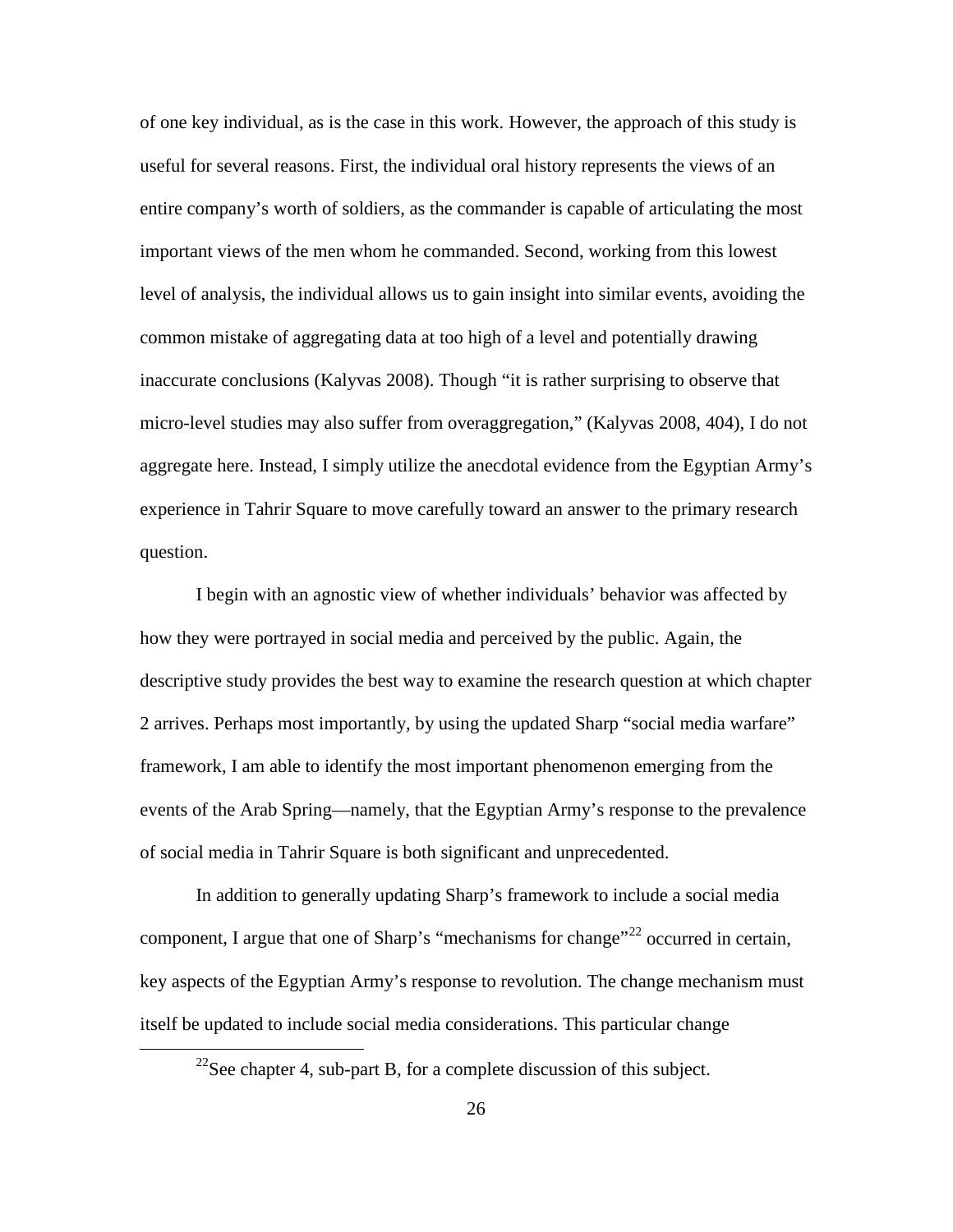mechanism—conversion, wherein a government or military becomes "rationally persuaded that resisters' cause is just, [and]  $\dots$  come[s] to accept the resisters' aims"<sup>[23](#page-33-0)</sup> absolutely occurred in the specific social media aspect of the Egyptian Army's response to the revolution. Examining the Egyptian Army historical case study in light of an updated version of this particular aspect of Sharp's work reveals yet another useful lesson for integrating social media into future military operations.

Using the literature described in chapter 2 as background is helpful in that it amplifies the benefits of the descriptive study approach. This is because social media's ability to generally influence how people behave, while described in various studies, does not explain the Egyptian Army's response to the social media presence in Cairo in 2011. Only a participant in Cairo 2011 is capable of fully explaining why, for example, the Egyptian Army decided to allow protestors to literally take photos of themselves on tanks for the world to see on social networking sites.

Before analyzing the study to which the three previous chapters have been leading, one final methodological note is necessary. In order to satisfy terms of human subject study requirements, I personally conducted multiple, formal interviews of this direct participant in events—the Egyptian company commander—with both informed consent of the individual himself and appropriate guidance from the human subject authorities governing the program in which I am enrolled.

<span id="page-33-0"></span><sup>&</sup>lt;sup>23</sup>See chapter 4 for a complete discussion of this occurrence.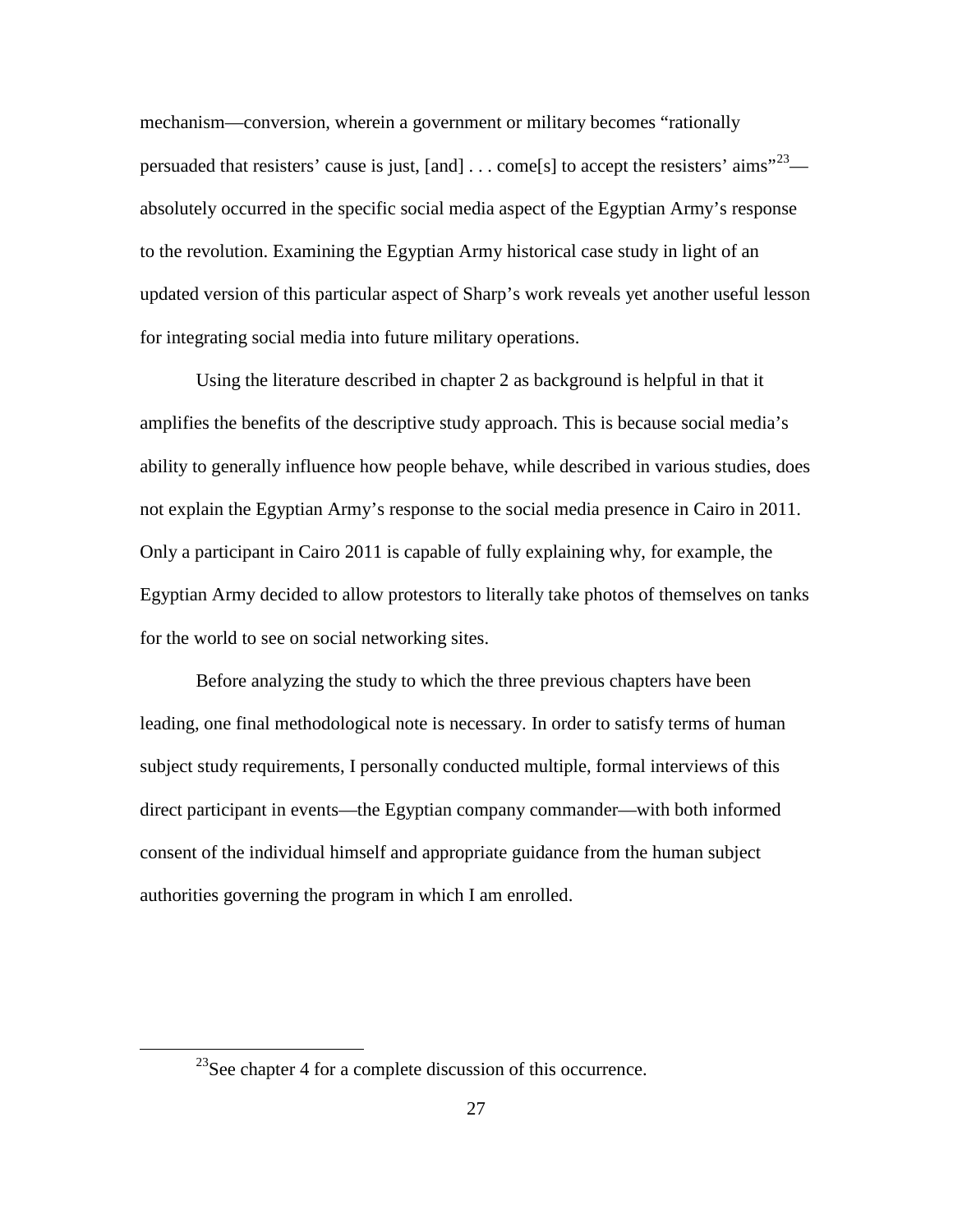# CHAPTER 4

## ANALYSIS

In its conduct of military security operations during the events of early 2011, the Egyptian Army made several command decisions designed to improve public perception of the military through social media. These decisions, at critical junctures throughout the Egyptian response to crisis, form the basis of a useful theoretical framework for analyzing how to think about social media as a factor in military operations (the primary research question identified in chapter 2). In this chapter, I present this framework based on Gene Sharp's pamphlet, and consider the extent to which social media coverage actually affects soldier behavior during military operations. I update Sharp's mechanisms of change to account for the prevalence of social media not previously incorporated in his work. In turn, this allows for an interesting explanation<sup>[24](#page-34-0)</sup> of the case study findings through the lens of an updated framework. I conclude that militaries will conduct key aspects of security missions differently out of fear for how they may be negatively portrayed by social media.

Most importantly for purposes of this paper, the descriptive study of the Egyptian Army's actions during the Arab Spring answers the research question identified in chapter 2. To be exact, an understanding of the Egyptian Army's Arab Spring response adds one possible approach for decision makers to consider when dealing with the prevalence of social media in the world. This complex world, in which armed conflicts are invariably fought, also includes an understanding of the principles Gene Sharp

<span id="page-34-0"></span><sup>&</sup>lt;sup>24</sup>Specifically, I offer a social media analog ('conversion 2.0'), for use by the military, of one of Sharp's avowed mechanisms for change ('conversion').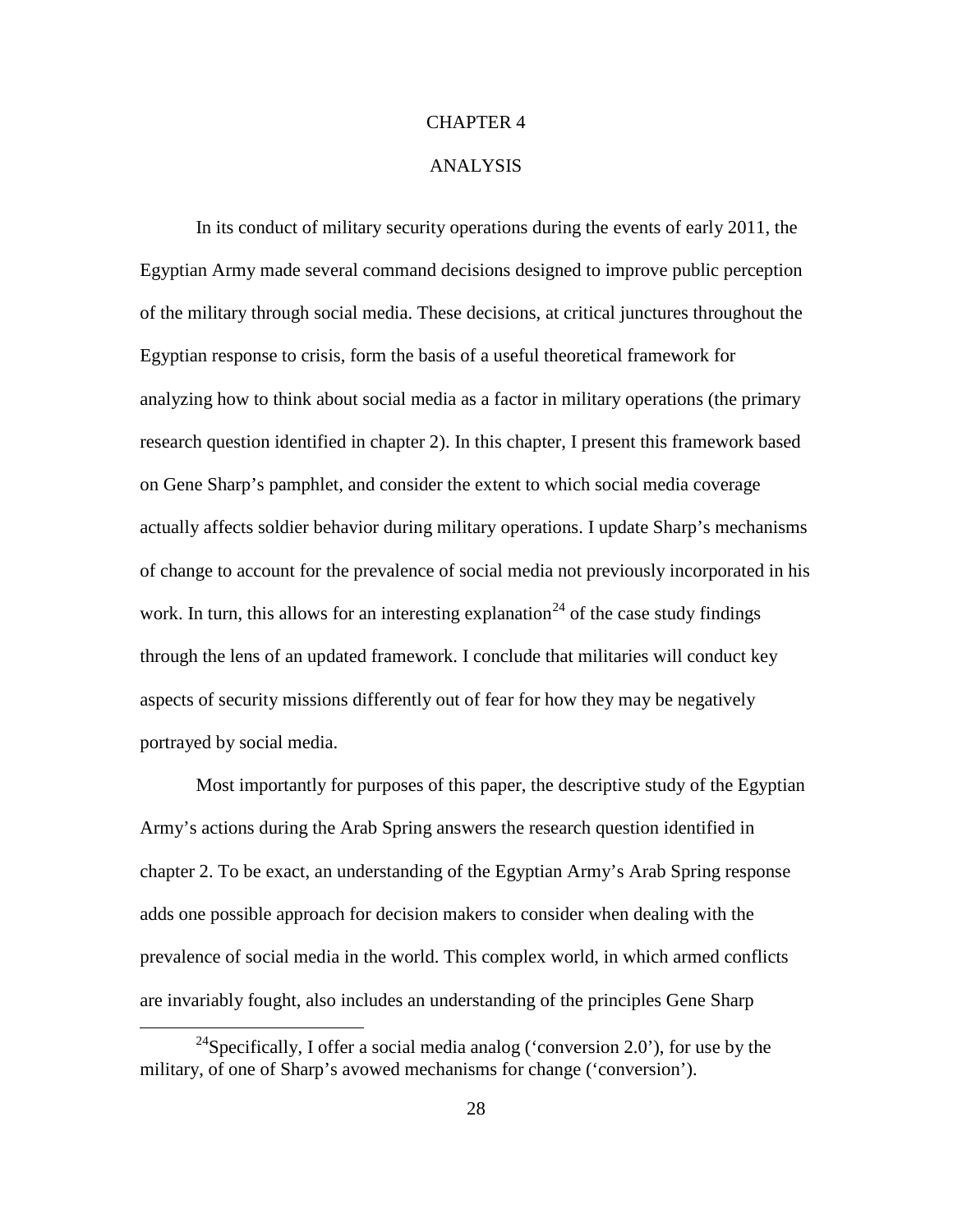discusses. It follows that an examination of the Egyptian response, viewed through the lens of an updated Sharp framework, is a helpful way to think about social media during military operations.

In addition, this study meaningfully informs Arab Spring literature from both a media and military perspective. For this reason, I offer background on the three disparate types of media in Egypt, along with a discussion of recent civil-military history in Egypt, as essential context for the Egyptian Army's decision to follow certain principles in its response to the events of early 2011. Above all, as explained in this chapter, the answer to the central research question derived from the literature review in chapter 2 reveals several insights for the way military leaders think about how to conduct security operations. Specifically, Egypt's concern for the international public's perception of its Army led directly to several critical decisions made in attempt to de-escalate the situation in which the Egyptian Army found itself.<sup>[25](#page-35-0)</sup> These actions represent one approach to tackling the challenges associated with the prevalence of social media in today's world. To best understand this approach, a rich description of these critical social mediainfluenced decisions, and the reasons for which they were made, follows here.

<span id="page-35-0"></span><sup>&</sup>lt;sup>25</sup>Namely, this 'situation' involved the securing of key areas, including the square in Cairo, along with various cultural sites throughout Egypt. President Mubarak had given the order for the Army to secure these areas, which it did because the police forces essentially dissipated. See sub-part B of this chapter.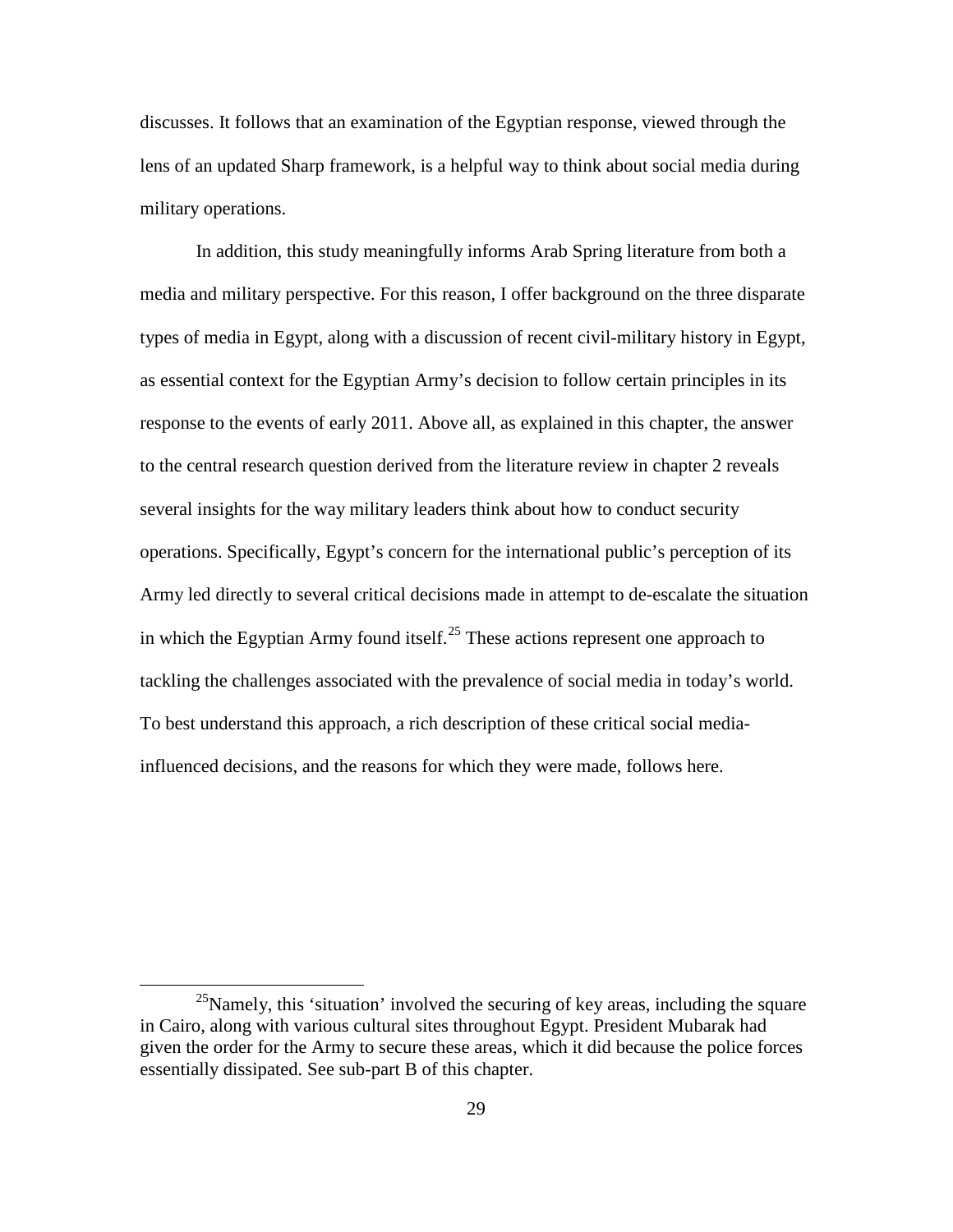# The Case Study (Descriptive Study) $\frac{26}{5}$  $\frac{26}{5}$  $\frac{26}{5}$

A re-description of events in Cairo's Tahrir Square in 2011 enables the presentation of evidence of a watershed moment in the Arab Spring through the unique oral history of an Egyptian company commander who led soldiers throughout several months of intensive security operations. For its part, the Cairo-based portion of the Egyptian Army seemingly changed its operational approach to this particular mission when it realized how the events in Tahrir Square might be portrayed in social media.<sup>[27](#page-36-1)</sup> Therefore, it is necessary to know exactly what occurred in Tahrir Square, from the perspective of the oral history on which this study is based. This re-description of events is explained, analyzed, and interpreted using the "social media warfare" framework I propose in this chapter.

When interviewed, the company commander relayed that social media played a significant role in how the Egyptian Army dealt with the massive protests in late-January 2011. The overall political objective of the military leadership—ensuring the protection of the population—led directly to both a desire and need for the Army to not only avoid negative publicity through social media, but also to take advantage of the power of social

<span id="page-36-0"></span><sup>&</sup>lt;sup>26</sup>Credit for this title and my education on the specific subject of descriptive studies belongs entirely to Dr. Wesch (introduced in chapter 2), whose work in ethnographic studies in general and social media in particular is highly renowned. By presenting evidence in this manner, even an "N=1" can help reveal a "moment of recognition [when readers] realize that the words and insights . . . [apply to] their own stories and lives as well." Michael Wesch, e-mail message to author, 26 April 2012. This is because the concept of militaries dealing in a different way with social media is an insight in and of itself. Wesch.

<span id="page-36-1"></span> $^{27}$ By a "change" in behavior, I mean something the military would not ordinarily have trained for or planned. For example, it is highly unlikely that any Army would deliberately plan to have its soldiers pose on tanks with protestors, or plan prior to a mission to remove all live ammunition from its weapons.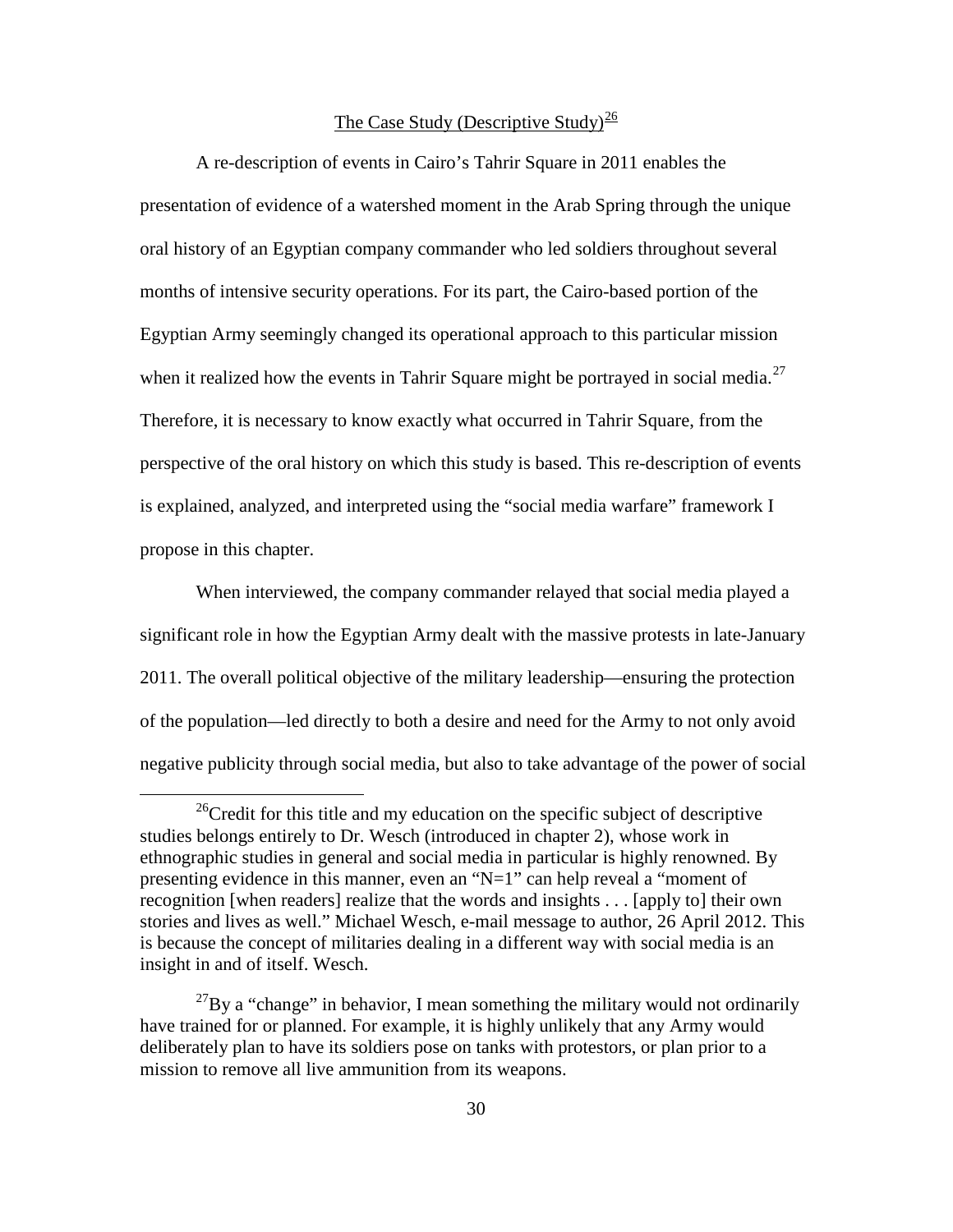media to disseminate truthful information about its intentions. There does not appear to have been any organizational dissonance related to this approach, either horizontally or hierarchically (Egyptian Army Officer 2012).

Unified in its approach, the Egyptian Army had to figure out how to best position itself to demonstrate its commitment to protect the population. Perhaps this commitment can generally be characterized as a passive observation of, rather than active engagement with, the vast majority of protestors (King 2012). In terms of media portrayal, the Egyptian Army's leadership understood that, regardless of whether events were accurately depicted, greater audiences within the population might only believe the way these events were described by various senders of the information. To counter this possibility, the Army appeared to ease its strict prohibition against military members speaking with any form of media. The leadership, though not officially, at least tacitly approved the practice of soldiers appearing in media outlets to respond to any falsehoods or erroneous information being disseminated by non-official sources (Egyptian Army Officer 2012).

Another example of the Egyptian Army's counterintuitive approach to the massive protests involves its decision to order all soldiers to remove lethal ammunition from their weapons (i.e. to fire blank rounds only, if at all). In fact, the company commanders, to include the subject of this study, went so far as to collect the ammunition themselves to ensure that no one violated this order (Egyptian Army Officer 2012). This particular decision—extraordinary for a military—largely arose because leaders on the ground felt the population would absolutely believe anything they saw from a camera phone video, Facebook page, or Twitter feed (Egyptian Army Officer 2012). To ensure

31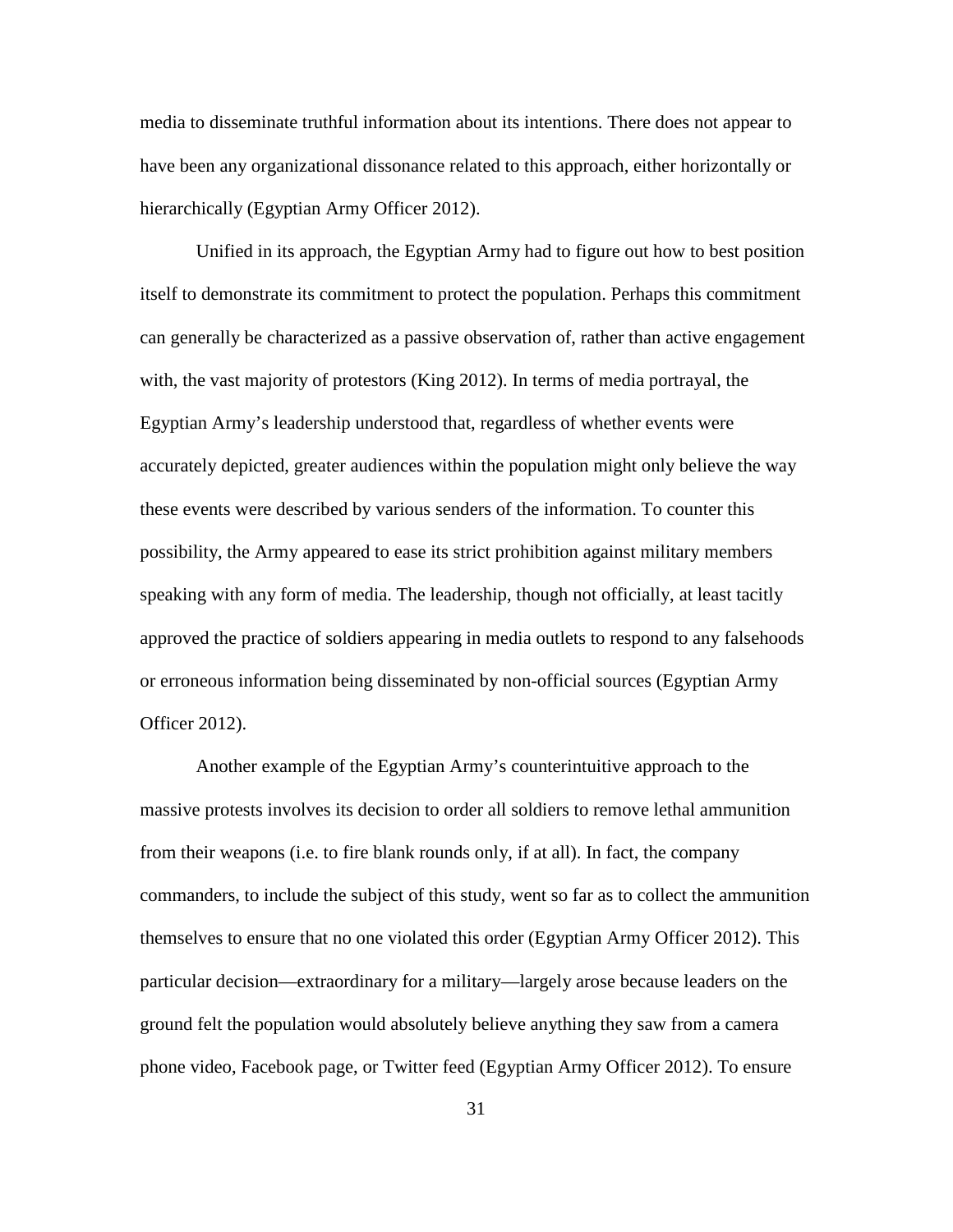the Army would not be perceived by the public in a negative light through these same social media platforms, military leaders knew they could not risk inflaming the emotions of the potentially volatile crowd (Egyptian Army Officer 2012). Thus, by ensuring that live rounds were never going to be used, the leaders knew any reports of lethal or hostile fire on behalf of the Army were false, and could react appropriately if such allegations were to arise.

Yet another response to the prevalence of social media involved the Army leadership's approval of soldiers' posing on military equipment with protesters (again, largely to ensure positive coverage on social networking sites). Though these types of photos did not occur until Mubarak officially stepped down, and could not include any glimpses of equipment serial numbers or names, many individuals, including children, took advantage of this unprecedented opportunity to take (and post on various social media platforms) photographs on tanks and military vehicles (Egyptian Army Officer 2012). This exception to ordinarily strict policy against such activity engendered tremendous support for the Army amongst the population and, to a worldwide audience, made a remarkable difference in the perceptions of the military's response to a challenging security mission (Egyptian Army Officer 2012).<sup>[28](#page-38-0)</sup>

Two aspects unique to society in Egypt may offer further context in the attempt to fully understand the Army's approach to events in early 2011. The first of these aspects

<span id="page-38-0"></span><sup>&</sup>lt;sup>28</sup>Though faced with potentially hostile situations in the presence of more than one million protestors, particularly in the early days of the revolution, military leaders made another counterintuitive decision. Specifically, the Egyptian Army leadership decided not to impose a curfew in Cairo's Tahrir Square, in spite of the fact that other critical infrastructure and popular gathering areas were subject to curfew. This further engendered support amongst the people, who in many instances had left their homes to take up permanent residence in the Square. Egyptian Army Officer, 27 March 2012.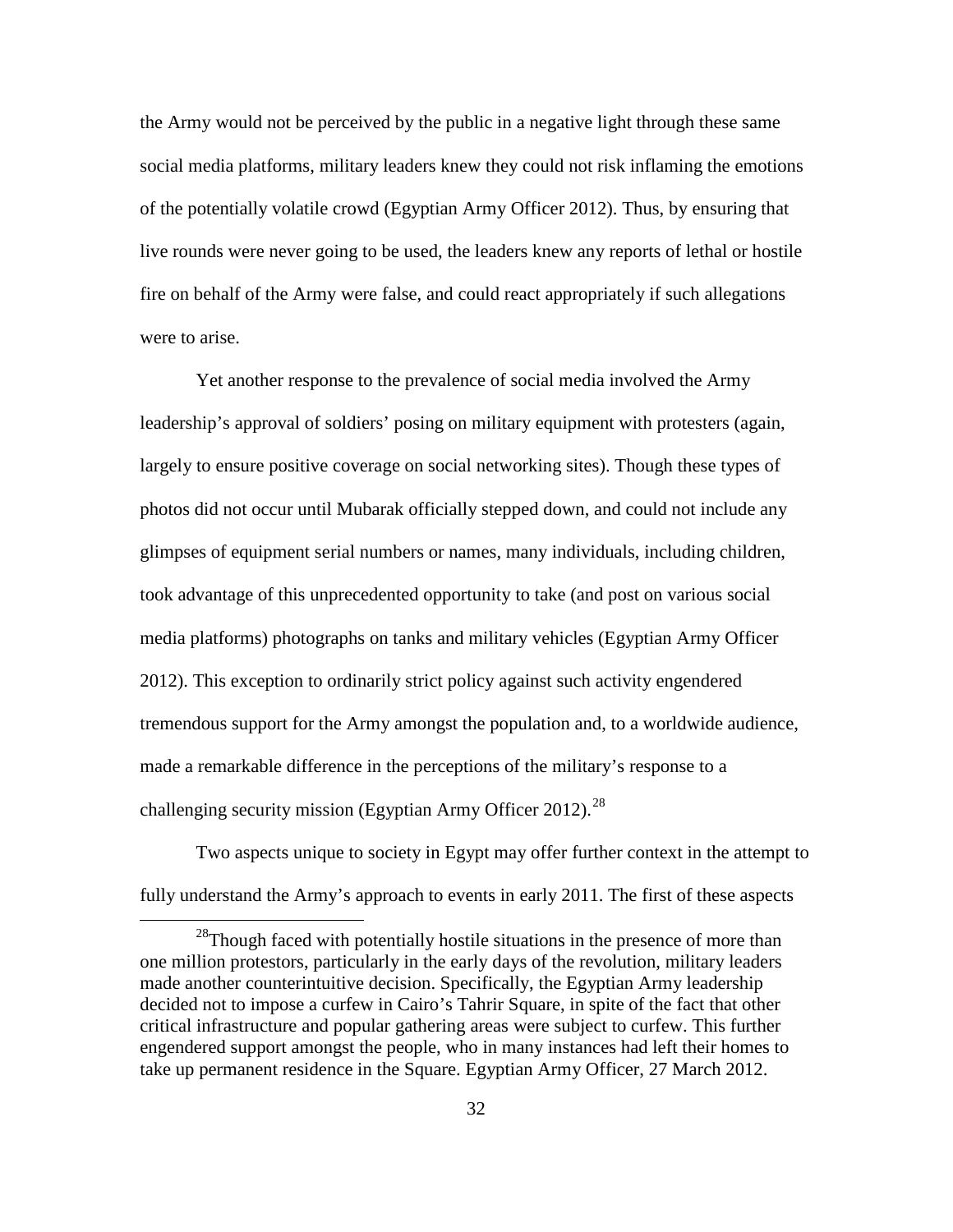involves the three disparate types of media present in Egypt—'government' media, 'special' media, and social media. Television stations comprising government media were, prior to the president's resignation, known as "Mubarak TV" (Egyptian Army Officer 2012). Yet, during the first critical days of the Arab Spring, government media outlets apparently played music and deliberately avoided meaningful coverage of the Tahrir Square uprising (Egyptian Army Officer 2012). While this might not be surprising, given the nature of events in Cairo and throughout Egypt at the time, it may begin to explain the Egyptian Army's decision to utilize social media as a means through which to ensure proper coverage of its response to the crisis.

So-called special media in Egypt includes traditional outlets not owned by the Egyptian government, such as Al Jazeera. Unsurprisingly, during the Arab Spring coverage appeared to vary widely and depended very much upon the particular network providing the coverage (Egyptian Army Officer 2012). Although an analysis of specific coverage by individual special media outlets is outside the scope of this paper, it is important to note that Egyptian government authorities are widely believed to have shut down Al Jazeera's Cairo office, revoked its broadcast license, and confiscated its video cameras, rendering the network incapable of transmission for over ten days in the midst of the revolution (Amnesty International 2011, 21). This treatment of Al Jazeera—and other similar treatment of "independent journalists and reporters [allegedly] singled out for attack" (Amnesty International 2011, 21)—was apparently undertaken in an effort to prevent complete coverage of the protests, and concomitant anti-government messages,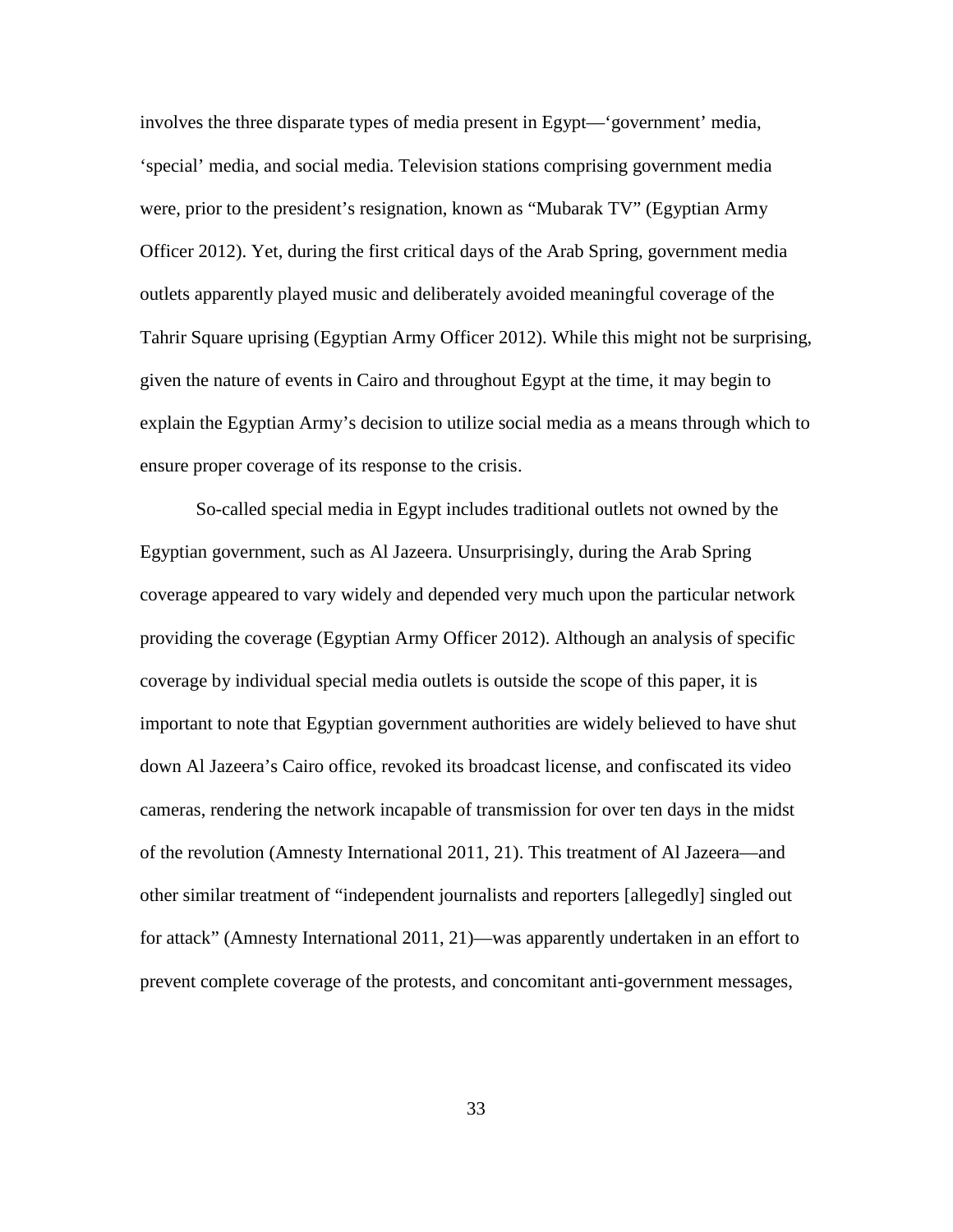from emerging.<sup>[29](#page-40-0)</sup> Again, anecdotes of this nature underscore the significance of social media as an outlet for ensuring proper coverage of virtually all aspects of the crisis.

As the third, and obviously most recent, type of media in Egypt, social media is generally regarded as the primary method by which the majority of individuals communicated to both the nation and world throughout the events leading up to and including the Arab Spring. Though the remainder of this chapter contemplates the importance of this particular form of communication, it is worthwhile to recall that the Egyptian authorities are also believed to have shut down both Internet and mobile phone services for several days at the beginning of the massive protests throughout the country (Amnesty International 2011, 21). Though the lack of mobile coverage affected the Egyptian Army's ability to communicate,  $30$  these particular outages did not last anywhere near as long as those aforementioned measures taken to degrade special media. For this reason, and in particular because of its ability to reach a wide national and international audience, social media became the primary method of communication for both the protestors and the Egyptian Army throughout the events described in this study.

The second aspect providing context for the Egyptian Army's decision to follow certain principles in its response to revolution derives from certain recent civil-military

<span id="page-40-0"></span> $^{29}$ Note that these allegations are against Egyptian government authorities, and not the Egyptian Army, which, as this paper repeatedly suggests, had to find a way to overcome these constraints to communicate to the people its approach in response to the crisis.

<span id="page-40-1"></span><sup>&</sup>lt;sup>30</sup>For example, commanders on the ground could not, in many cases, speak directly to higher level commanders who were not in the immediate vicinity while the mobile phone networks were down. Though there were other methods by which to communicate with intermediary staff officers, cellular communications were the only means by which company commanders ordinarily spoke directly to their division commander. Egyptian Army Officer, 16 May 2012.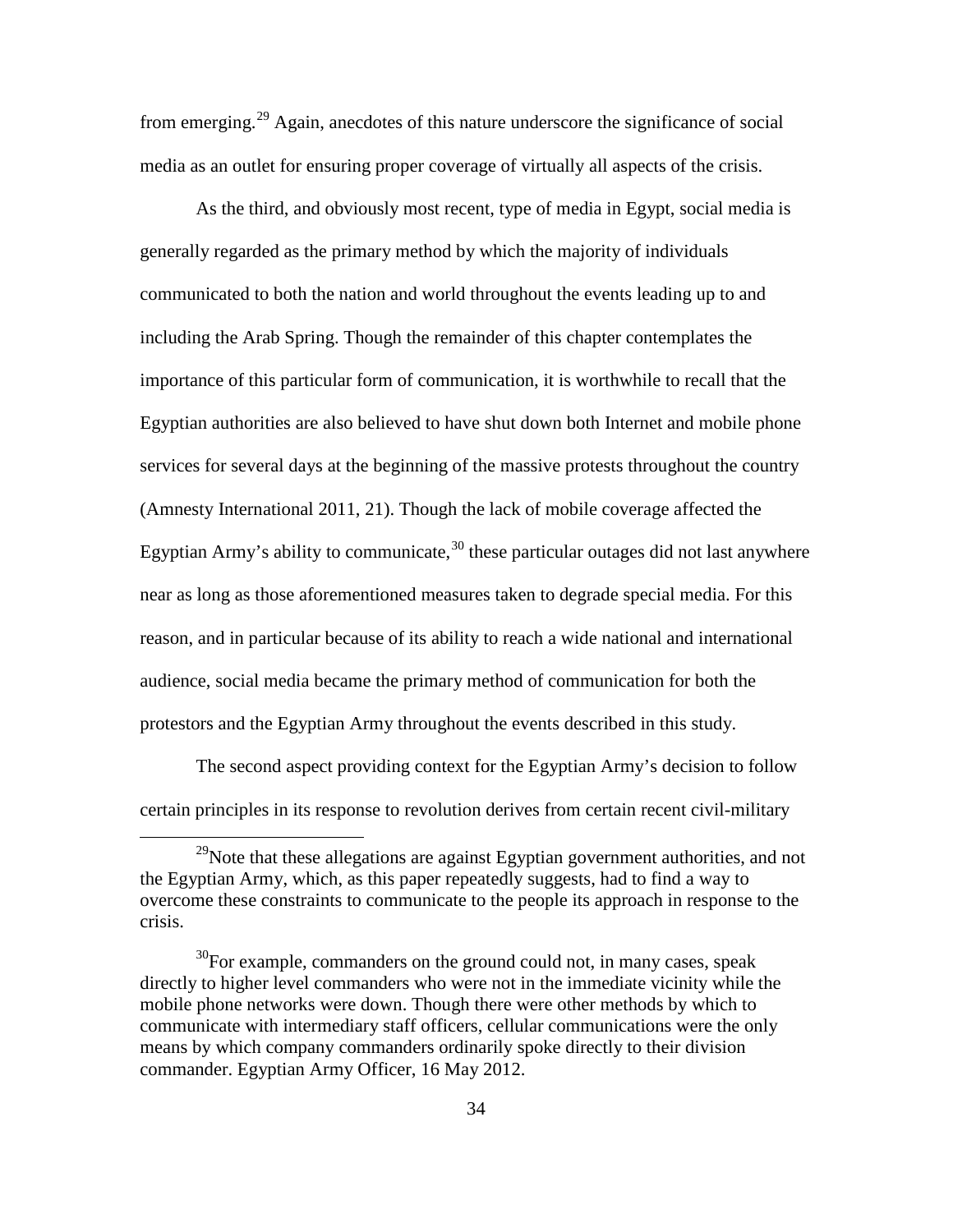traditions in Egypt. The first of these traditions involves the Army's "reputation of being an 'army of the people,' [which] proved pivotal during the 2011 uprising, when protesters turned to it for protection and asked soldiers to join their cause" (Amnesty International 2011, 13-14). The high regard in which the Army is held in recent decades in Egypt can be traced to its 1973 war with Israel. Though perhaps a "stylized version of contemporary Egyptian history," the notion that the "heroism of the officers and soldiers of Egypt's military" won the 1973 war and "successfully restore[d] Egypt's collective national honor and ultimately its land" remains true today (Cook 2007, 28). There may also be a respect, or healthy fear, of the military on behalf of the population resulting from the high regard with which the military is held in Egypt (Egyptian Army Officer 2012). Without knowing whether the population agrees entirely with this characterization, it is apparent that the maintenance of some sort of status above the actual government authorities enabled the Army to successfully distinguish itself from those individuals who were targeted for removal and condemnation throughout the revolution.

Another aspect of the civil-military tradition in Egypt is the military officer corps' "limited connection to the day-to-day politics and administration of the state[, which enables the officer corps] to focus its attention on the development of a modern, technologically advanced fighting force" (Cook 2007, 77). <sup>[31](#page-41-0)</sup> The Army, for its part, views itself as being a more professional force than either the Egyptian police or other armies within the region, and also views itself as having very good relations with the people of Egypt (Egyptian Army Officer 2012). Moreover, both the limited political

<span id="page-41-0"></span><sup>&</sup>lt;sup>31</sup>Many thanks to Dr. Donald Connelly of the Command and General Staff College for advice, assistance, and the provision of Steven A. Cook's outstanding book on the subject of civil-military traditions in the Arab world.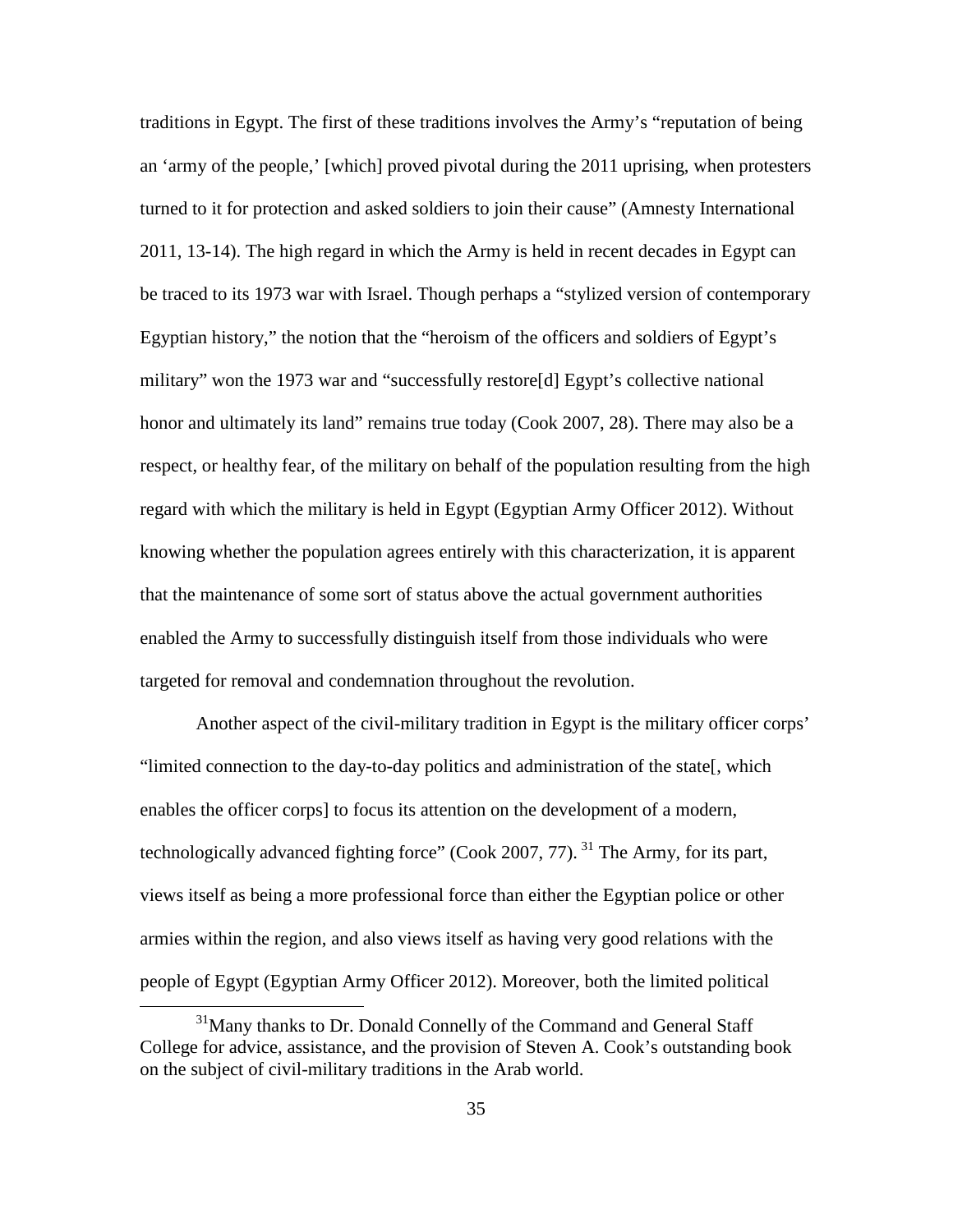connection and increased focus on a technologically advanced force appear to have permitted the Army to succeed in its efforts to credibly and skillfully utilize social media, thereby ensuring the accurate portrayal of its actions. In this way, the civil-military traditions in Egypt may further assist in explaining the success of the Egyptian Army throughout the time period contemplated in this study.

To be sure, not all developments in Cairo were positive. Deaths and injuries within the massive protest did occur (Amnesty International 2011). Yet it appears that criminal elements on horseback caused the majority of chaos, as certain isolated pockets of society sought to cause problems in an attempt to depict a heavy-handed and ineffectual response to the protests (Egyptian Army Officer 2012). It is fair to say that the narrative of the Egyptian Army as an effective and understanding 'army of the people' persevered, however, as the criminal efforts were largely marginalized and not ascribed to the Army itself (Egyptian Army Officer 2012).

Since early 2011, even official sources have increased their presence on various media platforms in Egypt. The Army Facebook page, as part of a Defense Ministry effort, has begun to respond to statements and refute incorrect rumors within hours of their release, when necessary and appropriate (Egyptian Army Officer 2012). This represents a break from the typical approach of Arab leadership throughout the region, which has "tended to see the [I]nternet as a dangerous vehicle of popular insurgency, to be repressed rather than harnessed" (Stein 2011, 1).

The findings of this case study are significant for a number of reasons. The first of these reasons involves the unique approach of the Egyptian Army leadership. In many ways, these leaders became "convinced to let the people do the revolution" (Egyptian

36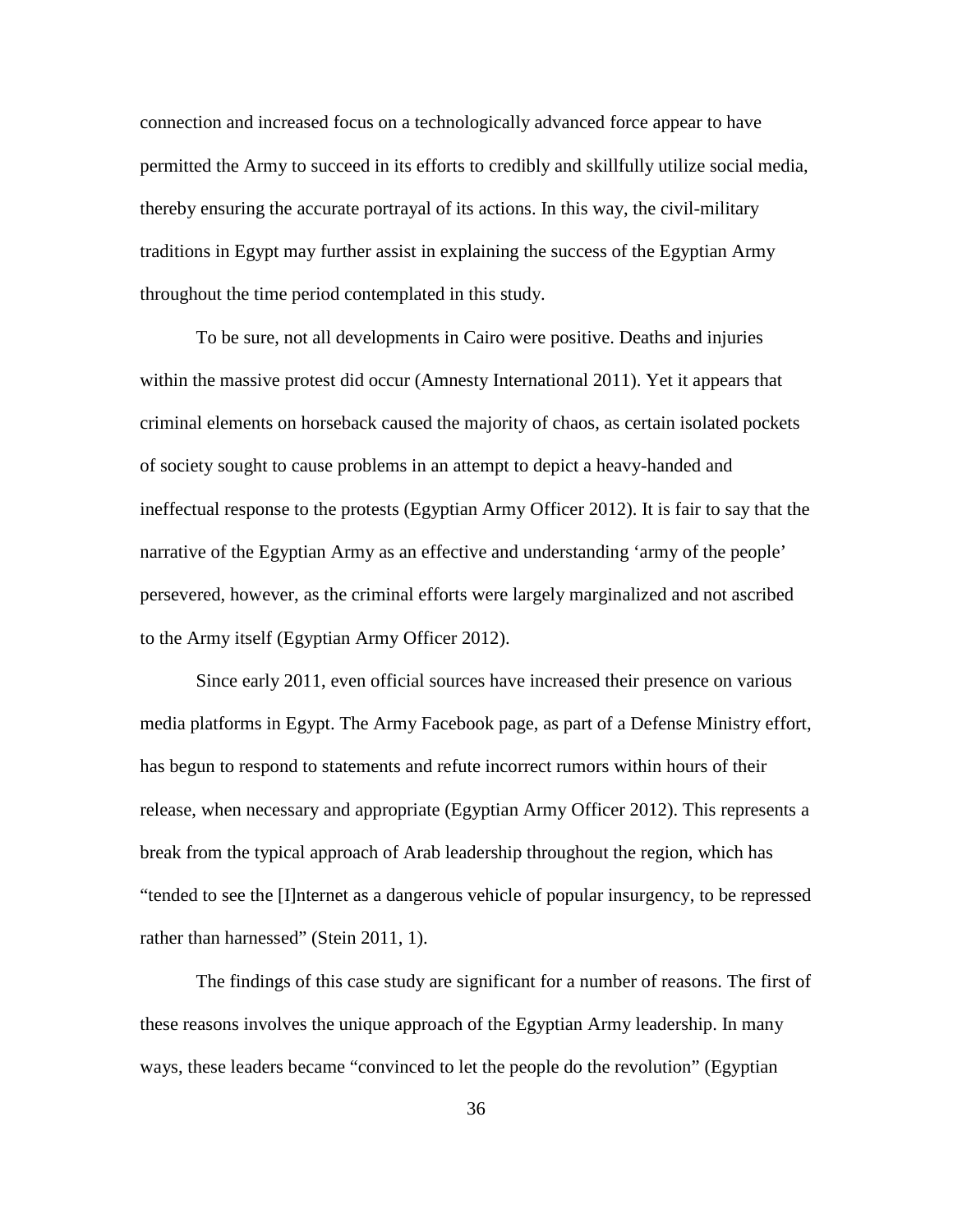Army Officer 2012). Perhaps unsurprisingly, as a result of this mindset, the population chanted in favor of the Army once it saw the Army's fair treatment and willingness to maintain security without unnecessary force (Egyptian Army Officer 2012). Simply put, decisions described here, such as the removal of lethal ammunition and the portrayal of protestors on tanks,  $32$  would not have occurred without the persistent presence of social media.

Perhaps the Egyptian response is part of a larger shift toward many nations' armed forces' use of social media. For example, a country very different to Egypt—such as Israel—appears similarly aware of the ramifications of the social media battle. "Over the last few years, a growing number of Israeli ministries and other state institutions have taken up Facebook, Flickr, Twitter and YouTube to disseminate the official line and to manage Israel's international reputation, particularly during times of military confrontation" (Stein 2011, 1). As one Israel Defense Forces (IDF) spokesman recently put it, "[o]ne cell phone camera can harm a regime more than any intelligence operation can<sup>[33](#page-43-1)3</sup> (Stein 2011, 2) Recent word that the United States Army is using Android technology to forge an internal network capable of expansive use of smart phones is also significant (Manning 2012), as are several other United States military social media efforts outside the scope of this work.

<span id="page-43-0"></span> $32$ Some Egyptian soldiers, out of concern for how they might be portrayed in these outlets, even shielded their faces so as not to be identified. Egyptian Army Officer, 27 March 2012.

<span id="page-43-1"></span> $33^3$ One IDF-uploaded video related to Israeli operations in Gaza in 2008-09 has been "watched more than two million times." Rebecca L. Stein, "The Other Wall," http://www.lrb.co.uk/blog/2011/04/19/rebecca.l.stein/the-other-wall/ (accessed 10 May 2012), 1.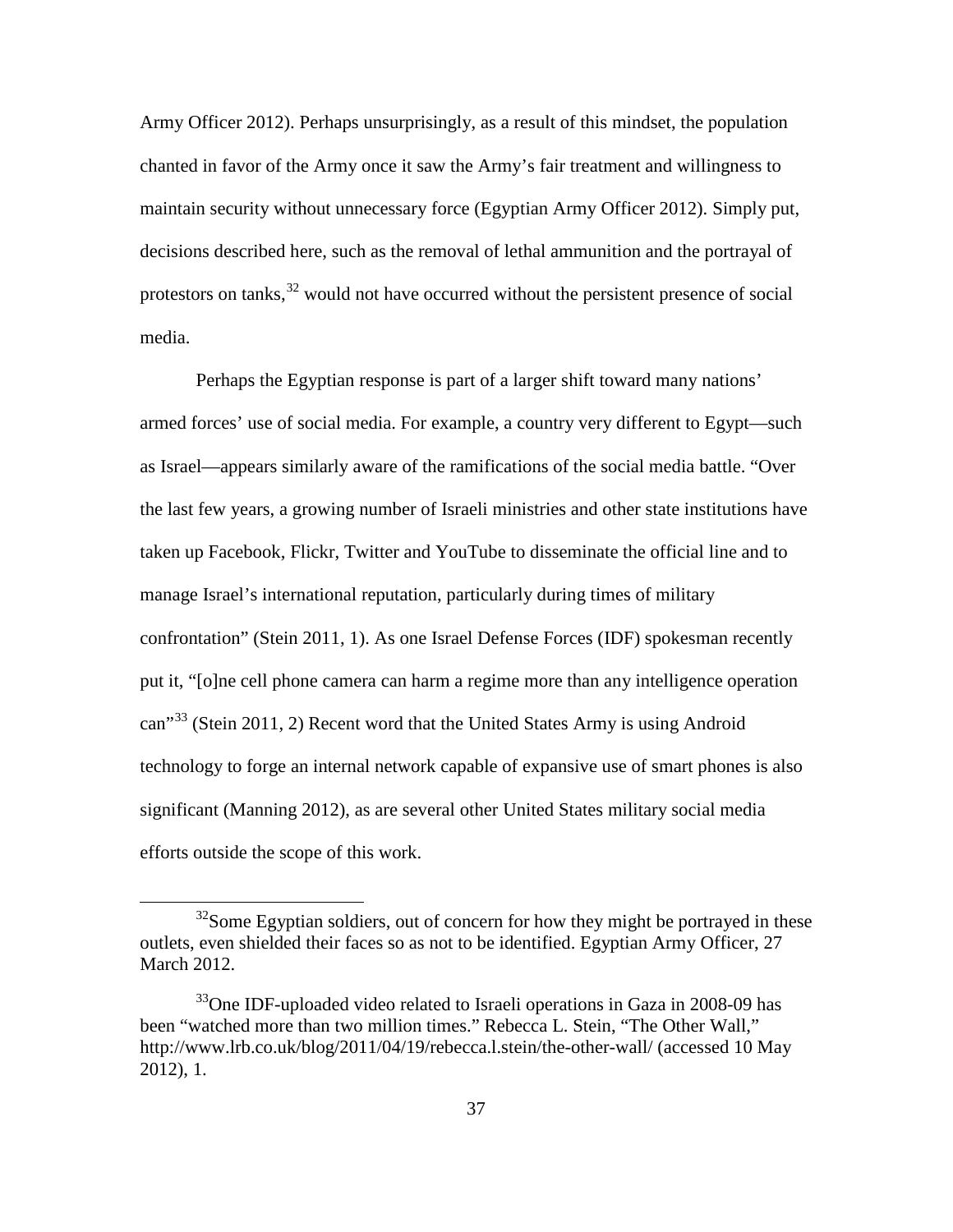Two final, significant aspects of interpretation are related to this project.<sup>[34](#page-44-0)</sup> The first of these involves the development of a new theoretical framework, through which the case study must be viewed. The second aspect is the military practitioners' contribution to literature, addressed in chapter 5. I tackle the first here, as Gene Sharp's pamphlet introduced in chapter 2 allows a more thorough explanation of the case study findings.

# "Conversion 2.0": A "Social Media Warfare" Framework

Building a theoretical framework to understand the new concepts introduced here is extremely useful. It is especially important because, through the case study approach, I have "describe<sup>[d]</sup> with as much detail as possible everything [known]" and, from that, [am] able to "build theoretical models for how to understand the situation" (Wesch 2012). As described in chapter 2, Gene Sharp's 1993 work on nonviolence<sup>[35](#page-44-1)</sup> did not contemplate

<span id="page-44-0"></span><sup>&</sup>lt;sup>34</sup>Other significant aspects of these results involve the difference between social media and mass media influence on a given battlefield, particularly with regard to the sender / receiver directness, and the fact that cell phones can go where CNN or Al Jazeera may not be able to—subjects which must be reserved for future research. Interestingly, while also outside the scope of this paper, two fascinating Army narratives emerged from this study. The first is the fact that the Egyptian Army now has soldiers in its ranks who actually participated in the protests in 2011. The second is the story of a major who, even in uniform, joined the protests while refusing to serve with his unit tasked to respond to the events. This individual gained tremendous notoriety in Egypt, and apparently was court martialed for desertion at one point in time. However, due to his notoriety and an unwillingness to inflame public sentiment, the Army withdrew charges against the individual, who has since returned to his unit. Egyptian Army Officer, 16 May 2012.

<span id="page-44-1"></span><sup>&</sup>lt;sup>35</sup>Although my citation to Sharp throughout this work is based on a fourth edition published in 2010, the original version was "published in Bangkok in 1993 by the Committee for the Restoration of Democracy in Burma." Gene Sharp, *From Dictatorship to Democracy: A Conceptual Framework for Liberation*, 4th ed. (East Boston, MA: The Albert Einstein Institution, 2010), iv. Neither version contemplates social media.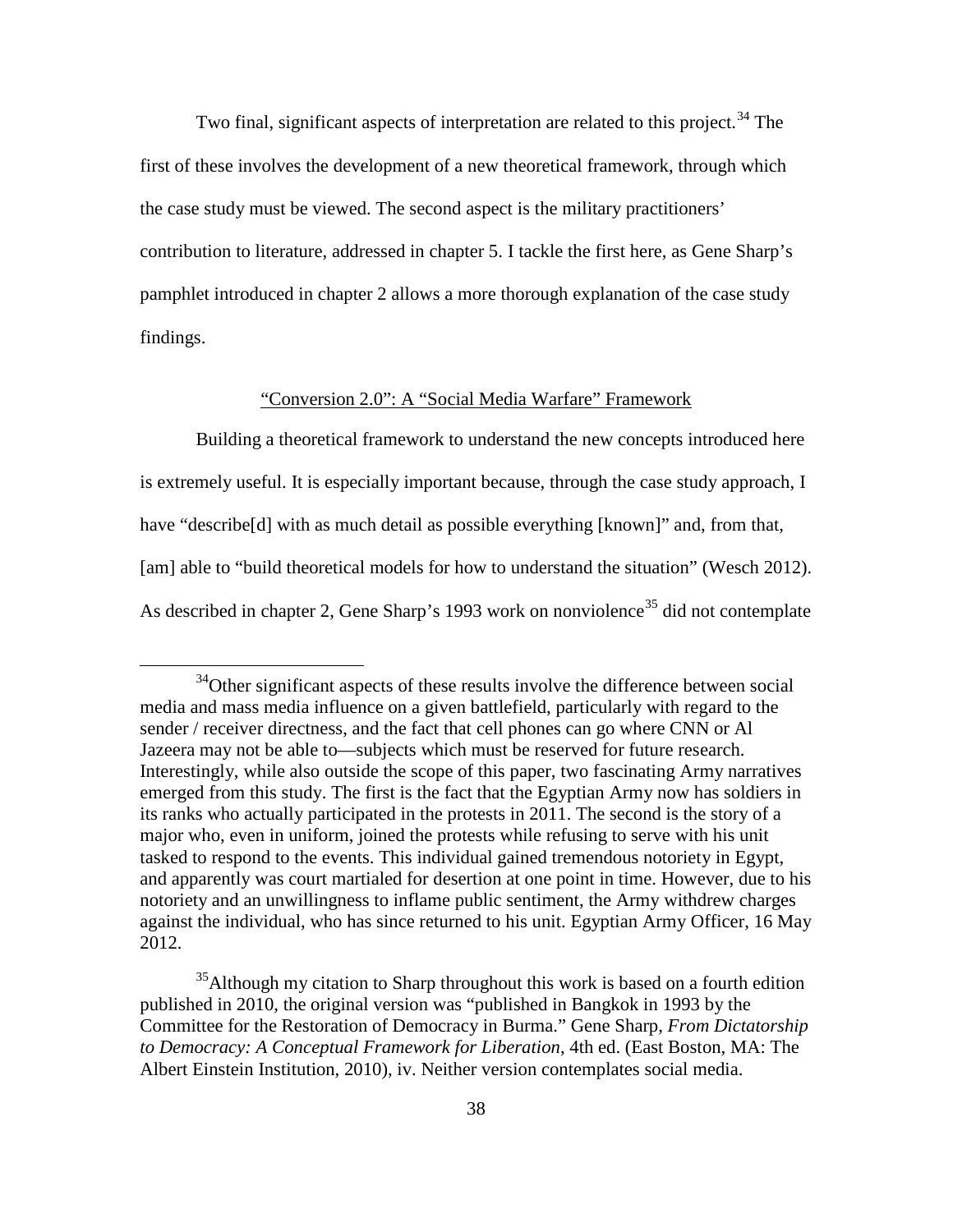social media. Thus, an update of Sharp's pamphlet, in light of the considerations social media adds to the traditional concept of warfare, is the best means through which to view the new concepts described above.

A brief amplification of Sharp's work is first necessary. Sharp argues,  $36$  above all else, that nonviolent resistance is more likely to succeed because "military resistance against dictatorships does not strike them where they are weakest, but rather where they are strongest" (Sharp 2010, 29). Sharp also writes of populations' need to avoid being "atomized [that is, turned into a mass of isolated individuals] unable to work together to achieve freedom, to confide in each other, or even to do much of anything at their own initiative" (Sharp 2010, 3).<sup>[37](#page-45-1)</sup> Social media tools such as Facebook and Twitter profoundly reinforce both of Sharp's exhortations, with masses of seemingly isolated individuals very much able to both avoid military strength and work together, as the Arab Spring clearly demonstrates.

In other words, where "people [were] often too terrified to think seriously of public resistance," (Sharp 2010, 3) experiences such as the Arab Spring illustrate this may no longer be the case. Sharp states that there are "difficulties and dangers in attempts to communicate ideas, news, and resistance instructions while living under dictatorships" (Sharp 2010, 55), yet social media may significantly mitigate these difficulties, as well. Lastly, in the portion of his work in which he describes "dictators [who] are sensitive to actions and ideas that threaten their capacity to do as they like" (Sharp 2010, 19), Sharp

<sup>&</sup>lt;sup>36</sup>See chapter 2 above.

<span id="page-45-1"></span><span id="page-45-0"></span> $37$ This is highly reminiscent of Hannah Arendt's ground-breaking work on atomization and action arenas in society.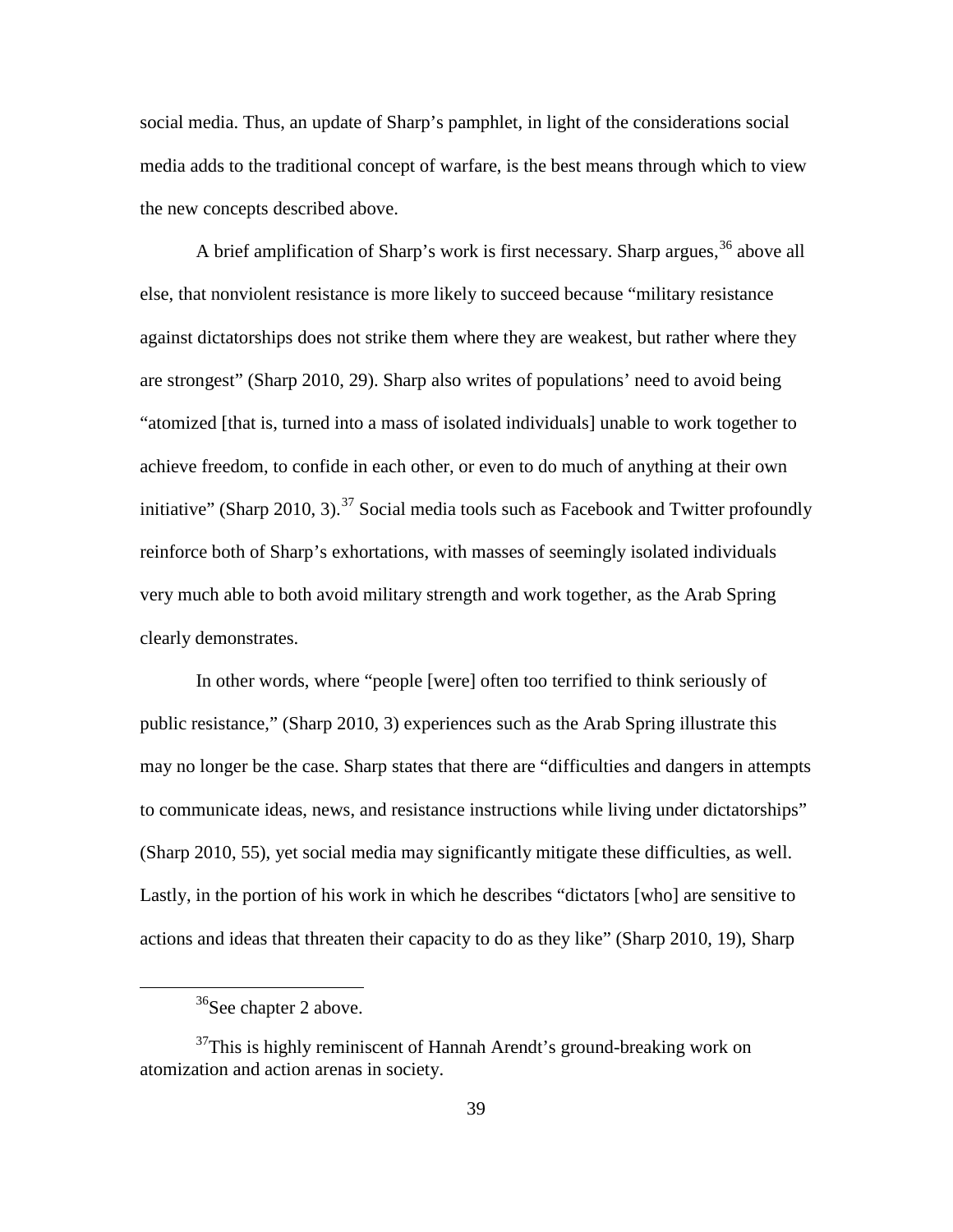engages in a critical discussion of change mechanisms which may appear in a society. I will return to a discussion of these change mechanisms, and an application of them to the Arab Spring events in Egypt, in a moment.

Two important aspects of Sharp's work must at this point briefly be mentioned, as they are directly applicable to the social media realm and my endeavor to "update" his work. First, Sharp argues for the use of several tactics of nonviolent protest under the rubric of "communications with a wider audience" (Sharp 2010, 79). In fact, steps seven through twelve of 198 tactics listed in Sharp's manual are designed for nonviolent protestors to widely disseminate their message. These include tactics such as utilization of radio, television, and leaflets in order to reach greater audiences throughout the world. Applied to this study, it is incontrovertible that the use of social media enables groups to communicate with wider audiences.

Second, Sharp urges the use of social weapons as a means of protest, even before the advent of social media. For example, tactics 174-180 of Sharp's pamphlet include the critical need for nonviolent protestors to use tools of "social intervention" (Sharp 2010, 86). "[T]he [nonviolent] struggle is fought by psychological, social, economic, and political weapons applied by the population and the institutions of the society" (Sharp 2010, 30). Under this rubric, the use of social media by the protestors in Egypt and throughout the Arab Spring seemingly fulfills Sharp's goals of "establishing new social patterns," "alternative social institutions," and "alternative communication system[s]" to effectively challenge dictatorships (Sharp 2010, 86).

Returning to Sharp's change mechanisms, it is necessary to describe the three mechanisms most relevant for our purposes here. First, Sharp speaks of *nonviolent*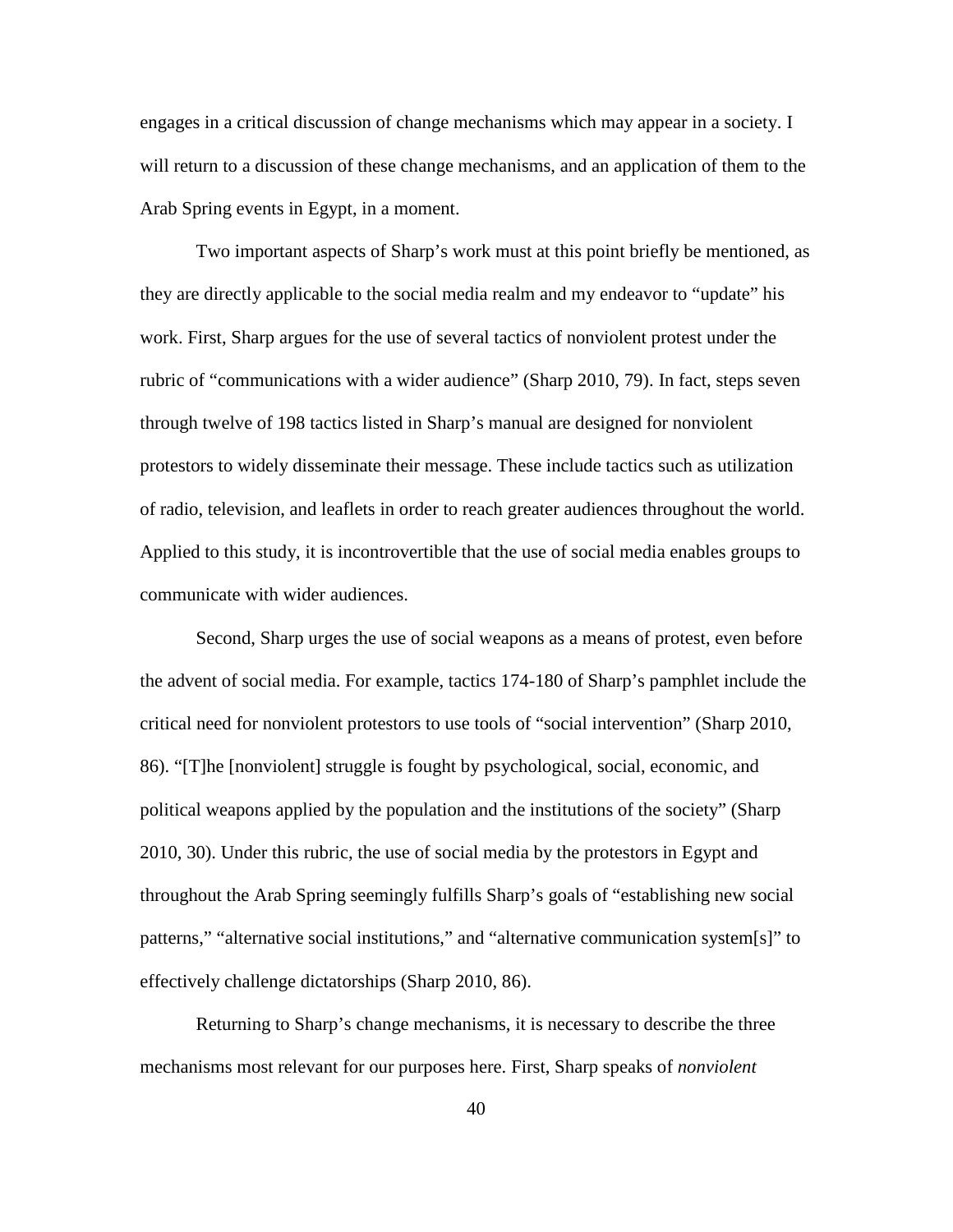*coercion*, where protestors eventually cause their opposition's military forces to "become so unreliable that they no longer simply obey orders to repress resisters" (Sharp 2010, 36). While officer leadership in the Egyptian case ordered its soldiers to no longer repress resisters' attempts to take photographs of their military equipment, no evidence in this study exists to suggest that soldiers disobeyed orders to allow for this type of behavior. In fact, it appears that orders were given (and followed) to engage in conciliatory behavior toward protestors.

A second change mechanism did appear in the events in Egypt, as seen in the police response to the situation. This mechanism, known as *disintegration*, involves a regime "fall[ing] to pieces" through complete mutiny and abandonment by its security forces. Though it appears this occurred with the police in Egypt, it does not appear to have been a complete disintegration of security forces, as the Army maintained control and did not abandon the critical areas it had been tasked to secure.

It is Sharp's third change mechanism, *conversion*, which is most appropriate for purposes of this paper and reflects what actually appears to have taken place in Egypt. Conversion occurs "[w]hen members of the opponent group [in this case, the Army, are] . . . rationally persuaded that the resisters' cause is just, [and] may come to accept the resisters' aims" (Sharp 2010, 35). In light of the discoveries in the company commander's oral history, conversion very much appears to have occurred in the social media aspects described repeatedly throughout this work. As a result, a new version of Sharp's conversion change mechanism, or what I will call 'conversion 2.0,' is highly convincing in its applicability here.

41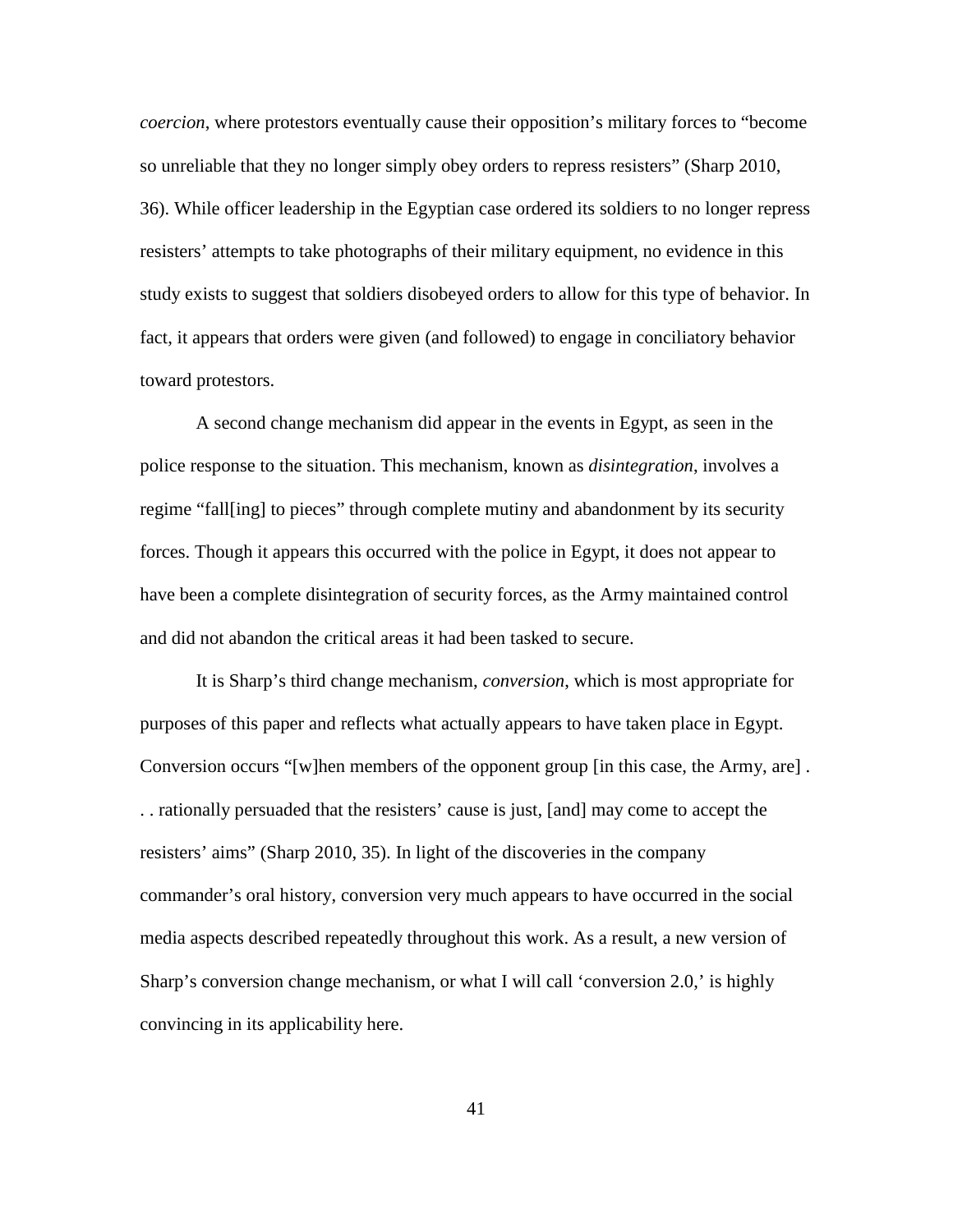Applying this updated mechanism, a group—namely, the Egyptian Army responds to the prevalence of social media in a way accepting of the protestors' aims. The Army endeavors to accurately respond to protestors' assertions through the protestors' chosen communication tools of Facebook, Twitter, camera phones, effectively bypassing any mass media platforms. The Army manifests this acceptance by, for example, posing for pictures with protestors and removing lethal ammunition from its weapons, being in effect persuaded by the protestors that to do otherwise would be irrational. Convinced that the protestors' cause may be just, the Army, or at least the portion of the Army in Tahrir Square about which we know empirically, changes its behavior. In this way, the Egyptian Army experiences a form of Sharp's conversion and, in so doing, changes the future of a nation.

When presented with a description of Sharp's mechanisms, the company commander described throughout this work agrees with the notion that a conversion of sorts did occur (Egyptian Army Officer 2012). He suggests, interestingly, that the process in fact began a month earlier, as the citizens of Egypt and the world watched the Tunisian Army deal with a massive popular uprising of its own (Egyptian Army Officer 2012). For the Egyptian Army, the Tunisian Army's experience taught it to be prepared for a similar uprising, and gave it the confidence that it would succeed, since the Egyptian Army considers itself a far superior force to the Tunisians (Egyptian Army Officer 2012). In addition, the rapidly dissipating Egyptian police force's constant challenges taught the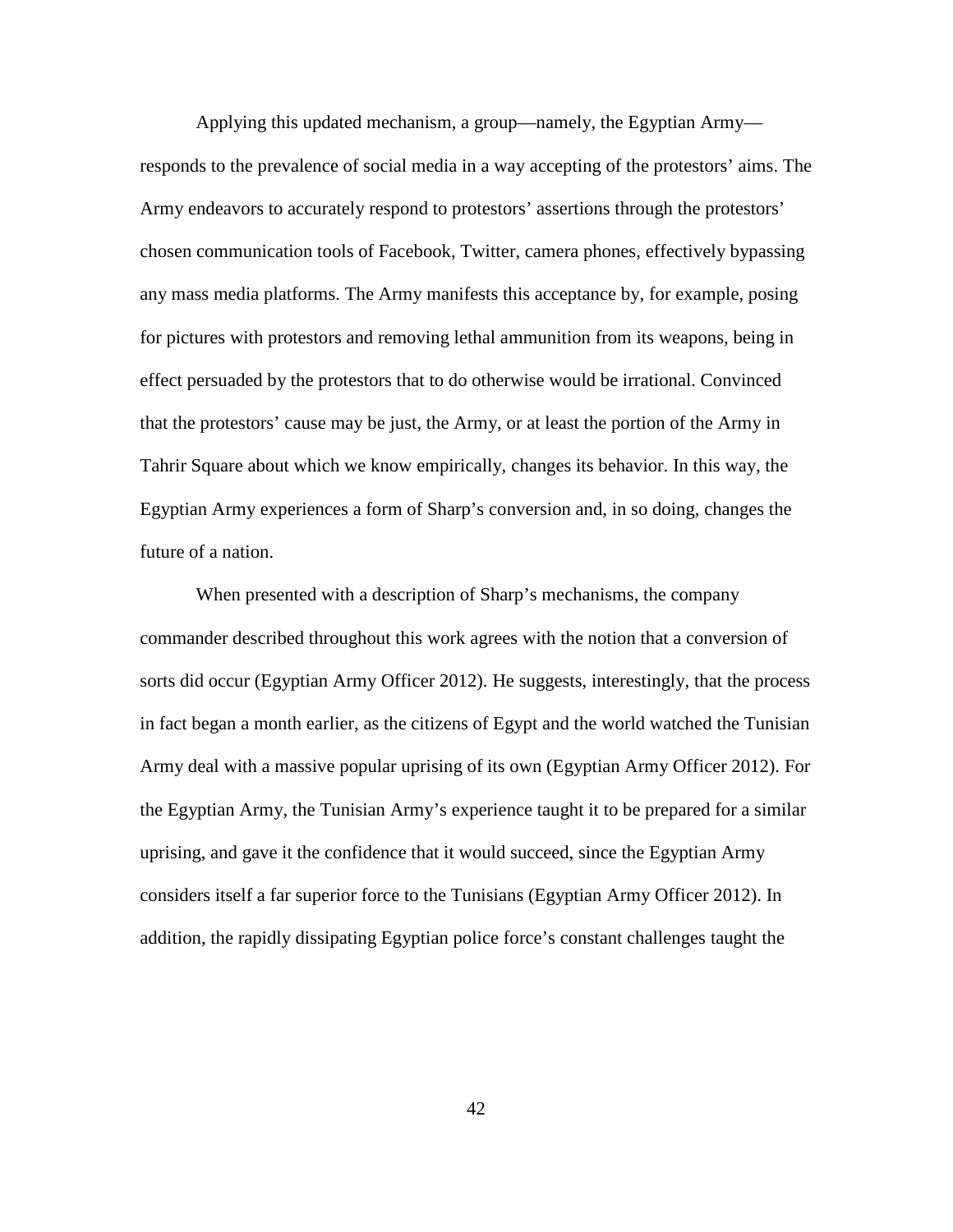Army what not to do, and most assuredly demonstrate that the Egyptian police forces did not experience a conversion of any sort.<sup>[38](#page-49-0)</sup>

Arriving at Tahrir Square with the experiences of the Tunisian Army and Egyptian police forces in mind, the Egyptian Army had a strong belief that it would not fail if it generally identified with the protestors' aims (Egyptian Army Officer 2012). The Army exemplified this 'micro-conversion' with the counterintuitive, social mediainfluenced approach described throughout this work. Though it is worthwhile to ask whether the Army would have reconsidered its approach had aspects of the approach backfired, or somehow inflamed emotions on either side, the Egyptian company commander reports that the Army did not even consider that the approach might fail in any regard ("if you are defending people, you do not expect them to do anything bad to you") (Egyptian Army Officer 2012). Perhaps this unwillingness to consider any aspect of failure in its approach truly exemplifies a Sharp-like conversion on behalf of the Egyptian Army, particularly in light of the Army's documented willingness to take measures designed to portray both itself and the protestors positively at all times through social media.

Again, it is instructive to test the framework by applying it to the Egyptian Army case on which this study focuses. In so doing, the case study helps to explain the framework clearly. It also enables the application of the framework to other situations, while at the same time increasing the ability of others to interpret events that may occur

<span id="page-49-0"></span> $38$ Certainly in contrast to the police, which did not have the numbers, logistics, food, or sleep necessary to sustain several days of security operations in the city of Cairo, the Army's strong logistical base, sufficient numbers, food, and proper amounts of sleep enabled its members to perform at a much higher level than the dissipating police forces. Egyptian Army Officer, 22 May 2012.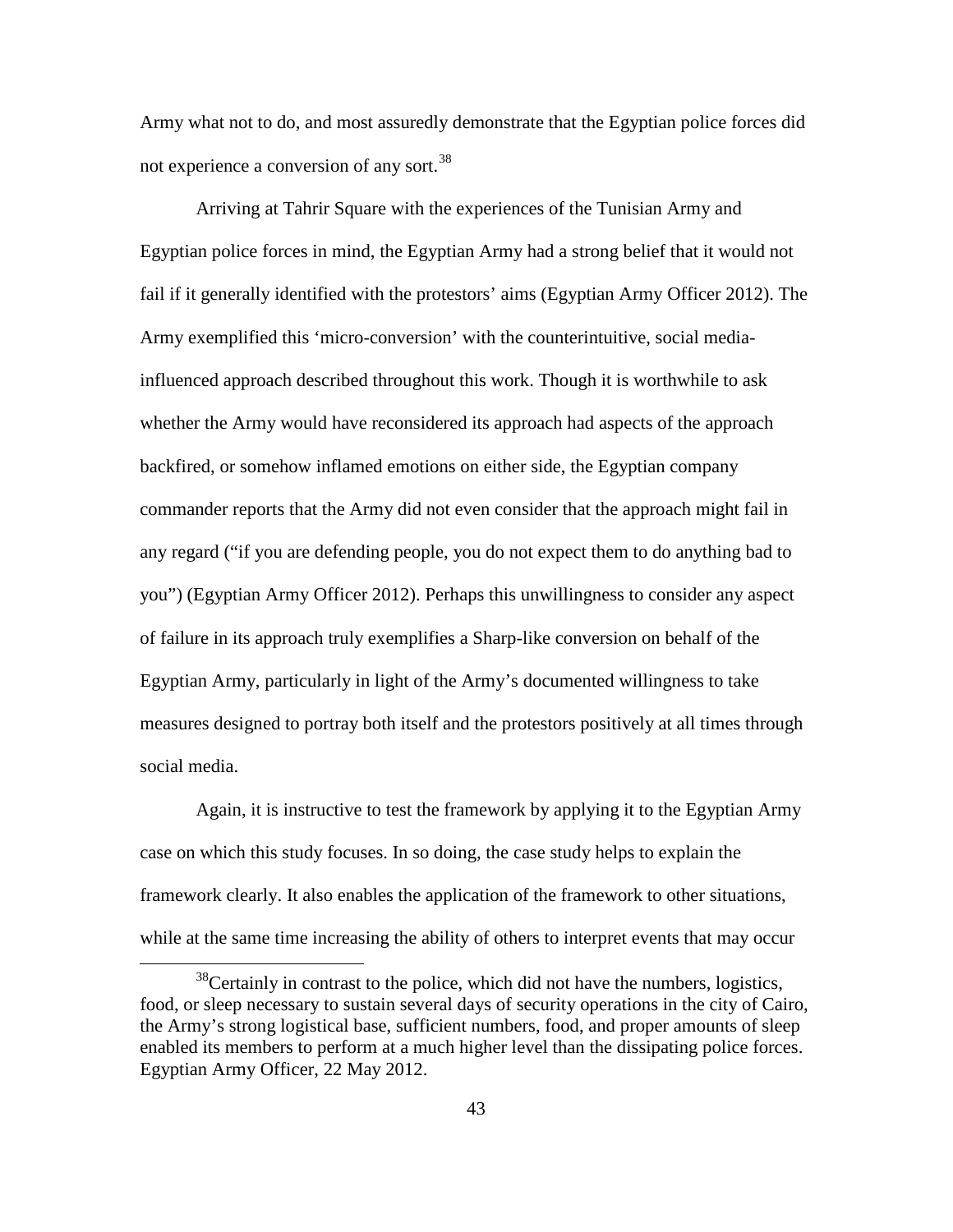in their lives or with their militaries (Wesch 2012). Above all, the case study reinforces the important point that militaries' perception of how they will be portrayed in social media affects how they will behave in situations in the future.

#### Research Difficulties

The inability to ascertain multiple accounts of the events in Cairo reflects a research difficulty, as addressed in chapter 3. It must also be mentioned that a preference within this study for one individual's specific perspective directly impacts the work. In other words, it is certainly possible that this individual is biased in ways unknown to the author. Bias on behalf of the officer could obviously undermine the ability to draw valid conclusions in this type of work, though I have not detected bias in any substantive way in the course of this study.

Notwithstanding the strengths or weaknesses of this particular study, in the fifth and final chapter I re-visit Michael Mosser's call for both sides of the practitioner / scholar divide to produce "policy-relevant scholarship." In the context of the Egyptian Army's response to the presence of social media during the Arab Spring crisis, I argue that a written account of these events from the military perspective represents exactly the type of "policy-relevant scholarship" military practitioners must be willing to produce in order to inform U.S. policy in a truly meaningful way.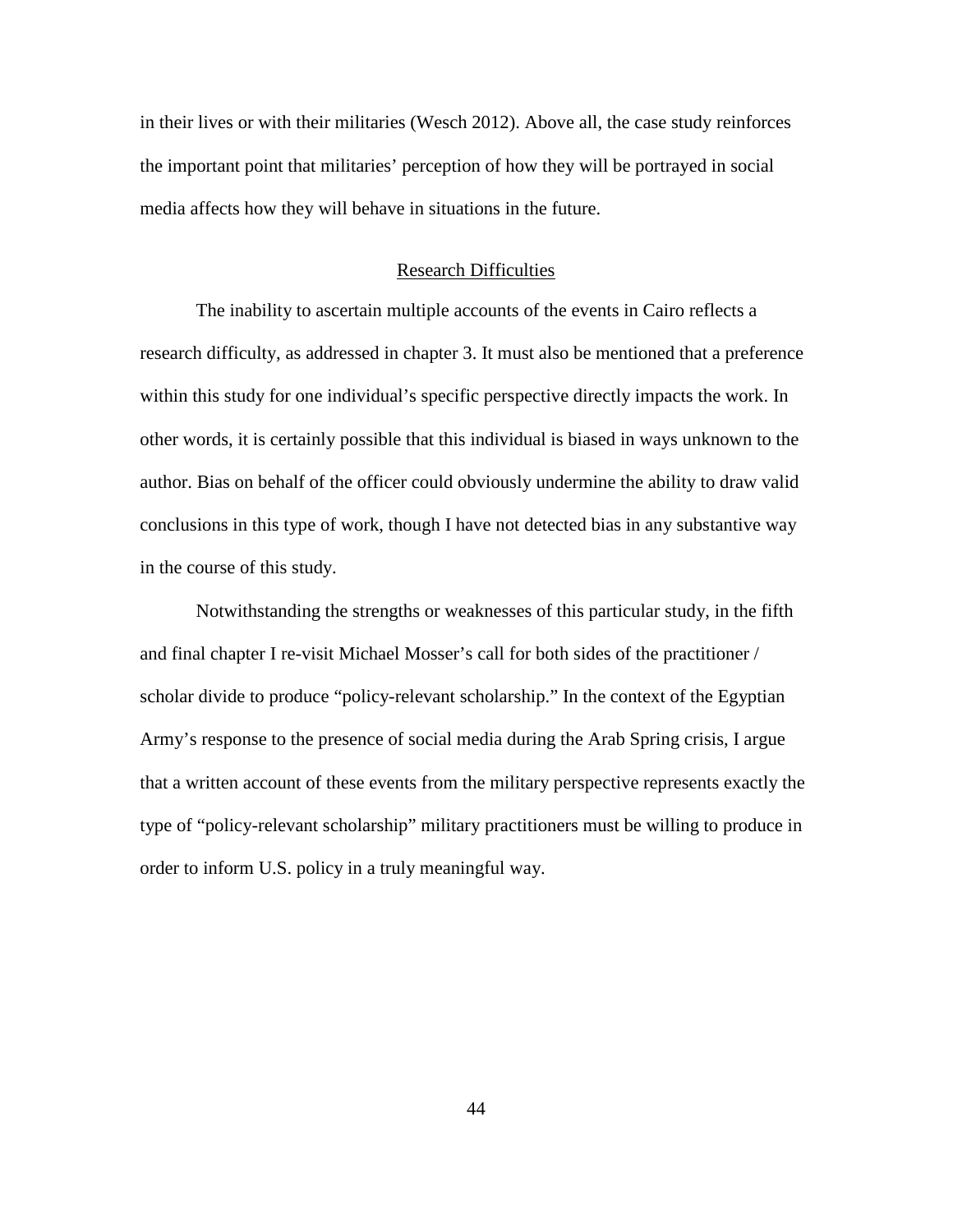# CHAPTER 5

### CONCLUSIONS AND RECOMMENDATIONS

This study represents an initial attempt to understand the relationship between contemporary, extremely powerful social media tools and the military. Though the general topics discussed in this work—namely, social media and Arab Spring—are broad, the contribution to scholarship is both specific and narrowly tailored to the transformative events of the 2011 Facebook-organized uprising in Cairo's Tahrir Square. The focus on the Egyptian Army highlights a concrete problem in the profession of arms and contributes to an understanding of military practice in the fascinating arena of social media. The straightforward posit of this paper is that the Egyptian Army's experience in 2011 demonstrates one example of how militaries may think about social media as a factor in military operations.

#### Summary of Study and Its Implications

The citation of key literature in chapter 2 supports the assertion that a gap exists between accessible coverage of social media during the Arab Spring and the perspective of the Egyptian Army. The methodology, described in chapter 3, combines the advantage of a descriptive study with a framework through which to view the study, producing a mini-ethnography of sorts. In chapter 4, this framework assists in an analysis of the extent to which social media coverage actually changes soldier behavior during military operations. The framework—essentially a social media analog to Gene Sharp's oft-cited work in the realm of nonviolent protest—helps to fill the gap described in chapter 2. Because literature does not exist in detail to explain the social media phenomenon as an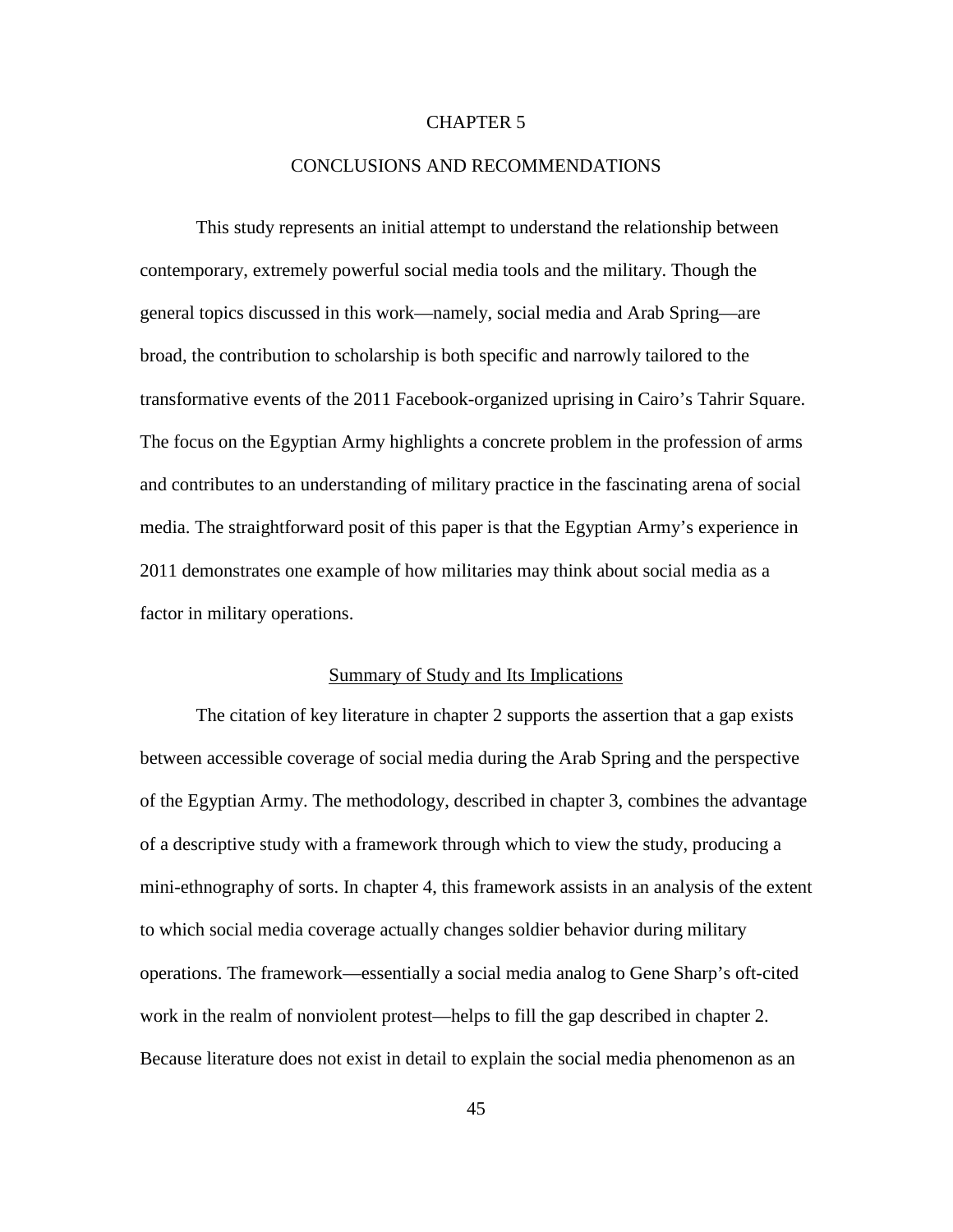instrument for changing how militaries approach security missions, the updated "conversion 2.0 framework" is a useful tool through which militaries may examine such problems. Moreover, direct access to a key individual's oral history provides a tremendously informative re-description of events in Cairo. It follows that the importance of this study lies in its ability to answer the central research question of how social media may be thought of as a factor in military operations. Therefore, perhaps the most useful way to think about social media in military operations is to examine the Egyptian Army approach in light of an updated Gene Sharp framework.

Returning to the chapter 2 discussion of military practitioners' willingness to engage in academic debate, another significant implication of this study emerges. Namely, an unclassified, inside view of the Egyptian Army's response to social media is exactly the type of "policy-relevant scholarship" Michael Mosser argues military members must be willing to produce in order to inform U.S. policy in a truly meaningful way. Optimistically, this paper symbolizes a willingness on behalf of members of the military, both as subject and author, to engage in a dialogue with scholars on the most important issues of today.

Too often military professionals do not approach "in a rigorous way" critical aspects of the operational environment, of which "social media [is] another factor . . . [influencing] military's actions" (Perez 2012).<sup>[39](#page-52-0)</sup> Though the prevalence of social media

<span id="page-52-0"></span><sup>&</sup>lt;sup>39</sup>Perhaps this is because military practitioners view "a response to social media as [an Information Operation]" in which they may not be trained or authorized to participate. Gene King, correspondence with author, 21 May 2012. Nevertheless, in a critical effort to mitigate the challenge of this inability to fully engage in scholarship, the Command and General Staff College (CGSC) at Fort Leavenworth, Kansas, recently began an intensive scholars' program for mid-level military officers entitled "Local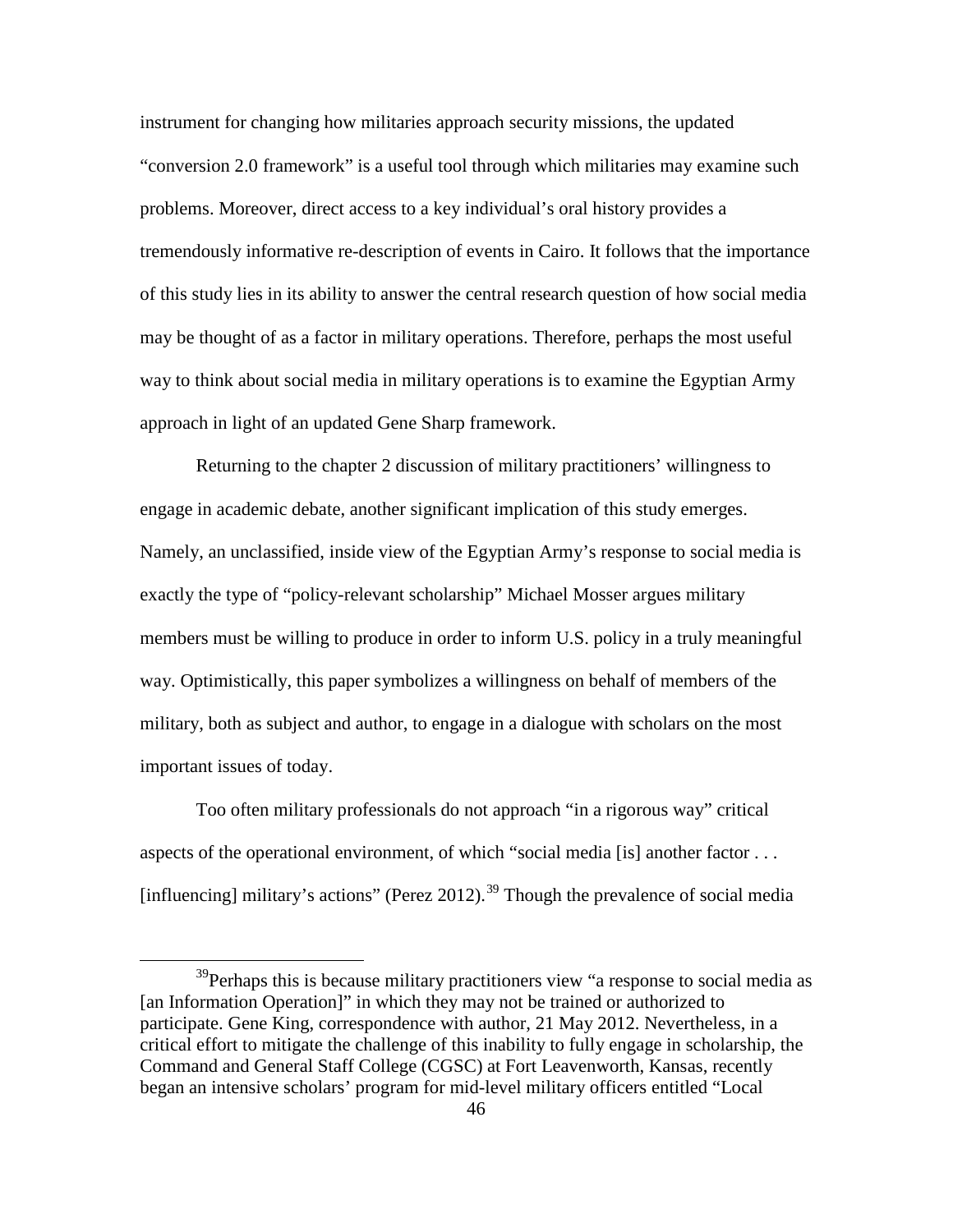outlets, particularly in mass uprisings, is unlikely to be reversed, a rigorous approach by the United States Army is necessary in order to understand social media in areas in which it may be tasked to respond in the future. Such an ability will be important, given the possibility of the United States having to respond to massive protests, and the fact that nations with which the United States is a partner will undoubtedly be required to respond to similar events. In practical terms, it is essential to at least understand and anticipate how a crowd will react during massive uprisings similar to those seen during the Arab Spring.

#### Recommendations

As described in the "delimitations" section of chapter 1, certain related topics are extremely interesting but outside the scope of this work. For example, it would be useful to examine whether the United States Government's response to the so-called "Occupy Movement" behavior replicated that of the Egyptian Army during the Arab Spring. While some might argue that protests and popular uprisings are matters to which police forces, rather than military forces, must respond, it is absolutely necessary for militaries to be prepared for the possibility of the type of security mission described in this work. At a

 $\overline{a}$ 

Dynamics of War" (LDW). This program is an important aspect of the development of military practitioners selected to attend conferences, meet other scholars, and publish scholarly work in an effort to bridge the gap between scholars and practitioners outlined in chapter 2 above. In particular, the project—created and led by one of the U.S. Army's leading active-duty political theorists, Dr. Celestino Perez—"aims to close the foregoing gap by [focusing on] how lethal power / military power must always operate in an environment where others (whether international actors or not) have influence." LTC Celestino Perez, e-mail message to author, 3 May 2012. Put otherwise, efforts such as the LDW project are an initial attempt of military professionals to approach critical aspects of the operational environment in a more rigorous way.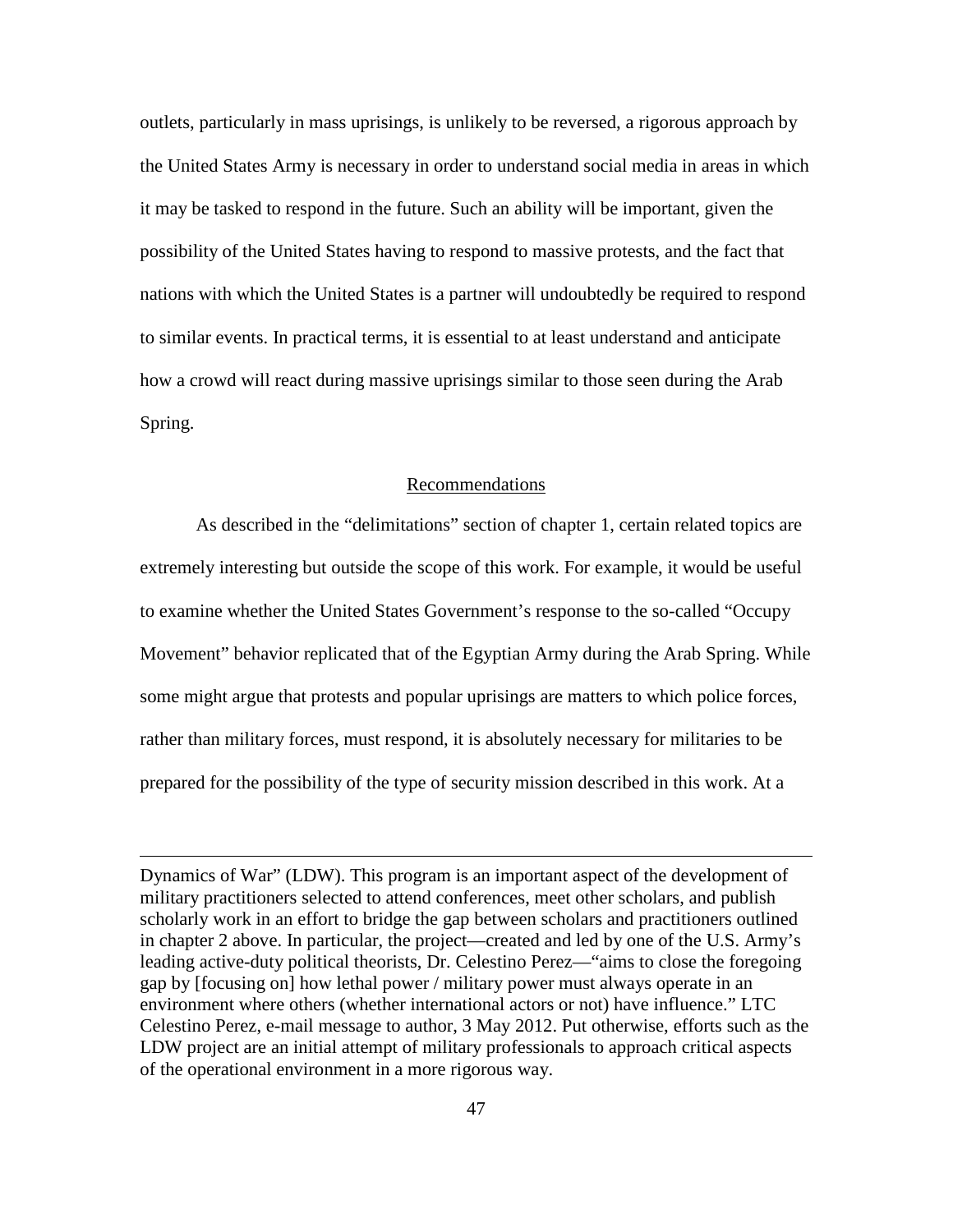minimum, it is possible to view the Occupy movements and other similar transformative movements in society through the lens of this study's findings and implications.

Another brief note is appropriate here. The findings of the study are insignificant with regard to any Law of War implications of the Egyptian Army's behavior. For this reason, I do not contemplate legal aspects of the overall crisis in this article. Again, while the descriptive study of one person/event is tremendously useful for amplifying the existing social media literature, the same  $(n=1)$  approach is less helpful to a thorough understanding of other issues, such as the legal implications. These implications, which in and of themselves may already be the subject of law review articles in the legal field, are certainly worth future study.

Additionally, reconciling the findings of this study with United States doctrine is critical. At a minimum, the capacity of social media must be considered before military forces are assigned to a particular area of the world. This is in spite of the fact that it is "[f]ar from clear . . . how much control [a] state will be able to exert over Facebook and other social media sites" (Stein 2011, 2). Relatedly, a willingness to exploit social media to the military's advantage, instead of waiting for the enemy to do so, is certainly a recommendation of this paper.

Though United States forces likely will not instantly resort to taking photographs with civilians on military equipment during the conduct of security operations, the Egyptian response to popular revolution within its borders nevertheless represents one approach to be examined by U.S. military and civilian leaders. Such an approach is reminiscent of political theorist William Connolly's experiential interaction, in which an approach to a problem in the world is undertaken, various decision makers pause to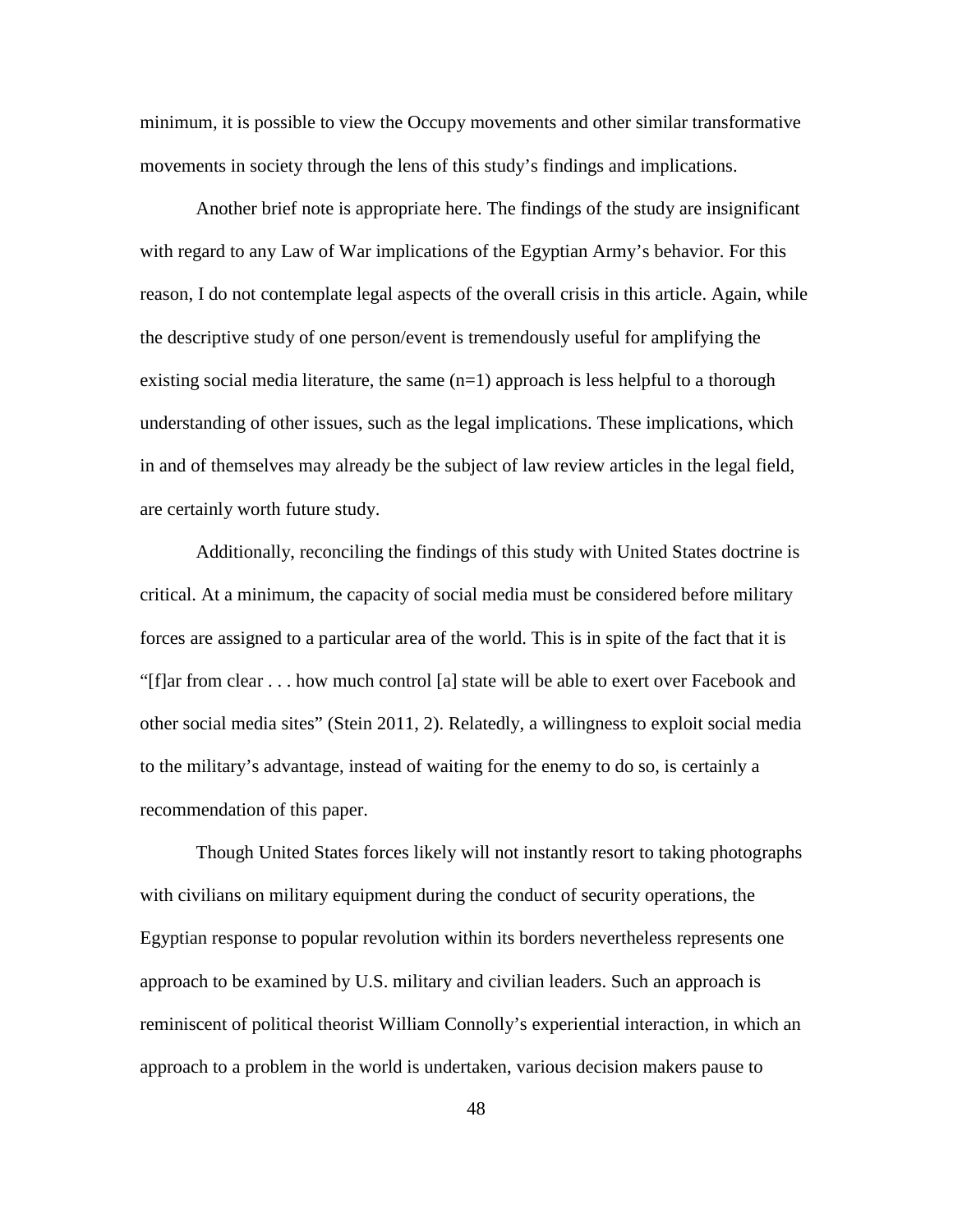determine the effects of that approach, and ultimately new approaches are tried in light of lessons learned from the previous approach (Connolly 2011). At a minimum, Connolly's theory is yet another useful construct for militaries to consider as they prepare to deal effectively with the possibility of massive popular movements in the future.

Finally, the Facebook-accelerated uprisings in Egypt and throughout the Arab world in 2011 represent the ability of social media technology to serve as a vehicle for organization, demonstration, and change—all at a rate of speed not previously seen or anticipated. While the causes of transformative movements beginning at the local level are both varied and complex, further research into these areas is critical. Exactly what constitutes the best strategy for dealing with these developments is another matter altogether. Nevertheless, it is the hope of this particular project to contribute to an understanding of how militaries will perform security missions in the near future. In light of these emerging trends, further research into these areas becomes both worthwhile and absolutely essential.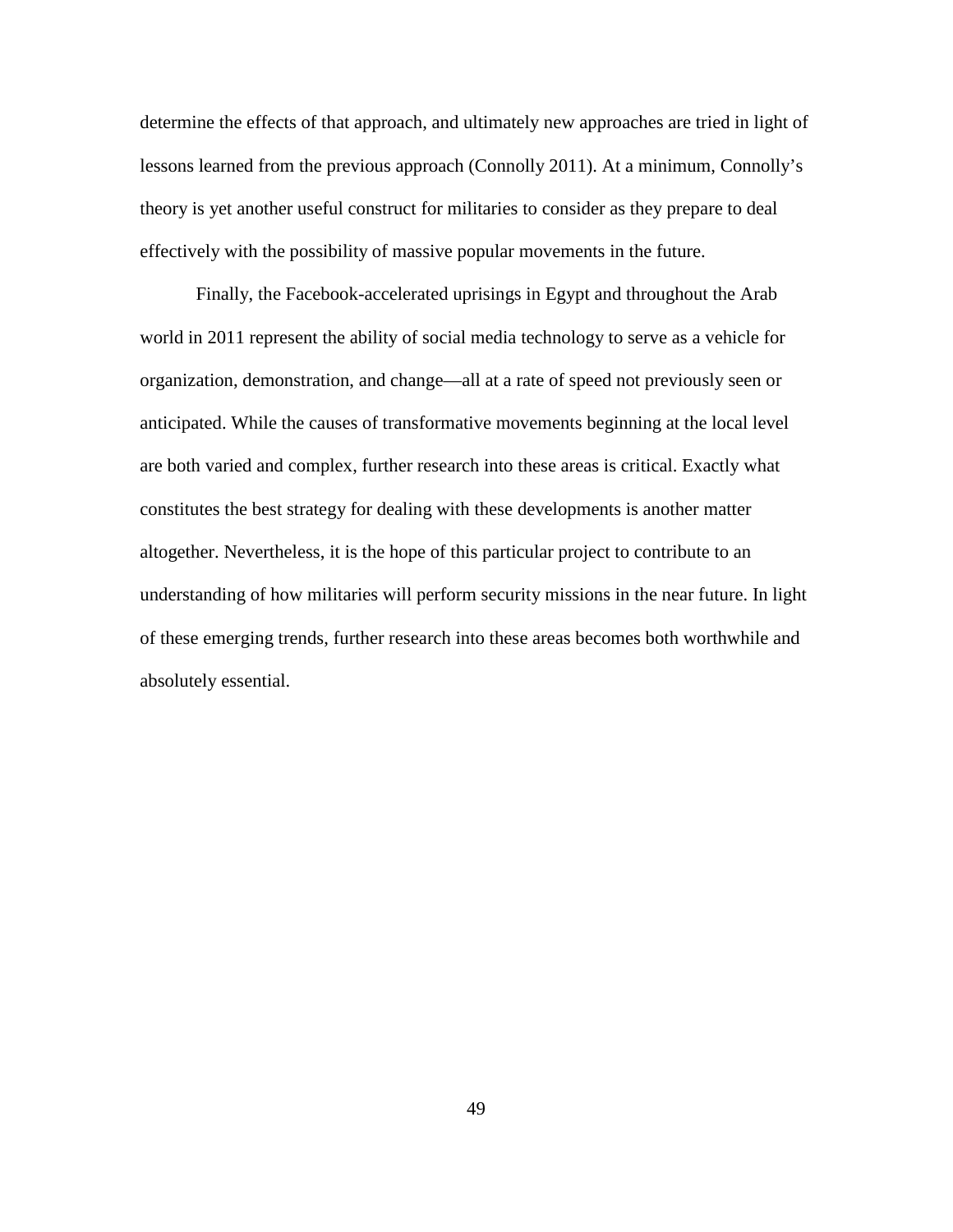#### REFERENCE LIST

- Amnesty International. 2011. Egypt rises: Killings, detentions and torture in the 25 January revolution. London: Amnesty International Ltd.
- Brin, David. 2000. Disputation arenas: Harnessing conflict and competitiveness for society's benefit. *Journal on Dispute Resolution* 15, no. 3 (August). http://www.davidbrin.com/disputation.htm (accessed 4 June 2012).
- Connolly, William E. 2011. A world of becoming. Durham, NC: Duke University Press.
- Cook, Steven A. 2007. Ruling but not governing. Baltimore, MD: The Johns Hopkins University Press.
- Ferguson, Niall. 2011. CGSC Guest Speaker Lecture, U.S. Army Command and General Staff College, Ft. Leavenworth, KS. 16 November.
- Fox, Richard L., and Jennifer M. Ramos, eds. 2012. iPolitics: Citizens, elections, and governing in the new media era. New York, NY: Cambridge University Press.
- Harr, Eric. 2011. The real truth about social media. Campbell, CA: FastPencil, Inc.
- Hsu, Justin S., and Brian C. Low. 2010. The leaderless social movement organization: Unstoppable power or last-ditch effort? Monterey, CA: Naval Postgraduate School.
- ICRC.org. Police and security forces. International Committee of the Red Cross (ICRC) Resource Center. http://www.icrc.org/eng/resources/documents/misc/57jq3h.htm (accessed 31 May 2012).
- International Relations and Security Network (ISN). ETS Zurich. http://www.isn.ethz.ch/ isn/Digital-Library/Special-Feature/Detail?lng=en&id=137747&contextid 774=137747&contextid775=137746&tabid=1451620996 (accessed 31 May 2012).
- Egyptian Army Officer. 2012. Interview by author. Ft. Leavenworth, KS. 27 March, 16 May, and 22 May.
- Kalyvas, Stathis N., Ian Shapiro, and Tarek Masoud. 2008. *Order, conflict, and violence*. New York, NY: Cambridge University Press.
- Kalyvas, Stathis N. 2008. Promises and pitfalls of an emerging research program: The microdynamics of civil war. In *Order, conflict, and violence*, edited by Kalyvas, Shapiro, and Masoud. New York: Cambridge University Press.

King, Gene. 2012. Correspondence with author. 21 May.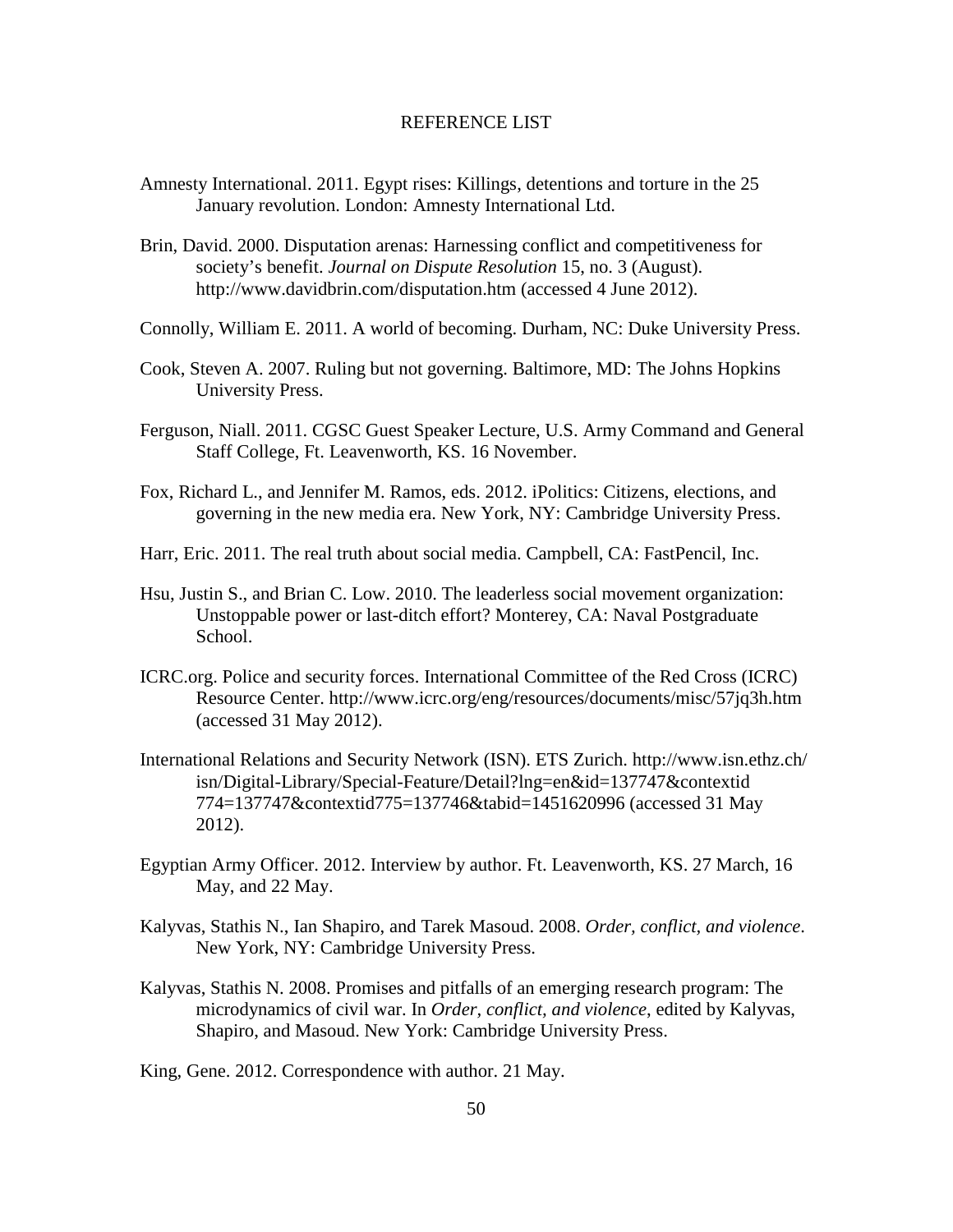- Manning, Patrick. 2012. Army stronger with androids. http://www.foxnews.com/ scitech/2012/05/12/army-stronger-with-droids/ (accessed 12 May 2012).
- McKenzie, Kenneth F. and Elizabeth C. Packard. 2011. Enduring interests and partnerships: Military-to-military relationships in the Arab Spring. *PRISM* 3, no. 1 (December): 99-106.
- Mosser, Michael W. 2009. Puzzles versus problems: The alleged disconnect between academics and military practitioners. The Robert S. Strauss Center Bridging the Gap Series, Paper No. 2, March.
- Nixon, Ron. 2011. U.S. groups helped nurture Arab uprisings. *New York Times,* 15 April.
- Odierno, Raymond T. 2012. The U.S. Army in a time of transition. *Foreign Affairs* (May/June). http://www.foreignaffairs.com/articles/137423/raymond-todierno/the-us-army-in-a-time-of-transition (accessed 31 May 2012).
- Perez, Celestino. 2012. E-mail message to author. 3 May.
- \_\_\_\_\_\_. 2011. The soldier as lethal warrior and cooperative political agent: On the soldier's ethical and political obligations toward the indigenous other. *Armed Forces and Society* (18 August). http://afs.sagepub.com/content/early/2011/ 08/16/0095327X11418322 (accessed 4 June 2012).
- Pool, Ithiel de Sola. 1990. *Technologies without boundaries: On telecommunications in A global age.* Cambridge, MA. Harvard University Press.
- Proctor, Patrick E. 2008. Media-enabled insurgency as a revolution in military affairs. Monograph, School of Advanced Military Studies, U.S. Army Command and General Staff College, Ft. Leavenworth, KS.
- Putnam, Robert D. 1995. Tuning in, tuning out, the strange disappearance of social capital in America. *P.S.: Political Science and Politics* 28, no. 4 (December): 664-683.
- Rendon, John. 2011. CGSC Guest Speaker Lecture, U.S. Army Command and General Staff College, Ft. Leavenworth, KS. 20 September.
- Shapiro, Ian. 2002. Problems, methods, and theories in the study of politics: Or, what's wrong with political science and what to do about it. *Political Theory* 30, no. 4 (August): 596-619.
- Sharp, Gene. 2010. *From dictatorship to democracy: A conceptual framework for liberation*. 4th ed. East Boston, MA: The Albert Einstein Institution.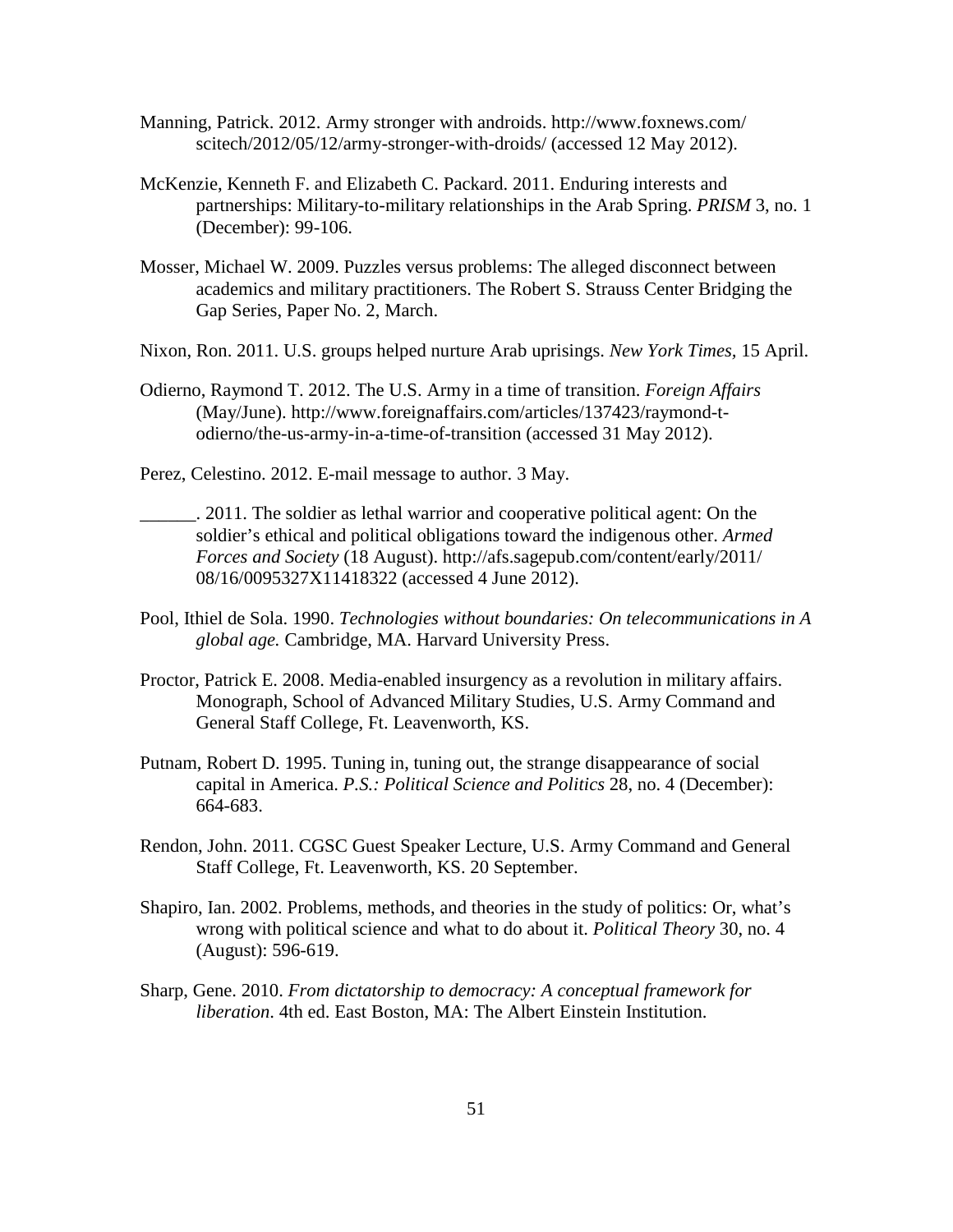- Sil, Rudra, and Peter J. Katzenstein. 2010. Analytic eclecticism in the study of world politics: reconfiguring problems and mechanisms across research traditions. *Perspectives on Politics* 8, no. 2 (June): *page*.
- Stein, Rebecca L. 2011. The other wall. http://www.lrb.co.uk/blog/2011/04/19/rebecca. l.stein/the-other-wall/ (accessed 10 May 2012).
- Szmed, Kenneth A., Jr. 2012. Correspondence with author. 21 May.
- Thompson, Robin. 2011. Radicalization and the use of social media. *Journal of Strategic Security* 4, no. 4 (Winter): 167-189.

Wesch, Michael. 2012. E-mail message to author. 26 April.

\_\_\_\_\_\_. 2011. It's a 'pull, pull' world. THE Journal.com. http://the journal.com/articles/ 2011/10/12/Michael-wesch-its-a-pull-pull-world.aspx/ (accessed 4 March 2012).

Wheeler, Deborah L. and Lauren Mintz. 2012. Lessons from internet users in Jordan, Egypt, and Kuwait. In *iPolitics: Citizens, elections, and governing in the new media era*, edited by Fox and Ramos. New York, NY: Cambridge University Press.